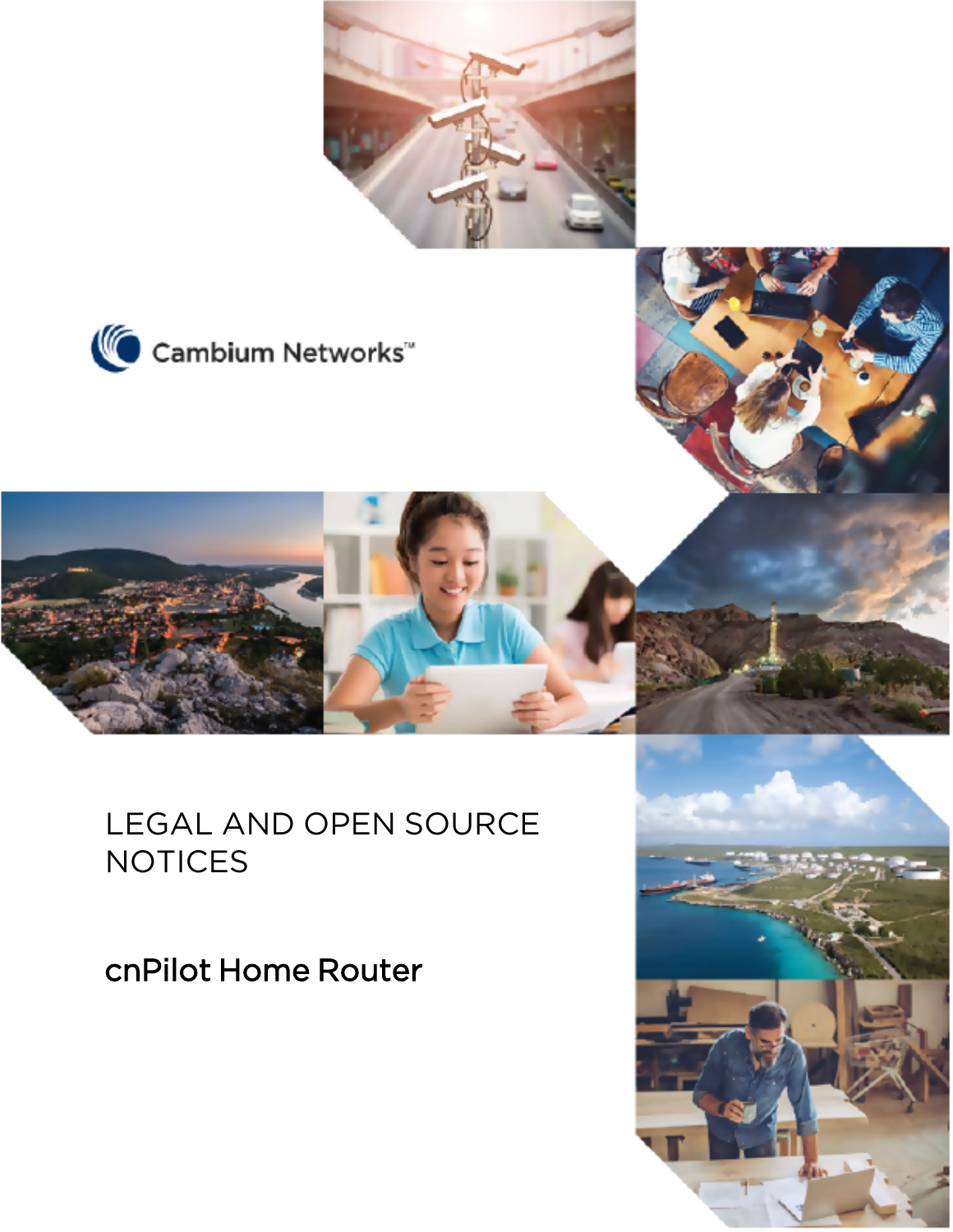#### Reservation of Rights

Cambium reserves the right to make changes to any products described herein to improve reliability, function, or design, and reserves the right to revise this document and to make changes from time to time in content hereof with no obligation to notify any person of revisions or changes. Cambium recommends reviewing the Cambium Networks website for the latest changes and updates to products. Cambium does not assume any liability arising out of the application or use of any product, software, or circuit described herein; neither does it convey license under its patent rights or the rights of others. It is possible that this publication may contain references to, or information about Cambium products (machines and programs), programming, or services that are not announced in your country. Such references or information must not be construed to mean that Cambium intends to announce such Cambium products, programming, or services in your country.

#### Copyrights

This document, Cambium products, and 3<sup>rd</sup> Party software products described in this document may include or describe copyrighted Cambium and other 3<sup>rd</sup> Party supplied computer programs stored in semiconductor memories or other media. Laws in the United States and other countries preserve for Cambium, its licensors, and other 3<sup>rd</sup> Party supplied software certain exclusive rights for copyrighted material, including the exclusive right to copy, reproduce in any form, distribute and make derivative works of the copyrighted material. Accordingly, any copyrighted material of Cambium, its licensors, or the 3<sup>rd</sup> Party software supplied material contained in the Cambium products described in this document may not be copied, reproduced, reverse engineered, distributed, merged or modified in any manner without the express written permission of Cambium. Furthermore, the purchase of Cambium products shall not be deemed to grant either directly or by implication, estoppel, or otherwise, any license under the copyrights, patents or patent applications of Cambium or other 3rd Party supplied software, except for the normal non-exclusive, royalty free license to use that arises by operation of law in the sale of a product.

#### **Restrictions**

Software and documentation are copyrighted materials. Making unauthorized copies is prohibited by law. No part of the software or documentation may be reproduced, transmitted, transcribed, stored in a retrieval system, or translated into any language or computer language, in any form or by any means, without prior written permission of Cambium.

#### License Agreements

The software described in this document is the property of Cambium and its licensors. It is furnished by express license agreement only and may be used only in accordance with the terms of such an agreement.

#### High Risk Materials

Cambium and its supplier(s) specifically disclaim any express or implied warranty of fitness for any highrisk activities or uses of its products including, but not limited to, the operation of nuclear facilities, aircraft navigation or aircraft communication systems, air traffic control, life support, or weapons systems ("High Risk Use").

This product is not restricted in the EU. Any High Risk is unauthorized, is made at your own risk and you shall be responsible for any and all losses, damage or claims arising out of any High-Risk Use.

© 2022 Cambium Networks Limited. All rights reserved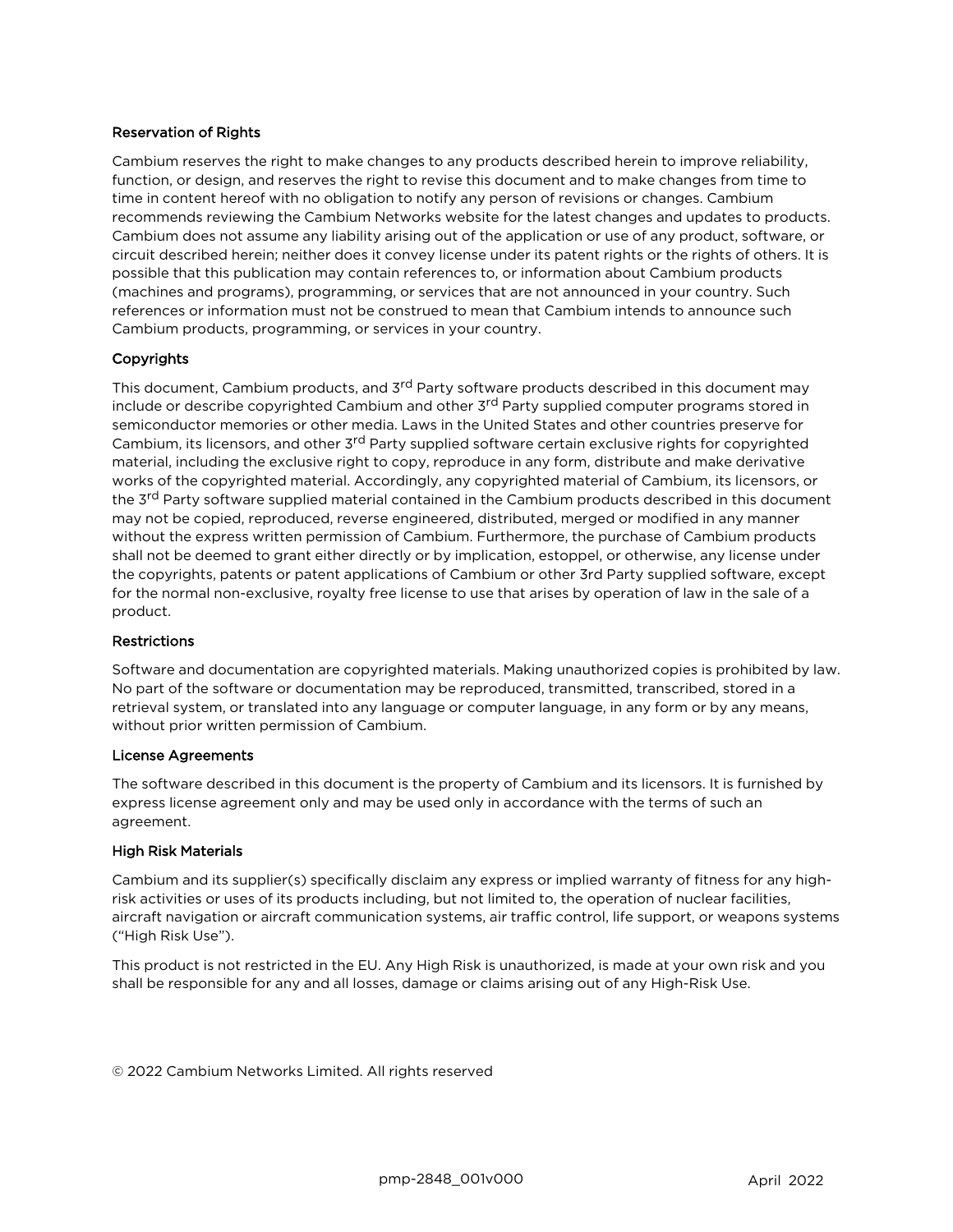# <span id="page-2-0"></span>Contents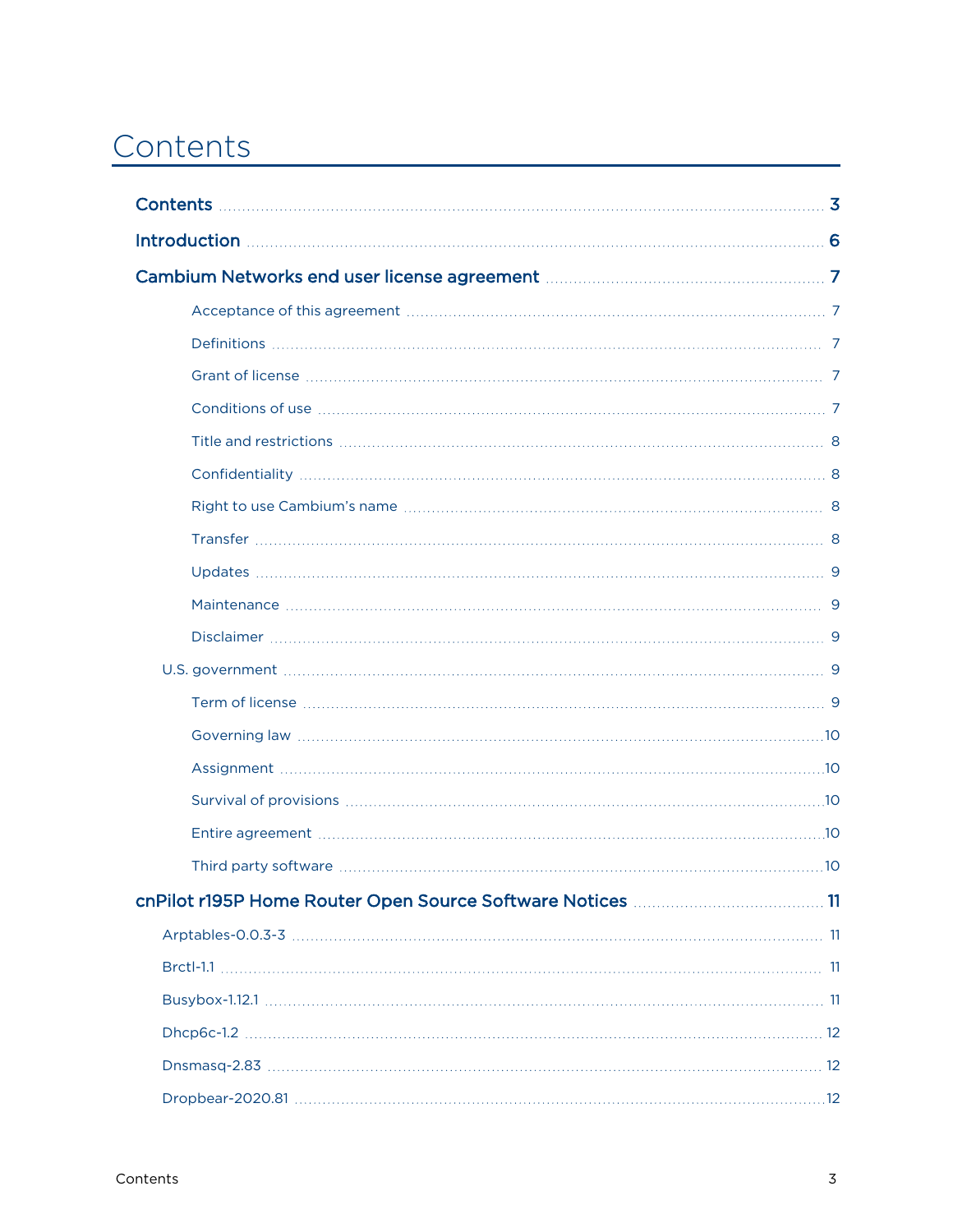| $Samba-3.0.2$<br>28 |
|---------------------|
|                     |
|                     |
|                     |
|                     |
|                     |
|                     |
|                     |
|                     |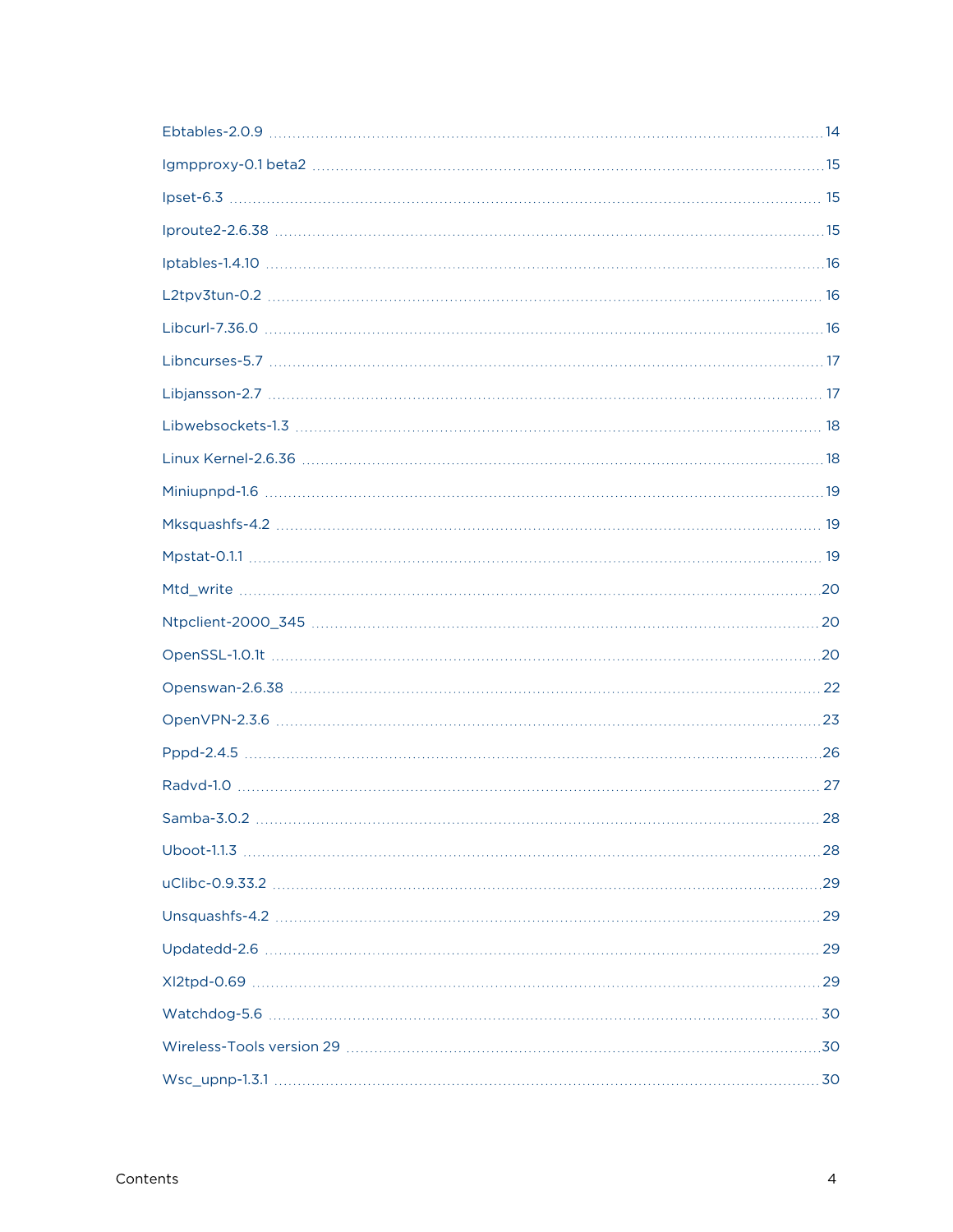|                                                                               | .32 |
|-------------------------------------------------------------------------------|-----|
|                                                                               |     |
|                                                                               |     |
|                                                                               |     |
|                                                                               |     |
| Terms and conditions for copying, distribution and modification as follow: 40 |     |
|                                                                               |     |
|                                                                               |     |
| GNU GENERAL PUBLIC LICENSE - TERMS AND CONDITIONS FOR COPYING, DISTRIBUTION   |     |
|                                                                               | 48  |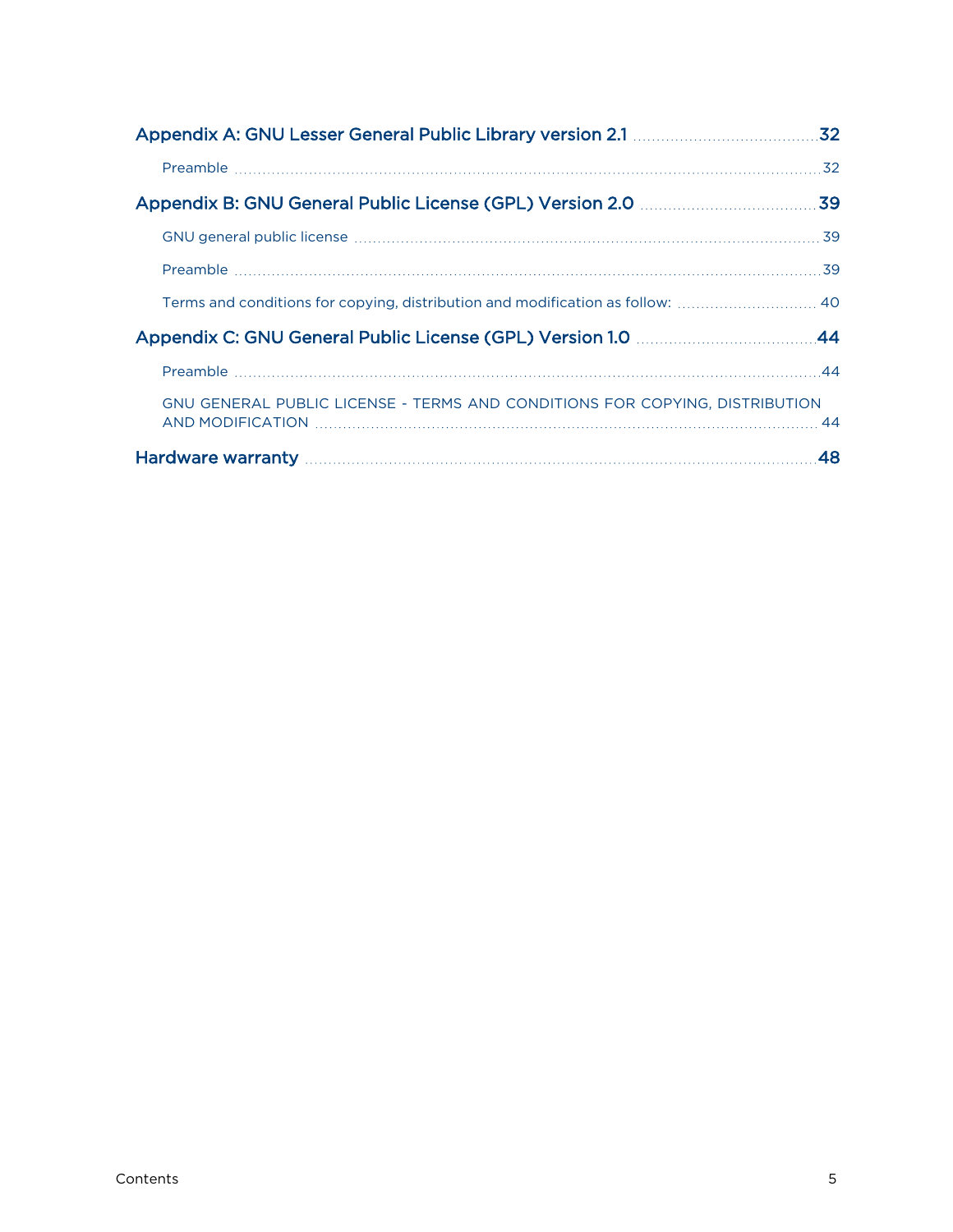# <span id="page-5-0"></span>Introduction

This document provides end user license agreement for the software and open source notices.

#### The following topics are described in this chapter:

- Cambium Networks end user license [agreement](#page-6-0)
- **cnPilot Home Router r195P Open Source [Software](#page-10-0) Notices**
- [Hardware](#page-47-0) warranty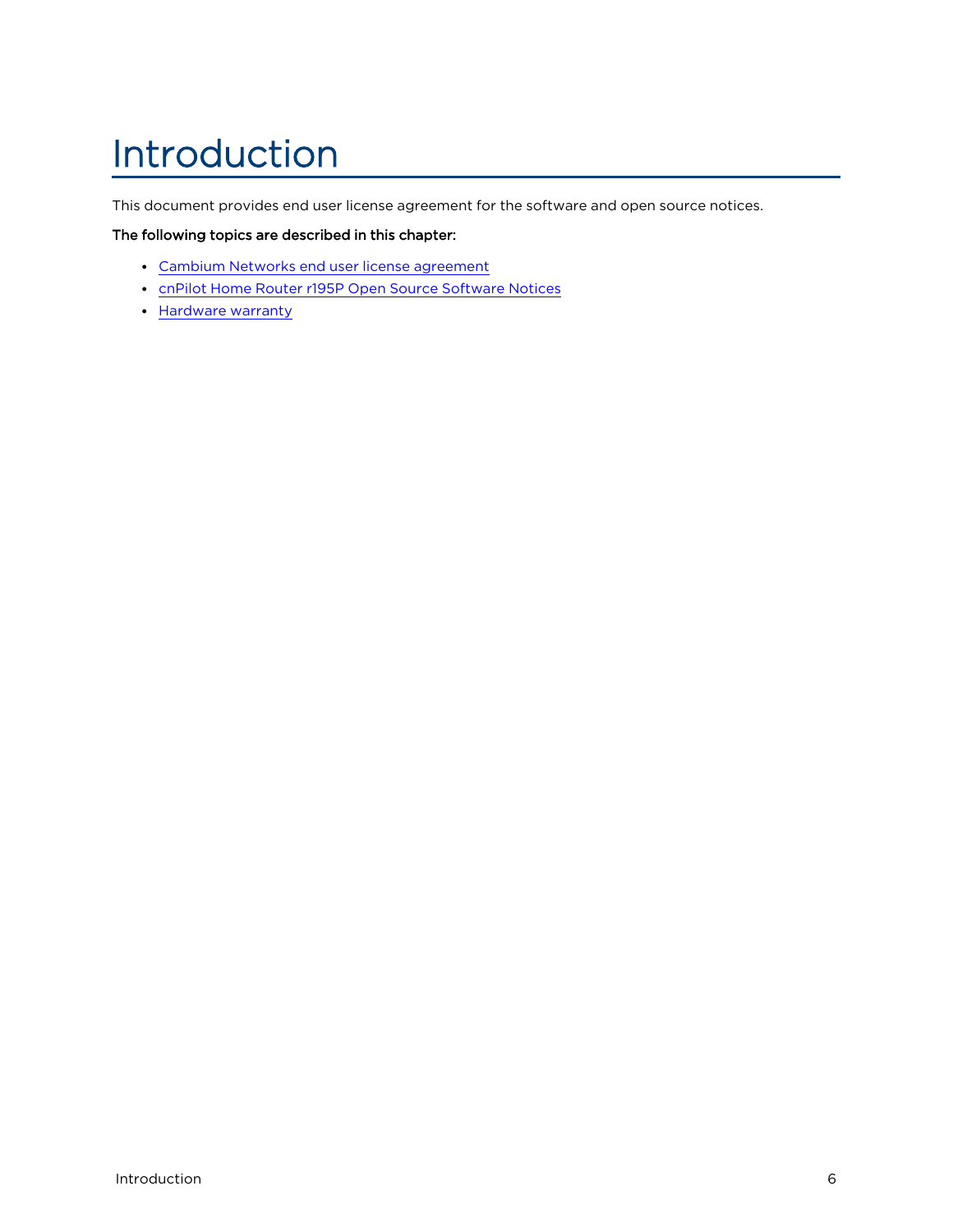# <span id="page-6-1"></span><span id="page-6-0"></span>Cambium Networks end user license agreement

### Acceptance of this agreement

In connection with Cambium Networks delivery of certain proprietary software or products containing embedded or pre-loaded proprietary software, or both, Cambium Networks is willing to license this certain proprietary software and the accompanying documentation to you only on the condition that you accept all the terms in this End User License Agreement ("Agreement").

IF YOU DO NOT AGREE TO THE TERMS OF THIS AGREEMENT, DO NOT USE THE PRODUCT OR INSTALL THE SOFTWARE. INSTEAD, YOU MAY, FOR A FULL REFUND, RETURN THIS PRODUCT TO THE LOCATION WHERE YOU ACQUIRED IT OR PROVIDE WRITTEN VERIFICATION OF DELETION OF ALL COPIES OF THE SOFTWARE. ANY USE OF THE SOFTWARE, INCLUDING BUT NOT LIMITED TO USE ON THE PRODUCT, WILL CONSTITUTE YOUR ACCEPTANCE TO THE TERMS OF THIS AGREEMENT.

### <span id="page-6-2"></span>**Definitions**

In this Agreement, the word "Software" refers to the set of instructions for computers, in executable form and in any media, (which may include diskette, CD-ROM, downloadable internet, hardware, or firmware) licensed to you. The word "Documentation" refers to electronic or printed manuals and accompanying instructional aids licensed to you. The word "Product" refers to Cambium Networks fixed wireless broadband devices for which the Software and Documentation is licensed for use.

### <span id="page-6-3"></span>Grant of license

Cambium Networks Limited ("Cambium") grants you ("Licensee" or "you") a personal, nonexclusive, nontransferable license to use the Software and Documentation subject to the conditions of use set forth in "Conditions of use" and the terms and conditions of this agreement. Any terms or conditions relating to the Software and Documentation appearing on the face or reverse side of any purchase order, purchase order acknowledgment or other order document that are different from, or in addition to, the terms of this Agreement will not be binding on the parties, even if payment is accepted.

### <span id="page-6-4"></span>Conditions of use

Any use of the Software and Documentation outside of the conditions set forth in this agreement is strictly prohibited and will be deemed a breach of this agreement.

Only you, your employees or agents may use the Software and Documentation. You will take all necessary steps to ensure that your employees and agents abide by the terms of this Agreement.

You will use the Software and Documentation (i) only for your internal business purposes; (ii) only as described in the Software and Documentation; and (iii) in strict accordance with this Agreement.

You may use the Software and Documentation, provided that the use is in conformance with the terms set forth in this Agreement.

Portions of the Software and Documentation are protected by United States copyright laws, international treaty provisions, and other applicable laws. Therefore, you must treat the Software like any other copyrighted material (for example, a book or musical recording) except that you may either: (i) make 1 copy of the transportable part of the Software (which typically is supplied on diskette, CD-ROM, or downloadable internet), solely for back-up purposes; or (ii) copy the transportable part of the Software to a PC hard disk, provided you keep the original solely for backup purposes. If the Documentation is in printed form, it may not be copied. If the Documentation is in electronic form, you may print out 1 copy, which then may not be copied. With regard to the copy made for backup or archival purposes, you agree to reproduce any Cambium Networks copyright notice, and other proprietary legends appearing thereon.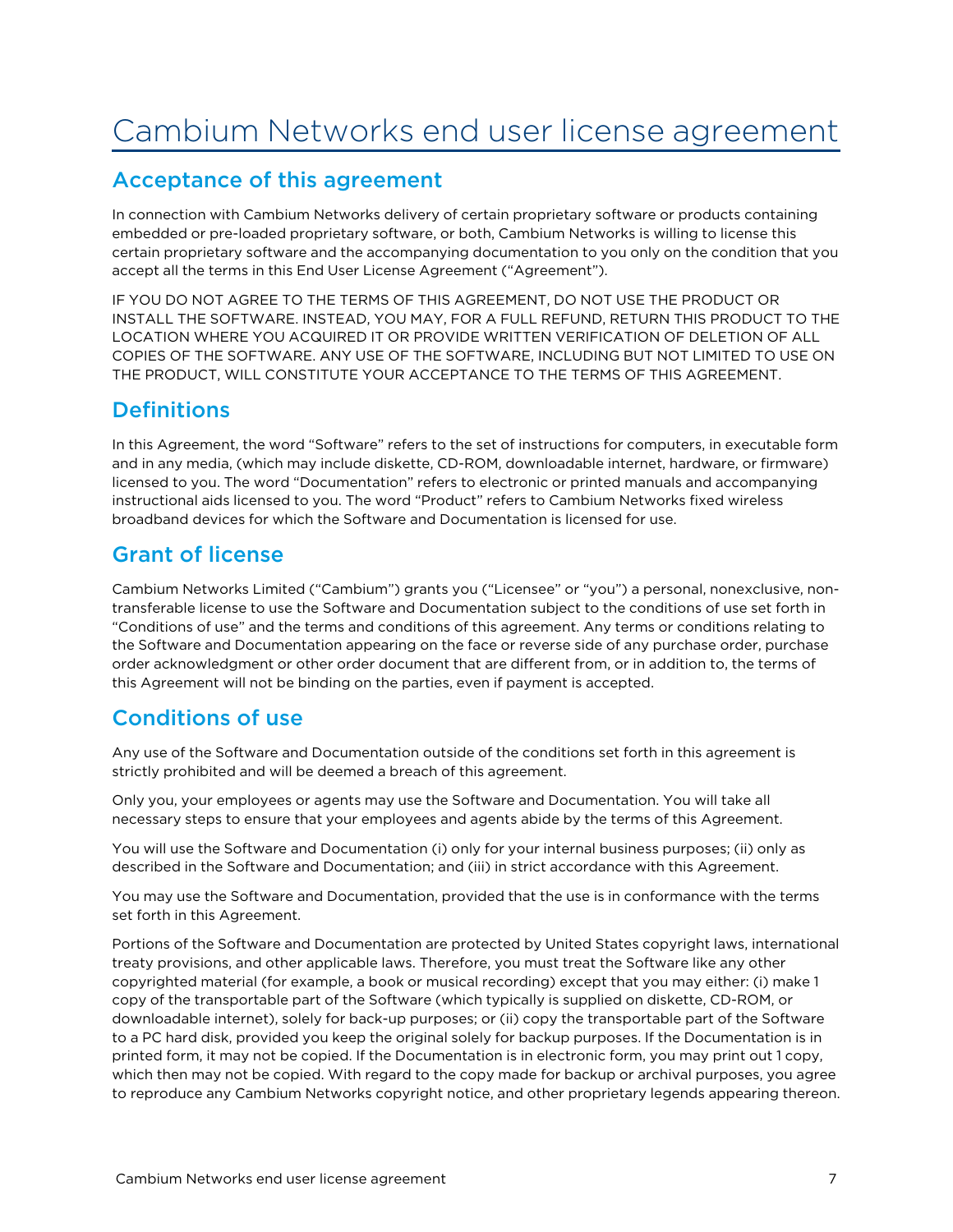Such copyright notice(s) may appear in any of several forms, including machine-readable form, and you agree to reproduce such notice in each form in which it appears, to the extent it is physically possible to do so. Unauthorized duplication of the Software or Documentation constitutes copyright infringement, and in the United States is punishable in federal court by fine and imprisonment.

You will not transfer, directly or indirectly, any product, technical data or software to any country for which the United States Government requires an export license or other governmental approval without first obtaining such license or approval.

### <span id="page-7-0"></span>Title and restrictions

If you transfer possession of any copy of the Software and Documentation to another party outside of the terms of this agreement, your license is automatically terminated. Title and copyrights to the Software and Documentation and any copies made by you remain with Cambium Networks and its licensors. You will not, and will not permit others to: (i) modify, translate, decompile, bootleg, reverse engineer, disassemble, or extract the inner workings of the Software or Documentation, (ii) copy the look-and-feel or functionality of the Software or Documentation; (iii) remove any proprietary notices, marks, labels, or logos from the Software or Documentation; (iv) rent or transfer all or some of the Software or Documentation to any other party without Cambium's prior written consent; or (v) utilize any computer software or hardware which is designed to defeat any copy protection device, should the Software and Documentation be equipped with such a protection device. If the Software and Documentation is provided on multiple types of media (such as diskette, CD-ROM, downloadable internet), then you will only use the medium which best meets your specific needs, and will not loan, rent, lease, or transfer the other media contained in the package without Cambium's written consent. Unauthorized copying of the Software or Documentation, or failure to comply with any of the provisions of this agreement will result in automatic termination of this license.

### <span id="page-7-1"></span>**Confidentiality**

You acknowledge that all Software and Documentation contain valuable proprietary information and trade secrets and that unauthorized or improper use of the Software and Documentation will result in irreparable harm to Cambium Networks for which monetary damages would be inadequate and for which Cambium Networks will be entitled to immediate injunctive relief. If applicable, you will limit access to the Software and Documentation to those of your employees and agents who need to use the Software and Documentation for your internal business purposes, and you will take appropriate action with those employees and agents to preserve the confidentiality of the Software and Documentation, using the same degree of care to avoid unauthorized or improper disclosure as you use for the protection of your own proprietary software, but in no event less than reasonable care.

You have no obligation to preserve the confidentiality of any proprietary information that: (i) was in the public domain at the time of disclosure; (ii) entered the public domain through no fault of yours; (iii) was given to you free of any obligation to keep it confidential; (iv) is independently developed by you; or (v) is disclosed as required by law provided that you notify Cambium Networks prior to such disclosure and provide Cambium Networks with a reasonable opportunity to respond.

### <span id="page-7-2"></span>Right to use Cambium's name

Except as required in "Conditions of use", you will not, during the term of this Agreement or thereafter, use any trademark of Cambium Networks, or any word or symbol likely to be confused with any Cambium Networks trademark, either alone or in any combination with another word or words.

### <span id="page-7-3"></span>Transfer

The Software and Documentation may not be transferred to another party without the express written consent of Cambium Networks, regardless of whether or not such transfer is accomplished by physical or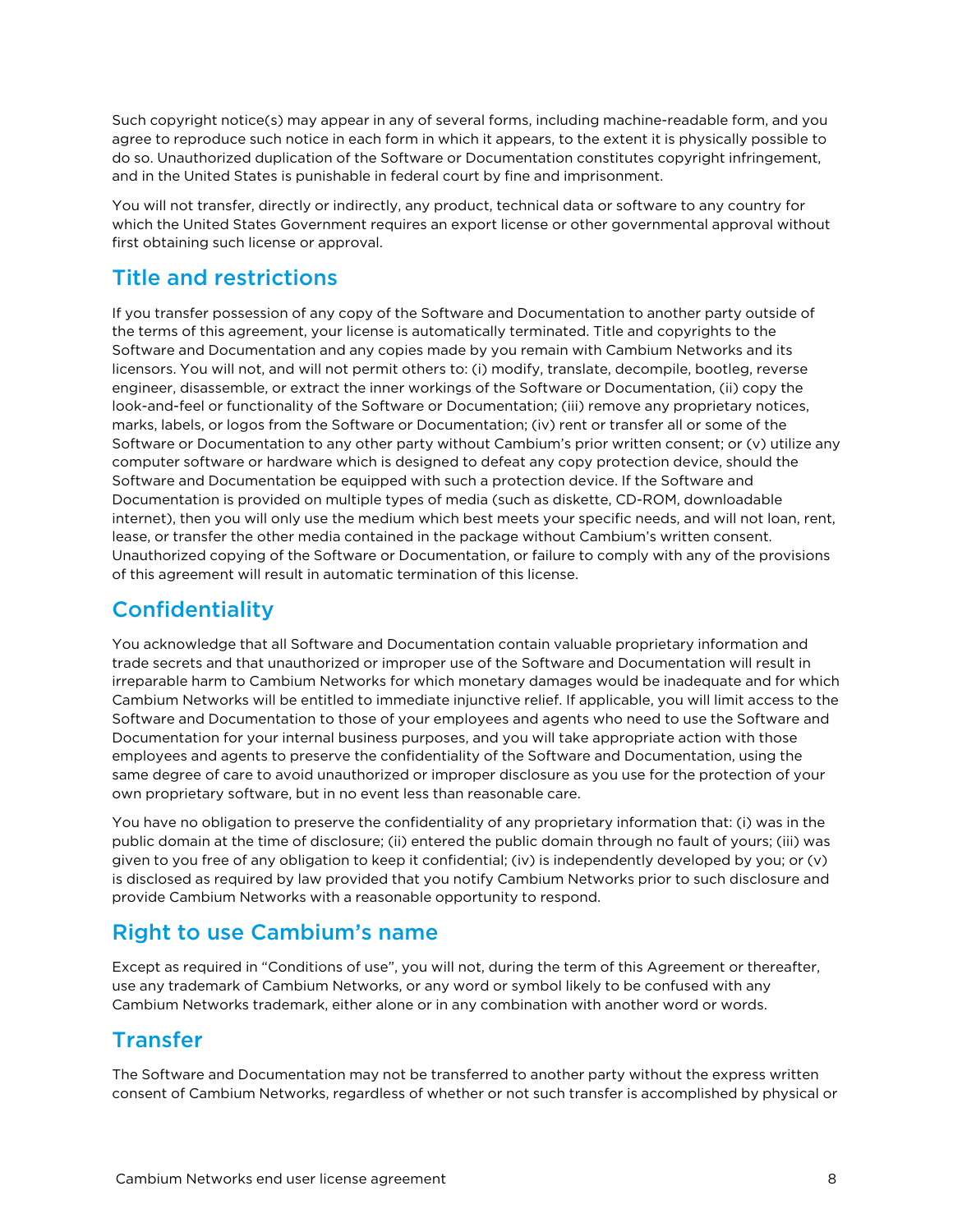<span id="page-8-0"></span>electronic means. Cambium's consent may be withheld at its discretion and may be conditioned upon transferee paying all applicable license fees and agreeing to be bound by this Agreement.

### Updates

During the first 12 months after purchase of a Product, or during the term of any executed Maintenance and Support Agreement for the Product, you are entitled to receive Updates. An "Update" means any code in any form which is a bug fix, patch, error correction, or minor enhancement, but excludes any major feature added to the Software. Updates are available for download at the support website.

Major features may be available from time to time for an additional license fee. If Cambium Networks makes available to your major features and no other end user license agreement is provided, then the terms of this Agreement will apply.

#### <span id="page-8-1"></span>**Maintenance**

<span id="page-8-2"></span>Except as provided above, Cambium Networks is not responsible for maintenance or field service of the software under this Agreement.

#### Disclaimer

CAMBIUM NETWORKS DISCLAIMS ALL WARRANTIES OF ANY KIND, WHETHER EXPRESS, IMPLIED, STATUTORY, OR IN ANY COMMUNICATION WITH YOU. CAMBIUM NETWORKS SPECIFICALLY DISCLAIMS ANY WARRANTY INCLUDING THE IMPLIED WARRANTIES OF MERCHANTABILITY, NON-INFRINGEMENT, OR FITNESS FOR A PARTICULAR PURPOSE. THE SOFTWARE AND DOCUMENTATION ARE PROVIDED "AS IS." CAMBIUM NETWORKS DOES NOT WARRANT THAT THE SOFTWARE WILL MEET YOUR REQUIREMENTS, OR THAT THE OPERATION OF THE SOFTWARE WILL BE UNINTERRUPTED OR ERROR FREE, OR THAT DEFECTS IN THE SOFTWARE WILL BE CORRECTED. CAMBIUM NETWORKS MAKES NO WARRANTY WITH RESPECT TO THE CORRECTNESS, ACCURACY, OR RELIABILITY OF THE SOFTWARE AND DOCUMENTATION.

<span id="page-8-3"></span>Some jurisdictions do not allow the exclusion of implied warranties, so the above exclusion may not apply to you.

## U.S. government

If you are acquiring the product on behalf of any unit or agency of the U.S. Government, the following applies. Use duplication, or disclosure of the Software and Documentation is subject to the restrictions set forth in subparagraphs (c) (1) and (2) of the Commercial Computer Software – Restricted Rights clause at FAR 52.227-19 (JUNE 1987), if applicable, unless being provided to the Department of Defense. If being provided to the Department of Defense, use, duplication, or disclosure of the products is subject to the restricted rights set forth in subparagraph (c) (1) (ii) of the Rights in Technical Data and Computer Software clause at DFARS 252.227-7013 (OCT 1988), if applicable. Software and Documentation may or may not include a Restricted Rights notice, or other notice referring specifically to the terms and conditions of this Agreement. The terms and conditions of this Agreement will each continue to apply, but only to the extent that such terms and conditions are not inconsistent with the rights provided to you under the aforementioned provisions of the FAR and DFARS, as applicable to the particular procuring agency and procurement transaction.

### <span id="page-8-4"></span>Term of license

Your right to use the Software will continue in perpetuity unless terminated as follows. Your right to use the Software will terminate immediately without notice upon a breach of this Agreement by you. Within 30 days after termination of this Agreement, you will certify to Cambium Networks in writing that through your best efforts, and to the best of your knowledge, the original and all copies, in whole or in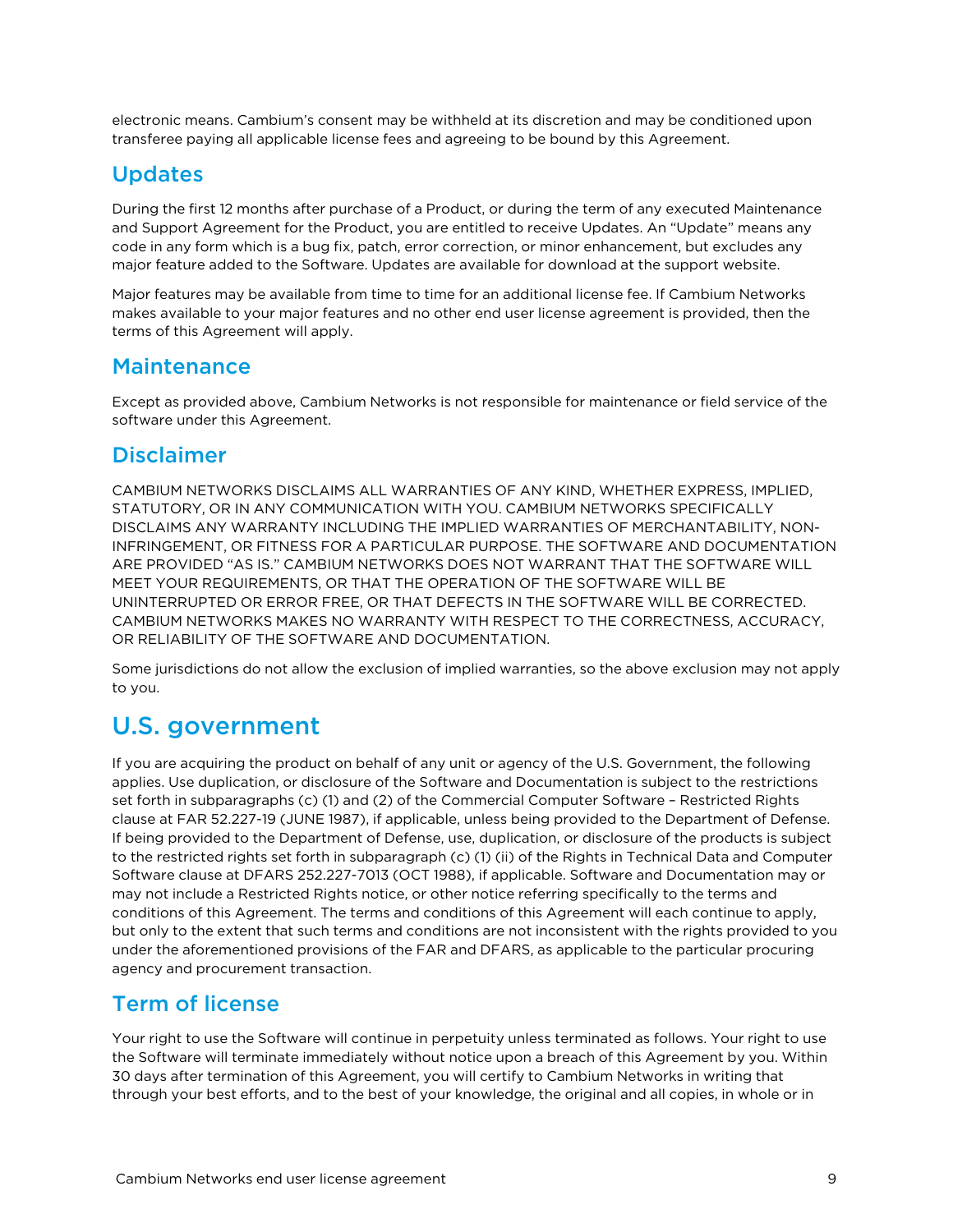part, in any form, of the software and all related material and Documentation, have been destroyed, except that, with prior written consent from Cambium Networks, you may retain one copy for archival or backup purposes. You may not sub-license, assign or transfer the license or the Product, except as expressly provided in this Agreement. Any attempt to otherwise sub-license, assign or transfer any of the rights, duties or obligations hereunder is null and void.

### <span id="page-9-0"></span>Governing law

<span id="page-9-1"></span>This Agreement is governed by the laws of the United States of America to the extent that they apply and otherwise by the laws of the State of Illinois.

### Assignment

<span id="page-9-2"></span>This agreement may not be assigned by you without Cambium's prior written consent.

### Survival of provisions

<span id="page-9-3"></span>The parties agree that where the context of any provision indicates an intent that it survives the term of this Agreement, then it will survive.

#### Entire agreement

This agreement contains the parties' entire agreement regarding your use of the Software and may be amended only in writing signed by both parties, except that Cambium Networks may modify this Agreement as necessary to comply with applicable laws.

### <span id="page-9-4"></span>Third party software

The software may contain one or more items of Third-Party Software supplied by other third-party suppliers. The terms of this Agreement govern your use of any Third-Party Software UNLESS A SEPARATE THIRD-PARTY SOFTWARE LICENSE IS INCLUDED, IN WHICH CASE YOUR USE OF THE THIRD-PARTY SOFTWARE WILL THEN BE GOVERNED BY THE SEPARATE THIRD-PARTY LICENSE.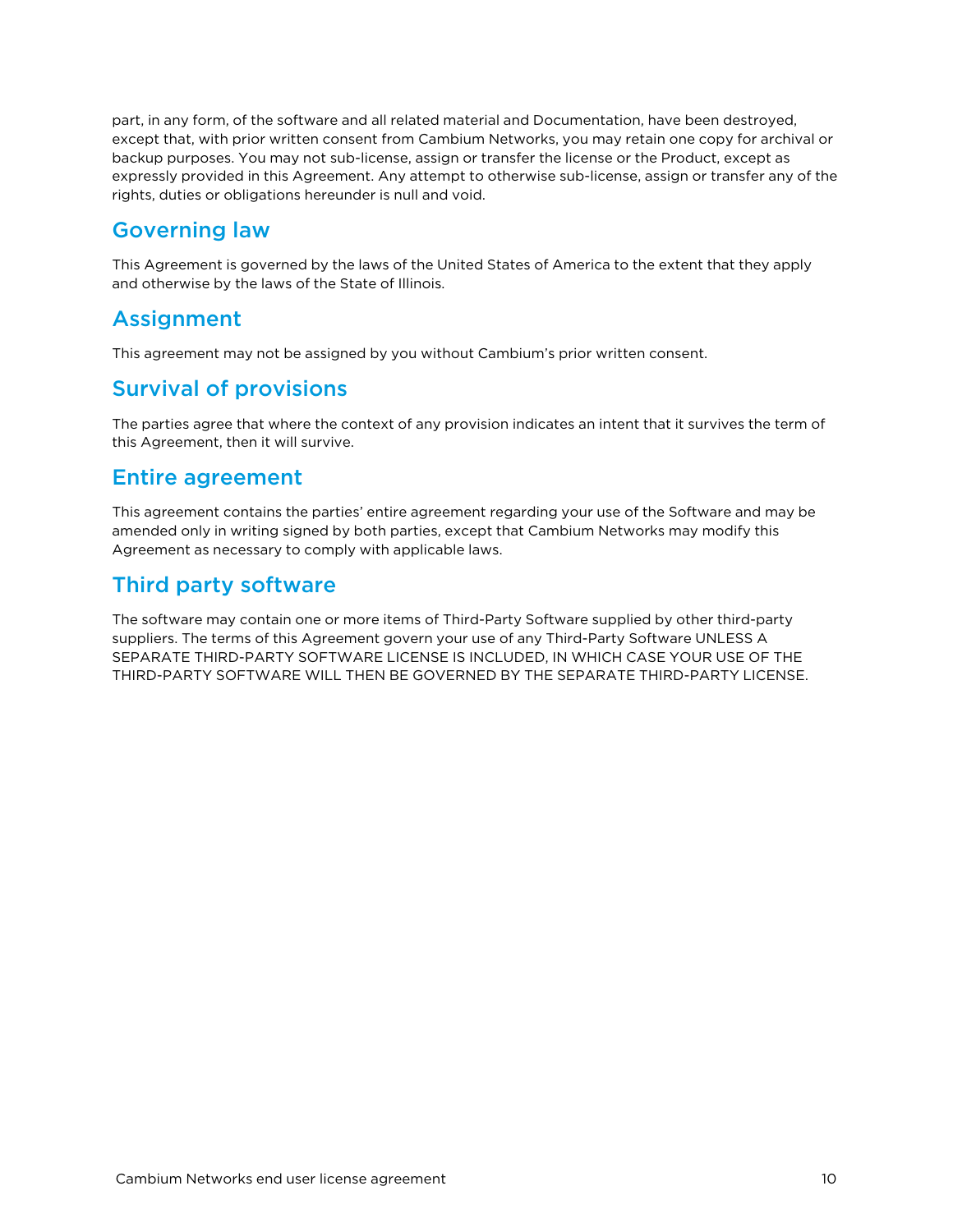# <span id="page-10-0"></span>cnPilot r195P Home Router Open Source Software Notices

## <span id="page-10-1"></span>Arptables-0.0.3-3

Author: Bart De Schuymer <bdschuym@pandora.be>, but almost all code is from the iptables userspace program, which has main authors: [Paul.Russell@rustcorp.com.au](mailto:Paul.Russell@rustcorp.com.au) and [mneuling@radlogic.com.au.](mailto:mneuling@radlogic.com.au)

This program is free software; you can redistribute it and/or modify it under the terms of version 2 of the GNU General Public License as published by the Free Software Foundation; version 2 (available in [Appendix](#page-38-0) B).

This program is distributed in the hope that it will be useful, but WITHOUT ANY WARRANTY; without even the implied warranty of MERCHANTABILITY or FITNESS FOR A PARTICULAR PURPOSE. See the GNU General Public License for more details.

For at least three (3) years from the date of your receipt of this copy of Arptables, Cambium will provide to any party who contacts us at the contact information provided at the top of this notice, for a charge of \$10 (the cost of preparing and mailing a copy of the source code) a copy of the complete corresponding source code for this version of the software.

## <span id="page-10-2"></span>Brctl-1.1

Copyright © 2000 Lennert Buytenhek

This program is free software; you can redistribute it and/or modify it under the terms of version 2 of the GNU General Public License as published by the Free Software Foundation; version 2 (available in [Appendix](#page-38-0) B).

This program is distributed in the hope that it will be useful, but WITHOUT ANY WARRANTY; without even the implied warranty of MERCHANTABILITY or FITNESS FOR A PARTICULAR PURPOSE. See the GNU General Public License for more details.

For at least three (3) years from the date of your receipt of this copy of Brctl, Cambium will provide to any party who contacts us at the contact information provided at the top of this notice, for a charge of \$10 (the cost of preparing and mailing a copy of the source code) a copy of the complete corresponding source code for this version of the software.

## <span id="page-10-3"></span>Busybox-1.12.1

Busybox is Copyright © the Busybox authors

This program is free software; you can redistribute it and/or modify it under the terms of version 2 of the GNU General Public License as published by the Free Software Foundation; version 2 (available in [Appendix](#page-38-0) B).

This program is distributed in the hope that it will be useful, but WITHOUT ANY WARRANTY; without even the implied warranty of MERCHANTABILITY or FITNESS FOR A PARTICULAR PURPOSE. See the GNU General Public License for more details.

For at least three (3) years from the date of your receipt of this copy of Busybox, Cambium will provide to any party who contacts us at the contact information provided at the top of this notice, for a charge of \$10 (the cost of preparing and mailing a copy of the source code) a copy of the complete corresponding source code for this version of the software.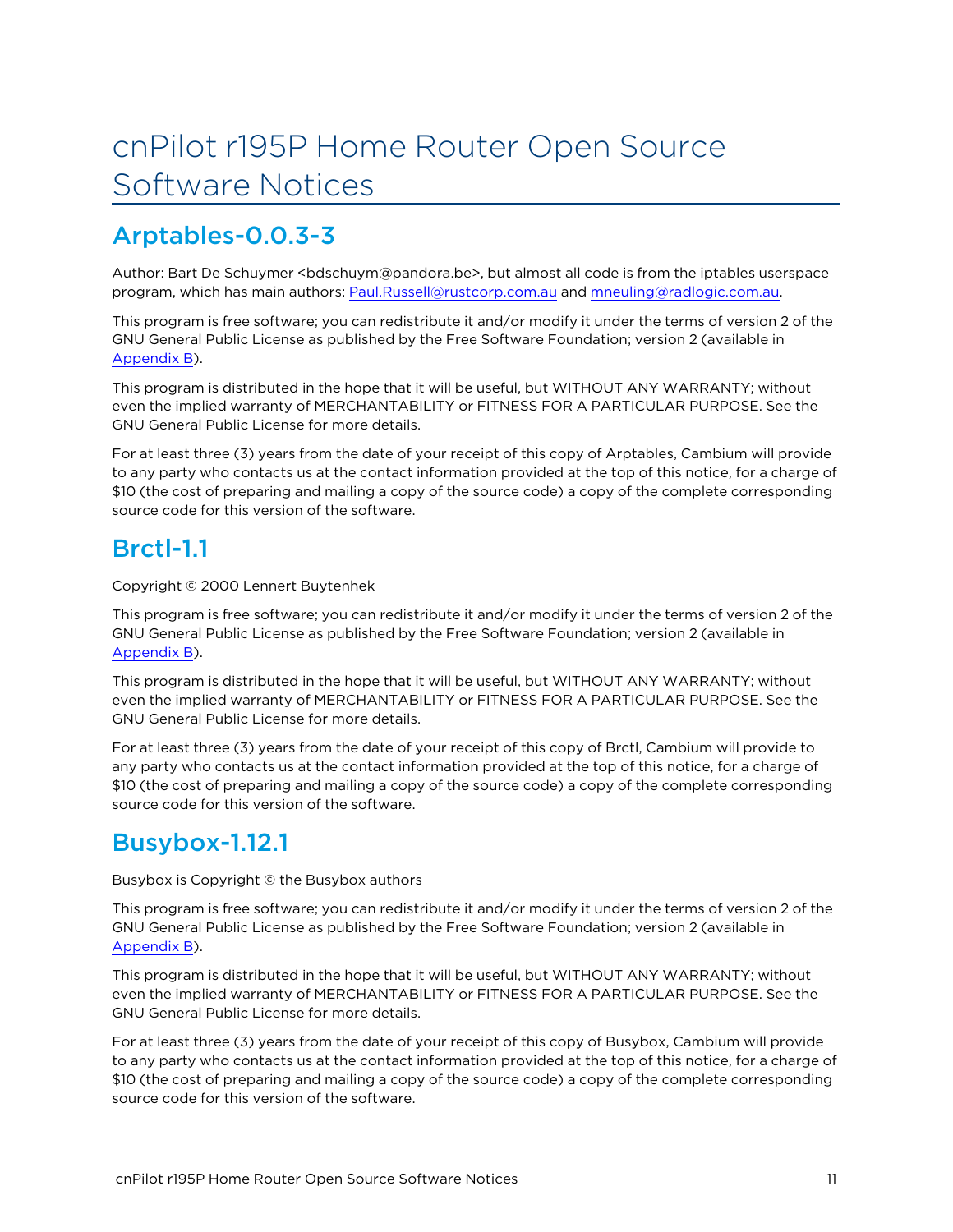## <span id="page-11-0"></span>Dhcp6c-1.2

Copyright © 1998 and 1999 WIDE Project.

All rights reserved.

Redistribution and use in source and binary forms, with or without modification, are permitted provided that the following conditions are met:

- 1. Redistributions of source code must retain the above copyright notice, this list of conditions and the following disclaimer.
- 2. Redistributions in binary form must reproduce the above copyright notice, this list of conditions and the following disclaimer in the documentation and/or other materials provided with the distribution.
- 3. Neither the name of the project nor the names of its contributors may be used to endorse or promote products derived from this software without specific prior written permission.

THIS SOFTWARE IS PROVIDED BY THE PROJECT AND CONTRIBUTORS "AS IS" AND ANY EXPRESS OR IMPLIED WARRANTIES, INCLUDING, BUT NOT LIMITED TO, THE IMPLIED WARRANTIES OF MERCHANTABILITY AND FITNESS FOR A PARTICULAR PURPOSE ARE DISCLAIMED. IN NO EVENT SHALL THE PROJECT OR CONTRIBUTORS BE LIABLE FOR ANY DIRECT, INDIRECT, INCIDENTAL, SPECIAL, EXEMPLARY, OR CONSEQUENTIAL DAMAGES (INCLUDING, BUT NOT LIMITED TO, PROCUREMENT OF SUBSTITUTE GOODS OR SERVICES; LOSS OF USE, DATA, OR PROFITS; OR BUSINESS INTERRUPTION) HOWEVER CAUSED AND ON ANY THEORY OF LIABILITY, WHETHER IN CONTRACT, STRICT LIABILITY, OR TORT (INCLUDING NEGLIGENCE OR OTHERWISE) ARISING IN ANY WAY OUT OF THE USE OF THIS SOFTWARE, EVEN IF ADVISED OF THE POSSIBILITY OF SUCH DAMAGE.

## <span id="page-11-1"></span>Dnsmasq-2.83

#### Copyright (C) 2000-2003 Simon Kelley

This program is free software; you can redistribute it and/or modify it under the terms of version 2 of the GNU General Public License as published by the Free Software Foundation; version 2 (available in [Appendix](#page-38-0) B).

This program is distributed in the hope that it will be useful, but WITHOUT ANY WARRANTY; without even the implied warranty of MERCHANTABILITY or FITNESS FOR A PARTICULAR PURPOSE. See the GNU General Public License for more details.

For at least three (3) years from the date of your receipt of this copy of Dnsmasq, Cambium will provide to any party who contacts us at the contact information provided at the top of this notice, for a charge of \$10 (the cost of preparing and mailing a copy of the source code) a copy of the complete corresponding source code for this version of the software.

### <span id="page-11-2"></span>Dropbear-2020.81

Dropbear contains a number of components from different sources, hence there are a few licenses and authors involved. All licenses are fairly non-restrictive.

The majority of code is written by Matt Johnston, under the license below.

Portions of the client-mode work are (c) 2004 Mihnea Stoenescu, under the same license:

Copyright (C) 2002-2015 Matt Johnston

Portions copyright (C) 2004 Mihnea Stoenescu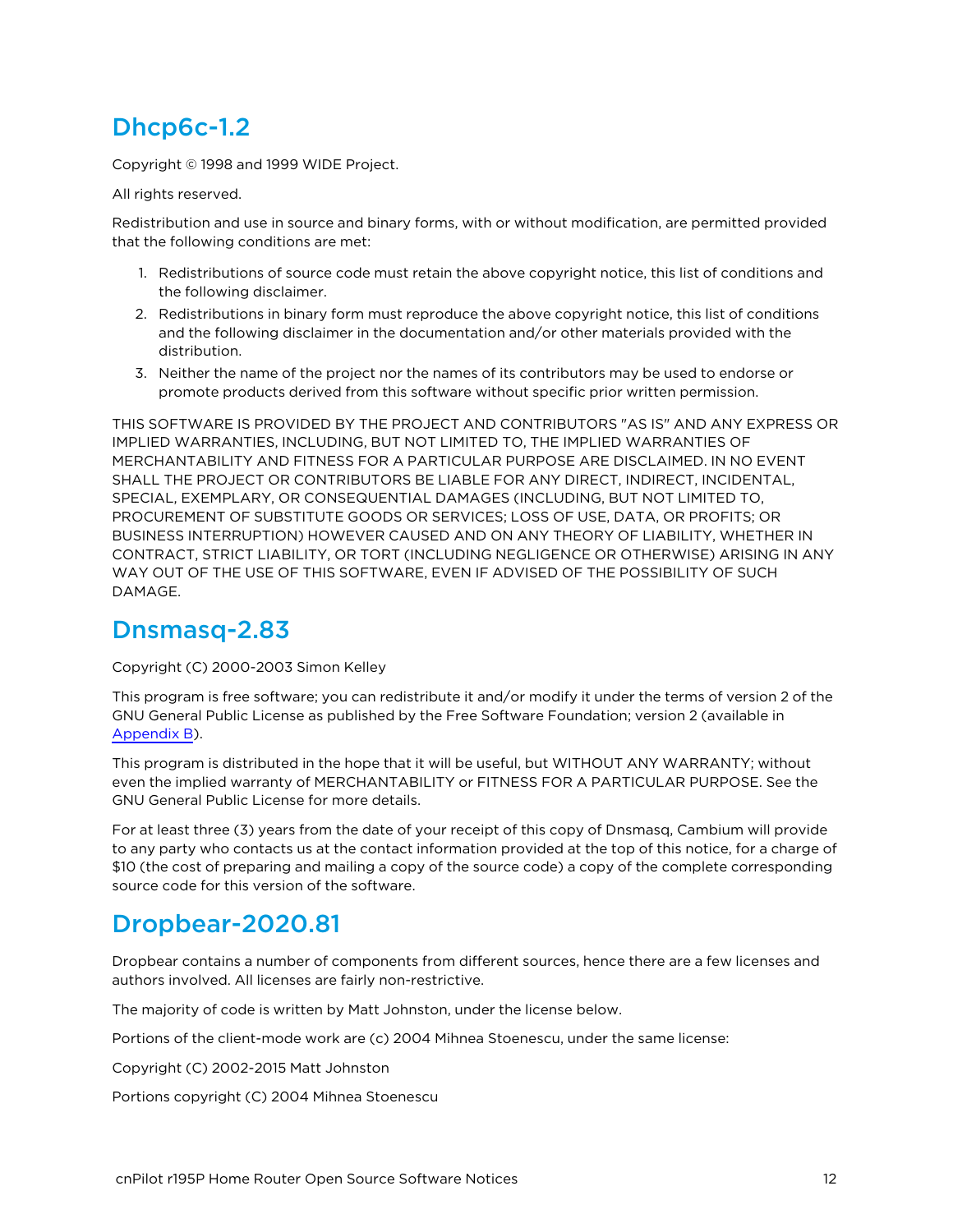All rights reserved.

Permission is hereby granted, free of charge, to any person obtaining a copy of this software and associated documentation files (the "Software"), to deal in the Software without restriction, including without limitation the rights to use, copy, modify, merge, publish, distribute, sublicense, and/or sell copies of the Software, and to permit persons to whom the Software is furnished to do so, subject to the following conditions:

The above copyright notice and this permission notice shall be included in all copies or substantial portions of the Software.

THE SOFTWARE IS PROVIDED "AS IS", WITHOUT WARRANTY OF ANY KIND, EXPRESS OR IMPLIED, INCLUDING BUT NOT LIMITED TO THE WARRANTIES OF MERCHANTABILITY, FITNESS FOR A PARTICULAR PURPOSE AND NONINFRINGEMENT. IN NO EVENT SHALL THE AUTHORS OR COPYRIGHT HOLDERS BE LIABLE FOR ANY CLAIM, DAMAGES OR OTHER LIABILITY, WHETHER IN AN ACTION OF CONTRACT, TORT OR OTHERWISE, ARISING FROM, OUT OF OR IN CONNECTION WITH THE SOFTWARE OR THE USE OR OTHER DEALINGS IN THE SOFTWARE.

LibTomCrypt and LibTomMath are written by Tom St Denis, and are Public Domain.

sshpty.c is taken from OpenSSH 3.5p1,

Copyright (c) 1995 Tatu Ylonen <ylo@cs.hut.fi>, Espoo, Finland

All rights reserved

"As far as I am concerned, the code I have written for this software can be used freely for any purpose. Any derived versions of this software must be clearly marked as such, and if the derived work is incompatible with the protocol description in the RFC file, it must be called by a name other than "ssh" or "Secure Shell". "

loginrec.c

loginrec.h

atomicio.h

atomicio.c

and strlcat() (included in util.c) are from OpenSSH 3.6.1p2, and are licensed under the 2 point BSD license.

loginrec is written primarily by Andre Lucas, atomicio.c by Theo de Raadt.

strlcat() is (c) Todd C. Miller

Import code in keyimport.c is modified from PuTTY's import.c, licensed as follows:

PuTTY is copyright 1997-2003 Simon Tatham.

Portions copyright Robert de Bath, Joris van Rantwijk, Delian Delchev, Andreas Schultz, Jeroen Massar, Wez Furlong, Nicolas Barry, Justin Bradford, and CORE SDI S.A.

Permission is hereby granted, free of charge, to any person obtaining a copy of this software and associated documentation files (the "Software"), to deal in the Software without restriction, including without limitation the rights to use, copy, modify, merge, publish, distribute, sublicense, and/or sell copies of the Software, and to permit persons to whom the Software is furnished to do so, subject to the following conditions:

The above copyright notice and this permission notice shall be included in all copies or substantial portions of the Software.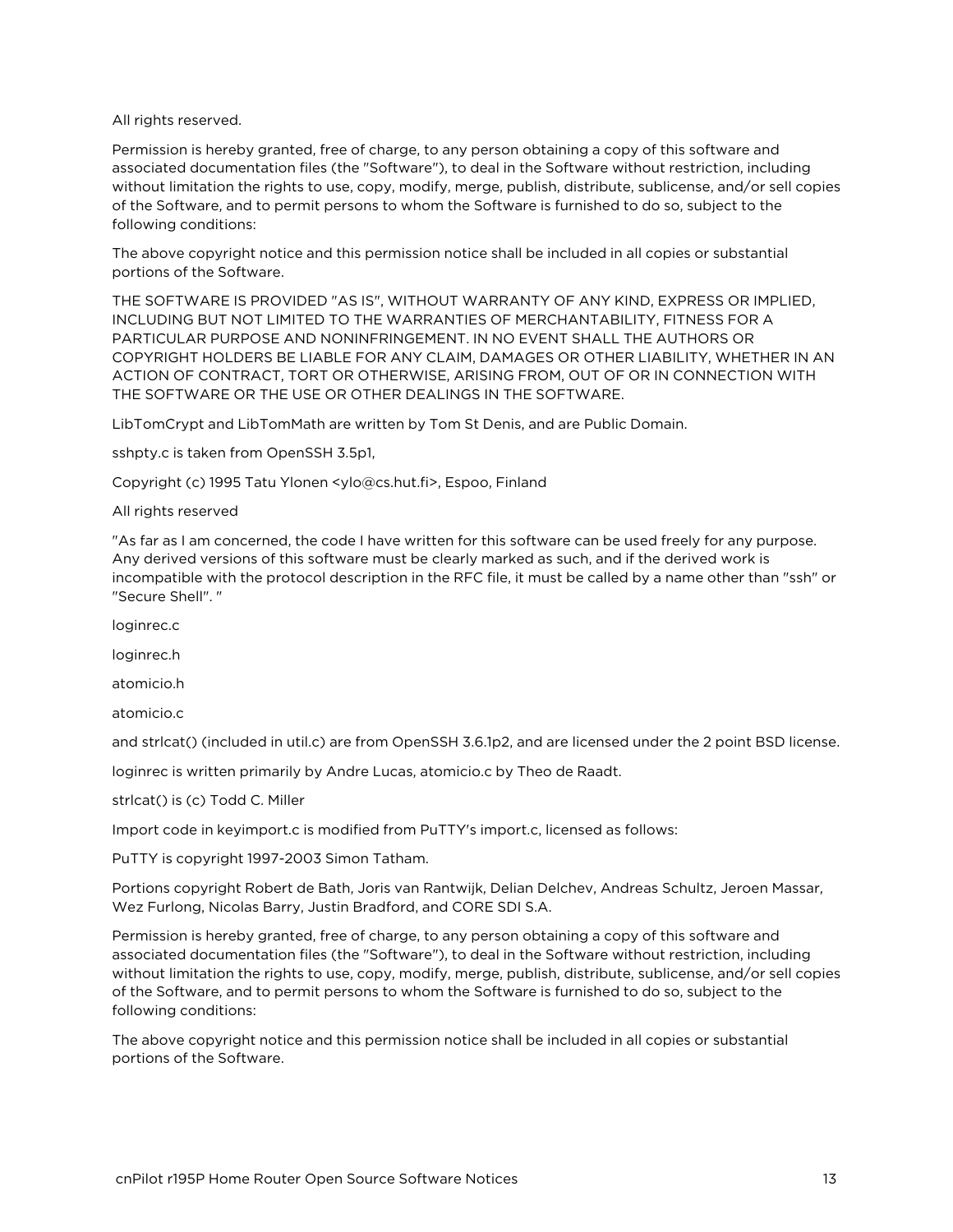THE SOFTWARE IS PROVIDED "AS IS", WITHOUT WARRANTY OF ANY KIND, EXPRESS OR IMPLIED, INCLUDING BUT NOT LIMITED TO THE WARRANTIES OF MERCHANTABILITY, FITNESS FOR A PARTICULAR PURPOSE AND NONINFRINGEMENT. IN NO EVENT SHALL THE COPYRIGHT HOLDERS BE LIABLE FOR ANY CLAIM, DAMAGES OR OTHER LIABILITY, WHETHER IN AN ACTION OF CONTRACT, TORT OR OTHERWISE, ARISING FROM, OUT OF OR IN CONNECTION WITH THE SOFTWARE OR THE USE OR OTHER DEALINGS IN THE SOFTWARE.

curve25519-donna:

Copyright 2008, Google Inc.

All rights reserved.

Redistribution and use in source and binary forms, with or without modification, are permitted provided that the following conditions are met:

- 1. Redistributions of source code must retain the above copyright notice, this list of conditions and the following disclaimer.
- 2. Redistributions in binary form must reproduce the above copyright notice, this list of conditions and the following disclaimer in the documentation and/or other materials provided with the distribution.
- 3. Neither the name of Google Inc. nor the names of its contributors may be used to endorse or promote products derived from this software without specific prior written permission.

THIS SOFTWARE IS PROVIDED BY THE COPYRIGHT HOLDERS AND CONTRIBUTORS "AS IS" AND ANY EXPRESS OR IMPLIED WARRANTIES, INCLUDING, BUT NOT LIMITED TO, THE IMPLIED WARRANTIES OF MERCHANTABILITY AND FITNESS FOR A PARTICULAR PURPOSE ARE DISCLAIMED. IN NO EVENT SHALL THE COPYRIGHT OWNER OR CONTRIBUTORS BE LIABLE FOR ANY DIRECT, INDIRECT, INCIDENTAL, SPECIAL, EXEMPLARY, OR CONSEQUENTIAL DAMAGES (INCLUDING, BUT NOT LIMITED TO, PROCUREMENT OF SUBSTITUTE GOODS OR SERVICES; LOSS OF USE, DATA, OR PROFITS; OR BUSINESS INTERRUPTION) HOWEVER CAUSED AND ON ANY THEORY OF LIABILITY, WHETHER IN CONTRACT, STRICT LIABILITY, OR TORT (INCLUDING NEGLIGENCE OR OTHERWISE) ARISING IN ANY WAY OUT OF THE USE OF THIS SOFTWARE, EVEN IF ADVISED OF THE POSSIBILITY OF SUCH DAMAGE.

curve25519-donna: Curve25519 elliptic curve, public key function

http://code.google.com/p/curve25519-donna/

Adam Langley <agl@imperialviolet.org>

Derived from public domain C code by Daniel J. Bernstein <djb@cr.yp.to>

More information about curve25519 can be found here <http://cr.yp.to/ecdh.html>

djb's sample implementation of curve25519 is written in a special assembly language called qhasm and uses the floating point registers.

<span id="page-13-0"></span>This is, almost, a clean room reimplementation from the curve25519 paper. It uses many of the tricks described therein. Only the crecip function is taken from the sample implementation.

## Ebtables-2.0.9

Copyright © Bart De Schuymer

This code was strongly inspired on the iptables code which is Copyright (C) 1999 Paul `Rusty' Russell & Michael J. Neuling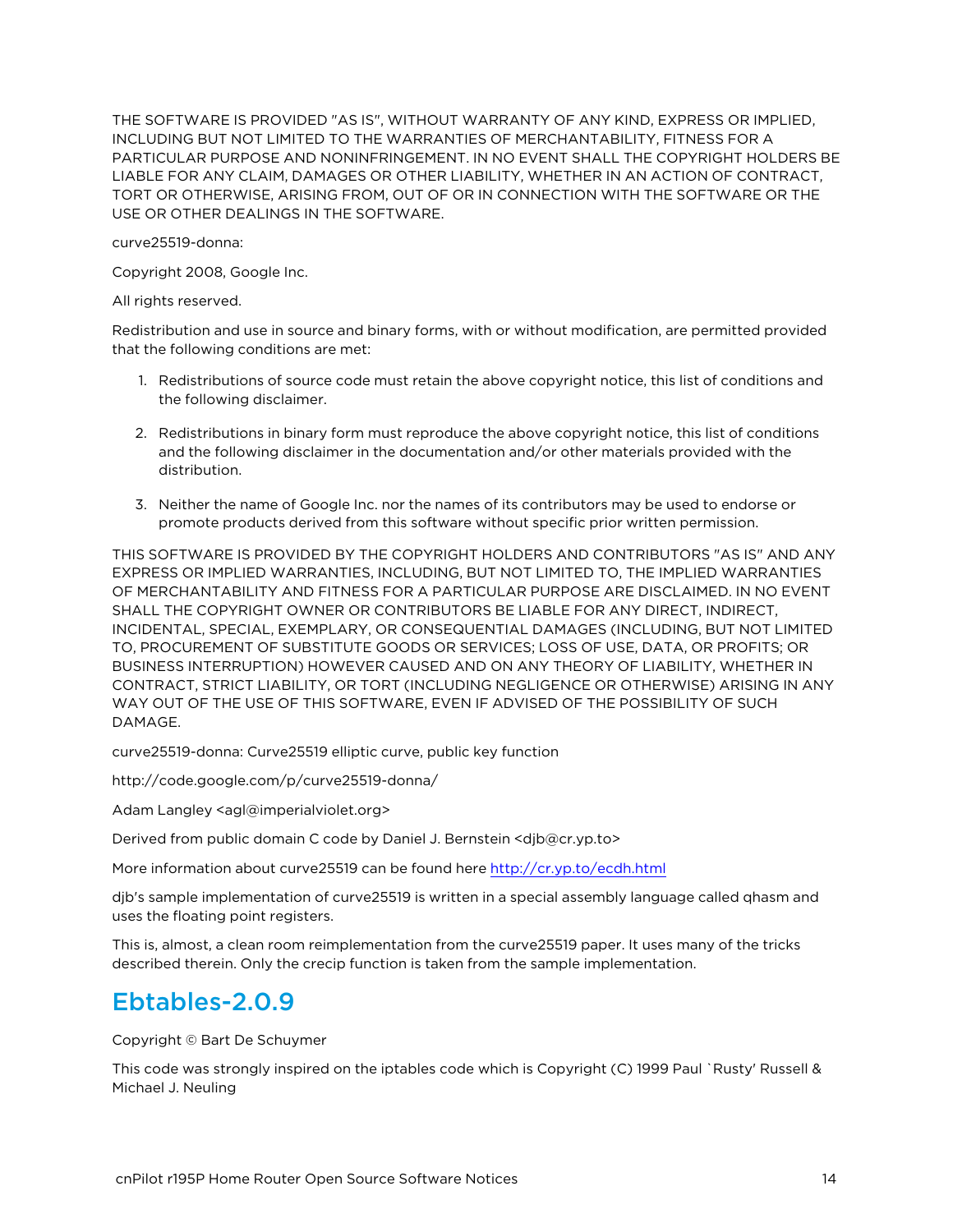This program is free software; you can redistribute it and/or modify it under the terms of version 2 of the GNU General Public License as published by the Free Software Foundation; version 2 (available in [Appendix](#page-38-0) B).

This program is distributed in the hope that it will be useful, but WITHOUT ANY WARRANTY; without even the implied warranty of MERCHANTABILITY or FITNESS FOR A PARTICULAR PURPOSE. See the GNU General Public License for more details.

For at least three (3) years from the date of your receipt of this copy of Ebtables, Cambium will provide to any party who contacts us at the contact information provided at the top of this notice, for a charge of \$10 (the cost of preparing and mailing a copy of the source code) a copy of the complete corresponding source code for this version of the software.

## <span id="page-14-0"></span>Igmpproxy-0.1 beta2

Copyright © 2005 by Johnny Egeland <johnny@rlo.org>

Copyright © 1989, 1991 Free Software Foundation, Inc.

This program is free software; you can redistribute it and/or modify it under the terms of version 2 of the GNU General Public License as published by the Free Software Foundation; version 2 (available in [Appendix](#page-38-0) B).

This program is distributed in the hope that it will be useful, but WITHOUT ANY WARRANTY; without even the implied warranty of MERCHANTABILITY or FITNESS FOR A PARTICULAR PURPOSE. See the GNU General Public License for more details.

For at least three (3) years from the date of your receipt of this copy of Ipset, Cambium will provide to any party who contacts us at the contact information provided at the top of this notice, for a charge of \$10 (the cost of preparing and mailing a copy of the source code) a copy of the complete corresponding source code for this version of the software.

## <span id="page-14-1"></span>Ipset-6.3

Copyright © 2000-2002 Joakim Axelsson (gozem@linux.nu) Patrick Schaaf (bof@bof.de)

Copyright © 2003-2010 Jozsef Kadlecsik

This program is free software; you can redistribute it and/or modify it under the terms of version 2 of the GNU General Public License as published by the Free Software Foundation; version 2 (available in [Appendix](#page-38-0) B).

This program is distributed in the hope that it will be useful, but WITHOUT ANY WARRANTY; without even the implied warranty of MERCHANTABILITY or FITNESS FOR A PARTICULAR PURPOSE. See the GNU General Public License for more details.

For at least three (3) years from the date of your receipt of this copy of Ipset, Cambium will provide to any party who contacts us at the contact information provided at the top of this notice, for a charge of \$10 (the cost of preparing and mailing a copy of the source code) a copy of the complete corresponding source code for this version of the software.

### <span id="page-14-2"></span>Iproute2-2.6.38

Author: Alexey Kuznetsov, <kuznet@ms2.inr.ac.ru>

This program is free software; you can redistribute it and/or modify it under the terms of version 2 of the GNU General Public License as published by the Free Software Foundation; version 2 (available in [Appendix](#page-38-0) B).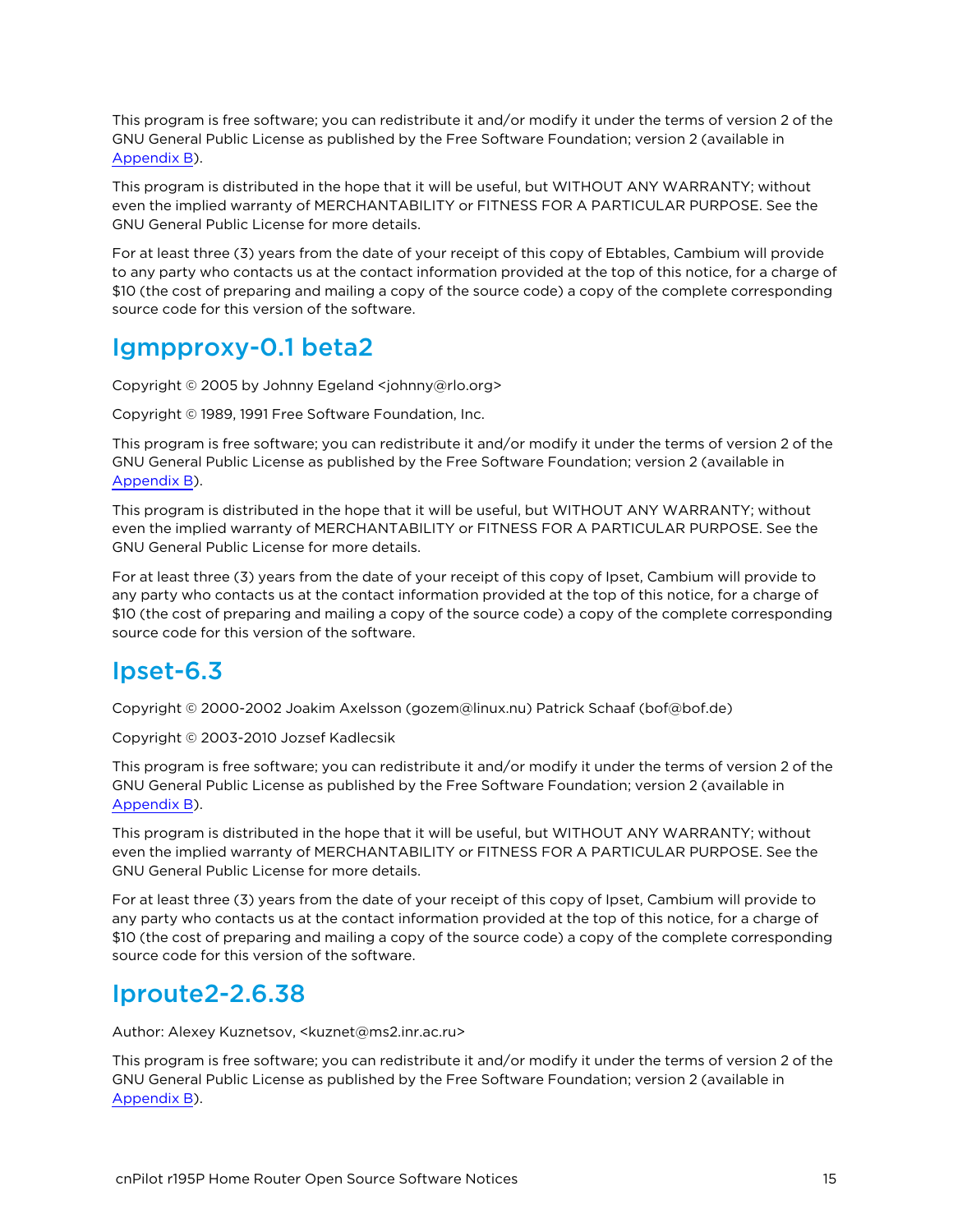This program is distributed in the hope that it will be useful, but WITHOUT ANY WARRANTY; without even the implied warranty of MERCHANTABILITY or FITNESS FOR A PARTICULAR PURPOSE. See the GNU General Public License for more details.

For at least three (3) years from the date of your receipt of this copy of Iproute2, Cambium will provide to any party who contacts us at the contact information provided at the top of this notice, for a charge of \$10 (the cost of preparing and mailing a copy of the source code) a copy of the complete corresponding source code for this version of the software.

## <span id="page-15-0"></span>Iptables-1.4.10

Copyright (C) 2000-2002 by the netfilter coreteam <coreteam@netfilter.org>:

Paul 'Rusty' Russell <rusty@rustcorp.com.au>

Marc Boucher <marc+nf@mbsi.ca>

James Morris <jmorris@intercode.com.au>

Harald Welte <laforge@gnumonks.org>

Jozsef Kadlecsik <kadlec@blackhole.kfki.hu>

This program is free software; you can redistribute it and/or modify it under the terms of the GNU General Public License as published by the Free Software Foundation; version 2 dated June, 1991 (available in [Appendix](#page-38-0) B), or (at your option) version 3 dated 29 June, 2007.

This program is distributed in the hope that it will be useful, but WITHOUT ANY WARRANTY; without even the implied warranty of MERCHANTABILITY or FITNESS FOR A PARTICULAR PURPOSE. See the GNU General Public License for more details.

For at least three (3) years from the date of your receipt of this copy of IPtables, Cambium will provide to any party who contacts us at the contact information provided at the top of this notice, for a charge of \$10 (the cost of preparing and mailing a copy of the source code) a copy of the complete corresponding source code for this version of the software.

## <span id="page-15-1"></span>L2tpv3tun-0.2

Copyright © Alexey Kuznetsov, <kuznet@ms2.inr.ac.ru>, James Chapman <jchapman@katalix.com>

This program is free software; you can redistribute it and/or modify it under the terms of version 2 of the GNU General Public License; version 2 (available in [Appendix](#page-38-0) B).

This program is distributed in the hope that it will be useful, but WITHOUT ANY WARRANTY; without even the implied warranty of MERCHANTABILITY or FITNESS FOR A PARTICULAR PURPOSE. See the GNU General Public License for more details.

For at least three (3) years from the date of your receipt of this copy of l2tpv3tun, Cambium will provide to any party who contacts us at the contact information provided at the top of this notice, for a charge of \$10 (the cost of preparing and mailing a copy of the source code) a copy of the complete corresponding source code for this version of the software.

## <span id="page-15-2"></span>Libcurl-7.36.0

Copyright © 1996 - 2014, Daniel Stenberg, <daniel@haxx.se>.

All rights reserved.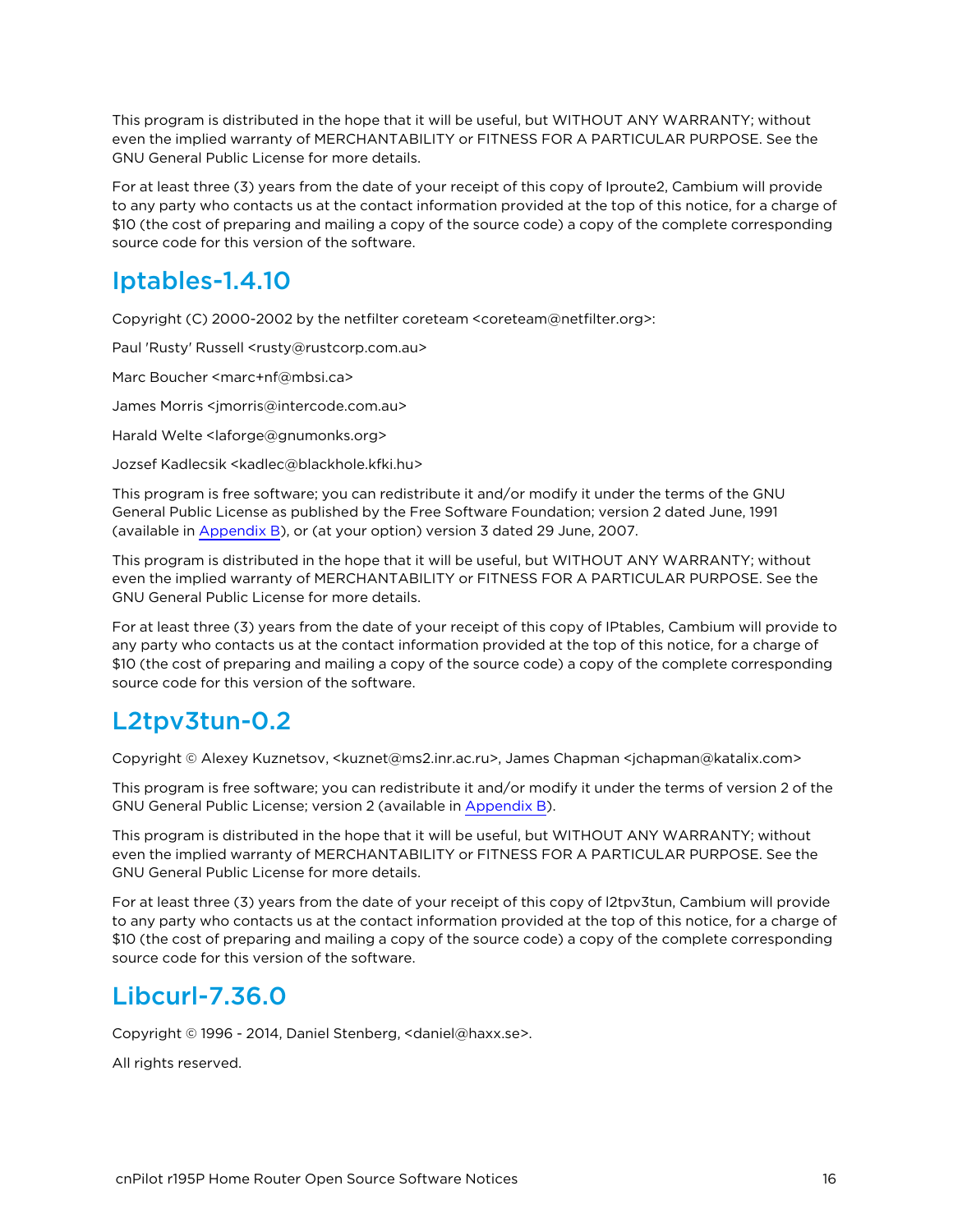Permission to use, copy, modify, and distribute this software for any purpose with or without fee is hereby granted, provided that the above copyright notice and this permission notice appear in all copies.

THE SOFTWARE IS PROVIDED "AS IS", WITHOUT WARRANTY OF ANY KIND, EXPRESS OR IMPLIED, INCLUDING BUT NOT LIMITED TO THE WARRANTIES OF MERCHANTABILITY, FITNESS FOR A PARTICULAR PURPOSE AND NONINFRINGEMENT OF THIRD PARTY RIGHTS. IN NO EVENT SHALL THE AUTHORS OR COPYRIGHT HOLDERS BE LIABLE FOR ANY CLAIM, DAMAGES OR OTHER LIABILITY, WHETHER IN AN ACTION OF CONTRACT, TORT OR OTHERWISE, ARISING FROM, OUT OF OR IN CONNECTION WITH THE SOFTWARE OR THE USE OR OTHER DEALINGS IN THE SOFTWARE.

Except as contained in this notice, the name of a copyright holder shall not be used in advertising or otherwise to promote the sale, use or other dealings in this Software without prior written authorization of the copyright holder.

## <span id="page-16-0"></span>Libncurses-5.7

Copyright © 2006 Free Software Foundation, Inc.

These are the principal authors/contributors of ncurses since 1.9.9e, in decreasing order of their contribution:

TD Thomas E. Dickey

JPF Juergen Pfeifer

ESR Eric S Raymond

AVL Alexander V Lukyanov

PB Philippe Blain

SV Sven Verdoolaege

Permission is hereby granted, free of charge, to any person obtaining a copy of this software and associated documentation files (the "Software"), to deal in the Software without restriction, including without limitation the rights to use, copy, modify, merge, publish, distribute, distribute with modifications, sublicense, and/or sell copies of the Software, and to permit persons to whom the Software is furnished to do so, subject to the following conditions:

The above copyright notice and this permission notice shall be included in all copies or substantial portions of the Software.

THE SOFTWARE IS PROVIDED "AS IS", WITHOUT WARRANTY OF ANY KIND, EXPRESS OR IMPLIED, INCLUDING BUT NOT LIMITED TO THE WARRANTIES OF MERCHANTABILITY, FITNESS FOR A PARTICULAR PURPOSE AND NONINFRINGEMENT. IN NO EVENT SHALL THE ABOVE COPYRIGHT HOLDERS BE LIABLE FOR ANY CLAIM, DAMAGES OR OTHER LIABILITY, WHETHER IN AN ACTION OF CONTRACT, TORT OR OTHERWISE, ARISING FROM, OUT OF OR IN CONNECTION WITH THE SOFTWARE OR THE USE OR OTHER DEALINGS IN THE SOFTWARE.

Except as contained in this notice, the name(s) of the above copyright holders shall not be used in advertising or otherwise to promote the sale, use or other dealings in this Software without prior written authorization.

## <span id="page-16-1"></span>Libjansson-2.7

Copyright © 2009-2014 Petri Lehtinen <petri@digip.org>

Permission is hereby granted, free of charge, to any person obtaining a copy of this software and associated documentation files (the "Software"), to deal in the Software without restriction, including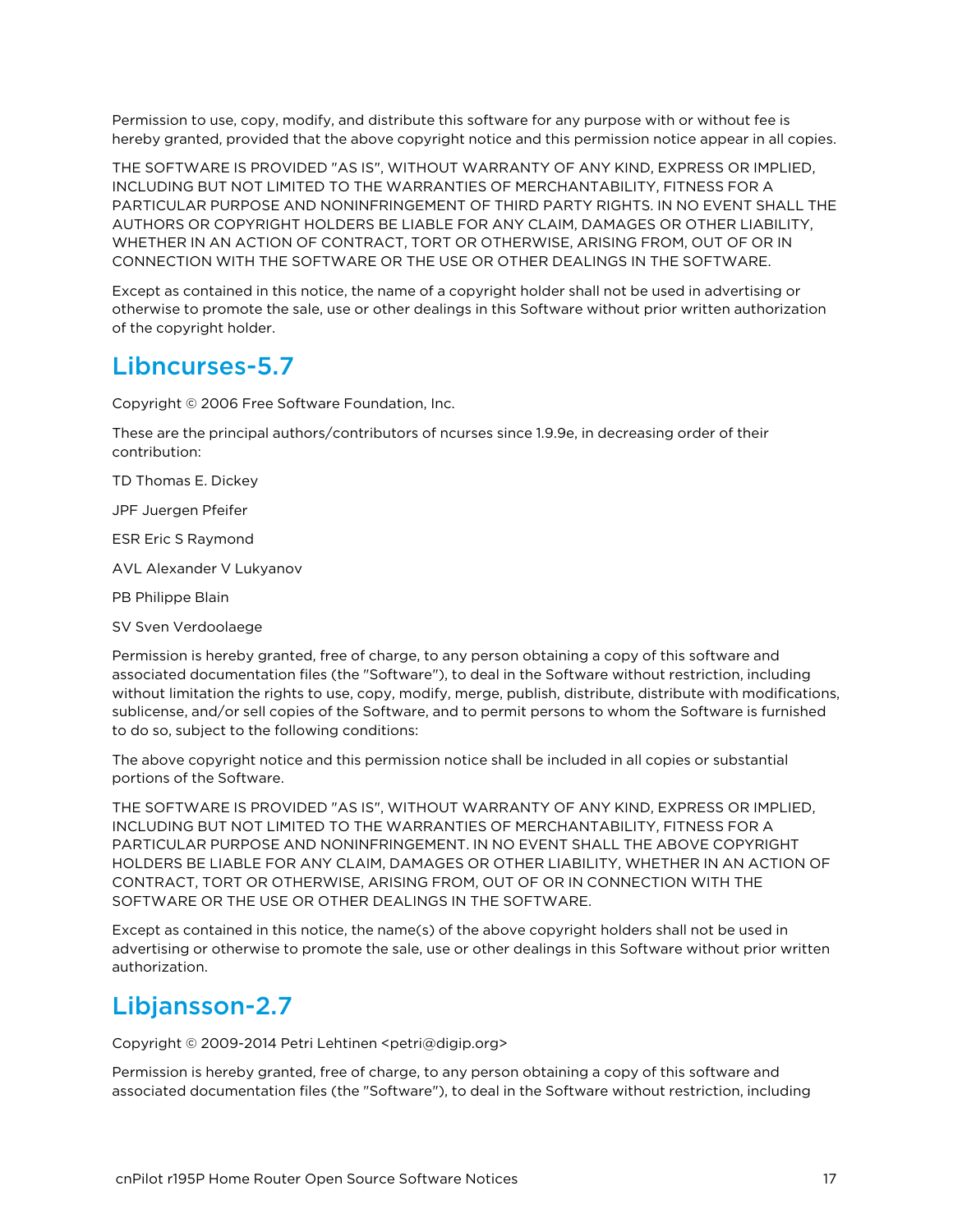without limitation the rights to use, copy, modify, merge, publish, distribute, sublicense, and/or sell copies of the Software, and to permit persons to whom the Software is furnished to do so, subject to the following conditions:

The above copyright notice and this permission notice shall be included in all copies or substantial portions of the Software.

THE SOFTWARE IS PROVIDED "AS IS", WITHOUT WARRANTY OF ANY KIND, EXPRESS OR IMPLIED, INCLUDING BUT NOT LIMITED TO THE WARRANTIES OF MERCHANTABILITY, FITNESS FOR A PARTICULAR PURPOSE AND NONINFRINGEMENT. IN NO EVENT SHALL THE AUTHORS OR COPYRIGHT HOLDERS BE LIABLE FOR ANY CLAIM, DAMAGES OR OTHER LIABILITY, WHETHER IN AN ACTION OF CONTRACT, TORT OR OTHERWISE, ARISING FROM, OUT OF OR IN CONNECTION WITH THE SOFTWARE OR THE USE OR OTHER DEALINGS IN THE SOFTWARE.

### <span id="page-17-0"></span>Libwebsockets-1.3

Copyright (C) 2010-2014 Andy Green andy@warmcat.com

Libwebsockets and included programs are provided under the terms of the GNU Library General Public License (LGPL) 2.1, with the following exceptions:

1) Static linking of programs with the libwebsockets library does not constitute a derivative work and does not require the author to provide source code for the program, use the shared libwebsockets libraries, or link their program against a user-supplied version of libwebsockets.

If you link the program to a modified version of libwebsockets, then the changes to libwebsockets must be provided under the terms of the LGPL in sections 1, 2, and 4.

2) You do not have to provide a copy of the libwebsockets license with programs that are linked to the libwebsockets library, nor do you have to identify the libwebsockets license in your program or documentation as required by section 6 of the LGPL.

This library is free software; you can redistribute it and/or modify it under the terms of the GNU Lesser General Public License as published by the Free Software Foundation; either version 2.1 of the License, version 2.1. (available in [Appendix](#page-31-0) A).

This library is distributed in the hope that it will be useful, but WITHOUT ANY WARRANTY; without even the implied warranty of MERCHANTABILITY or FITNESS FOR A PARTICULAR PURPOSE.

For at least three (3) years from the date of your receipt of this copy of Libwebsockets, Cambium will provide to any party who contacts us at the contact information provided at the top of this notice, for a charge of \$10 (the cost of preparing and mailing a copy of the source code) a copy of the complete corresponding source code for this version of the software.

## <span id="page-17-1"></span>Linux Kernel-2.6.36

Copyright © Linus Torvalds and Contributors

This program is free software; you can redistribute it and/or modify it under the terms of version 2 of the GNU General Public License; version 2 (available in [Appendix](#page-38-0) B).

This program is distributed in the hope that it will be useful, but WITHOUT ANY WARRANTY; without even the implied warranty of MERCHANTABILITY or FITNESS FOR A PARTICULAR PURPOSE. See the GNU General Public License for more details.

For at least three (3) years from the date of your receipt of this copy of Linux Kernel, Cambium will provide to any party who contacts us at the contact information provided at the top of this notice, for a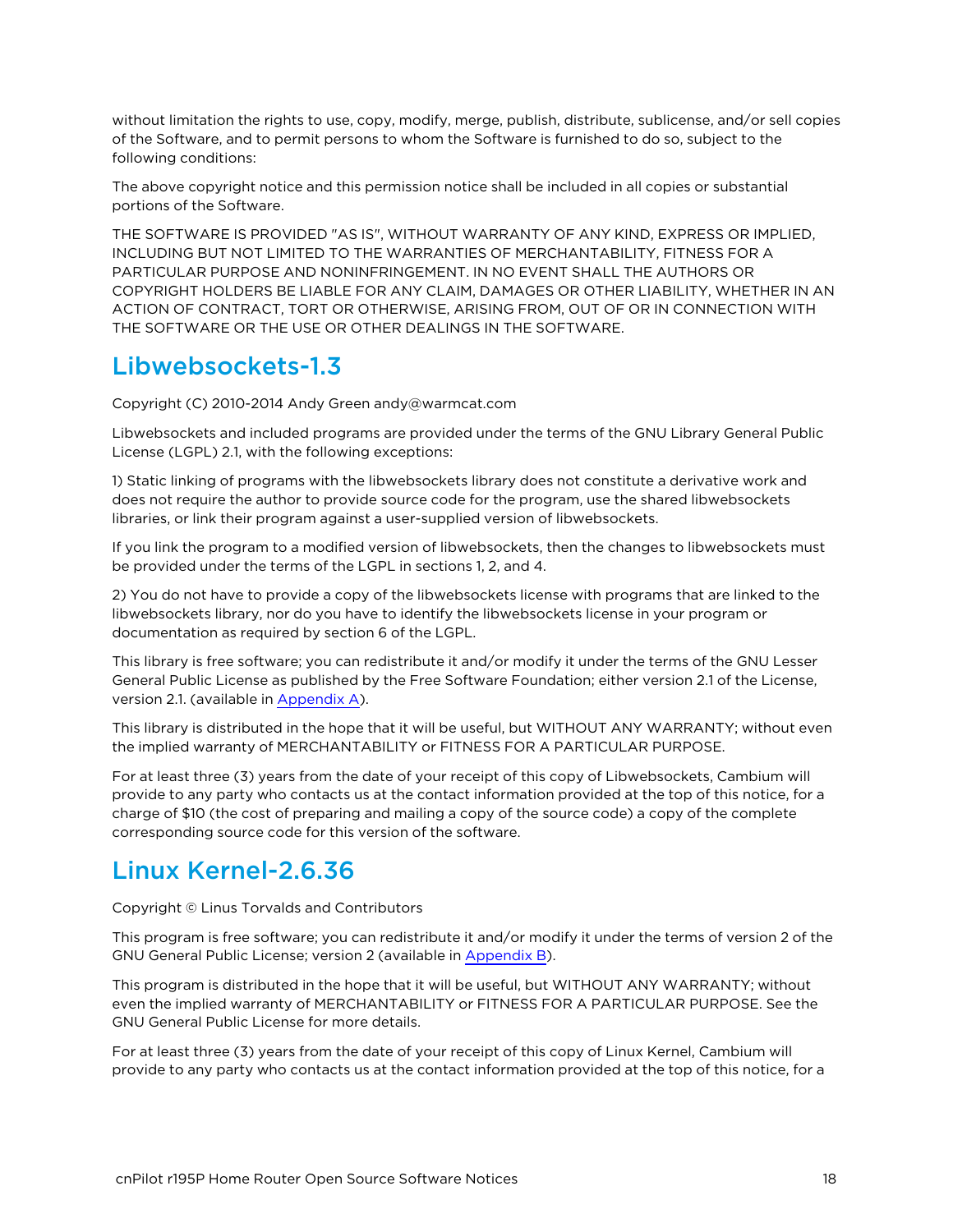<span id="page-18-0"></span>charge of \$10 (the cost of preparing and mailing a copy of the source code) a copy of the complete corresponding source code for this version of the software.

## Miniupnpd-1.6

Copyright (c) 2006-2011, Thomas BERNARD

All rights reserved.

Redistribution and use in source and binary forms, with or without modification, are permitted provided that the following conditions are met:

- 1. Redistributions of source code must retain the above copyright notice, this list of conditions and the following disclaimer.
- 2. Redistributions in binary form must reproduce the above copyright notice, this list of conditions and the following disclaimer in the documentation and/or other materials provided with the distribution.

The name of the author may not be used to endorse or promote products derived from this software without specific prior written permission.

THIS SOFTWARE IS PROVIDED BY THE COPYRIGHT HOLDERS AND CONTRIBUTORS "AS IS" AND ANY EXPRESS OR IMPLIED WARRANTIES, INCLUDING, BUT NOT LIMITED TO, THE IMPLIED WARRANTIES OF MERCHANTABILITY AND FITNESS FOR A PARTICULAR PURPOSE ARE DISCLAIMED. IN NO EVENT SHALL THE COPYRIGHT OWNER OR CONTRIBUTORS BE LIABLE FOR ANY DIRECT, INDIRECT, INCIDENTAL, SPECIAL, EXEMPLARY, OR CONSEQUENTIAL DAMAGES (INCLUDING, BUT NOT LIMITED TO, PROCUREMENT OF SUBSTITUTE GOODS OR SERVICES; LOSS OF USE, DATA, OR PROFITS; OR BUSINESS INTERRUPTION) HOWEVER CAUSED AND ON ANY THEORY OF LIABILITY, WHETHER IN CONTRACT, STRICT LIABILITY, OR TORT (INCLUDING NEGLIGENCE OR OTHERWISE) ARISING IN ANY WAY OUT OF THE USE OF THIS SOFTWARE, EVEN IF ADVISED OF THE POSSIBILITY OF SUCH DAMAGE.

### <span id="page-18-1"></span>Mksquashfs-4.2

Copyright © 2002, 2003, 2004, 2005, 2006, 2007, 2008, 2009, 2010, 2011

Phillip Lougher <phillip@lougher.demon.co.uk>

This program is free software; you can redistribute it and/or modify it under the terms of the GNU General Public License as published by the Free Software Foundation; either version 2 of the License (available in [Appendix](#page-38-0) B), or (at your option) any later version.

This program is distributed in the hope that it will be useful, but WITHOUT ANY WARRANTY; without even the implied warranty of MERCHANTABILITY or FITNESS FOR A PARTICULAR PURPOSE. See the GNU General Public License for more details.

For at least three (3) years from the date of your receipt of this copy of Mksquashfs, Cambium will provide to any party who contacts us at the contact information provided at the top of this notice, for a charge of \$10 (the cost of preparing and mailing a copy of the source code) a copy of the complete corresponding source code for this version of the software.

## <span id="page-18-2"></span>Mpstat-0.1.1

Copyright © 1999-2013 by Sebastien GODARD (sysstat @ orange.fr)

This program is free software; you can redistribute it and/or modify it under the terms of version 2 of the GNU General Public License; version 2 (available in [Appendix](#page-38-0) B).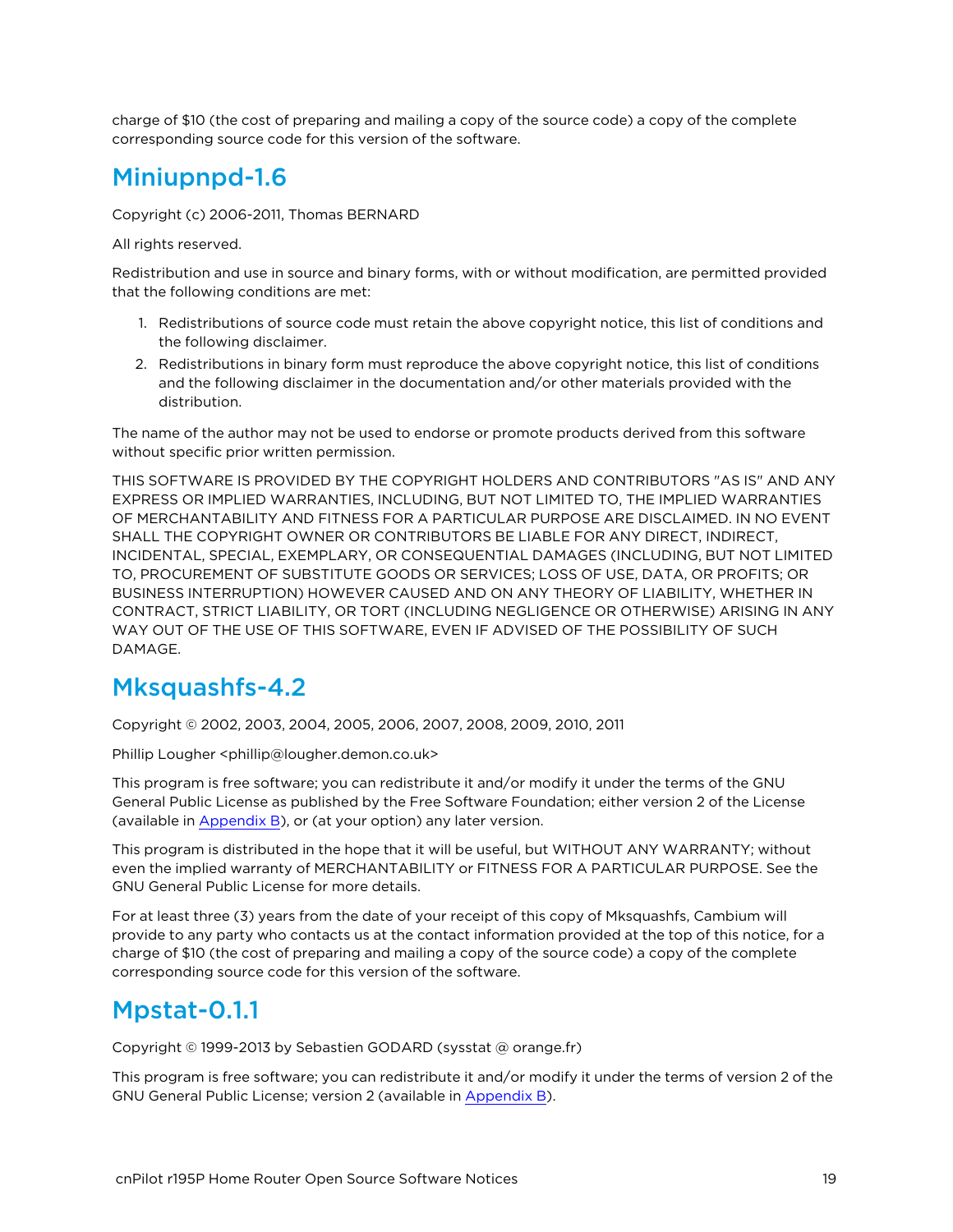This program is distributed in the hope that it will be useful, but WITHOUT ANY WARRANTY; without even the implied warranty of MERCHANTABILITY or FITNESS FOR A PARTICULAR PURPOSE. See the GNU General Public License for more details.

For at least three (3) years from the date of your receipt of this copy of Mpstat, Cambium will provide to any party who contacts us at the contact information provided at the top of this notice, for a charge of \$10 (the cost of preparing and mailing a copy of the source code) a copy of the complete corresponding source code for this version of the software.

## <span id="page-19-0"></span>Mtd\_write

Copyright © 2005 Waldemar Brodkorb <wbx@dass-it.de>, Felix Fietkau <nbd@openwrt.org>

This program is free software; you can redistribute it and/or modify it under the terms of version 2 of the GNU General Public License; version 2 (available in [Appendix](#page-38-0) B).

This program is distributed in the hope that it will be useful, but WITHOUT ANY WARRANTY; without even the implied warranty of MERCHANTABILITY or FITNESS FOR A PARTICULAR PURPOSE. See the GNU General Public License for more details.

For at least three (3) years from the date of your receipt of this copy of Mtd\_write, Cambium will provide to any party who contacts us at the contact information provided at the top of this notice, for a charge of \$10 (the cost of preparing and mailing a copy of the source code) a copy of the complete corresponding source code for this version of the software.

## <span id="page-19-1"></span>Ntpclient-2000\_345

Copyright © 1997, 1999, 2000, 2003 Larry Doolittle <larry@doolittle.boa.org>

Makefile for ntpclient/adjtimex

Makefile by Uwe Beutin, modified by John Williams

ntpclient by Larry Dolittle

This program is free software; you can redistribute it and/or modify it under the terms of version 2 of the GNU General Public License; version 2 (available in [Appendix](#page-38-0) B).

This program is distributed in the hope that it will be useful, but WITHOUT ANY WARRANTY; without even the implied warranty of MERCHANTABILITY or FITNESS FOR A PARTICULAR PURPOSE. See the GNU General Public License for more details.

For at least three (3) years from the date of your receipt of this copy of Mtd\_write, Cambium will provide to any party who contacts us at the contact information provided at the top of this notice, for a charge of \$10 (the cost of preparing and mailing a copy of the source code) a copy of the complete corresponding source code for this version of the software.

## <span id="page-19-2"></span>OpenSSL-1.0.1t

OpenSSL License

Copyright © 1998-2016 The OpenSSL Project. All rights reserved.

Redistribution and use in source and binary forms, with or without modification, are permitted provided that the following conditions are met:

1. Redistributions of source code must retain the above copyright notice, this list of conditions and the following disclaimer.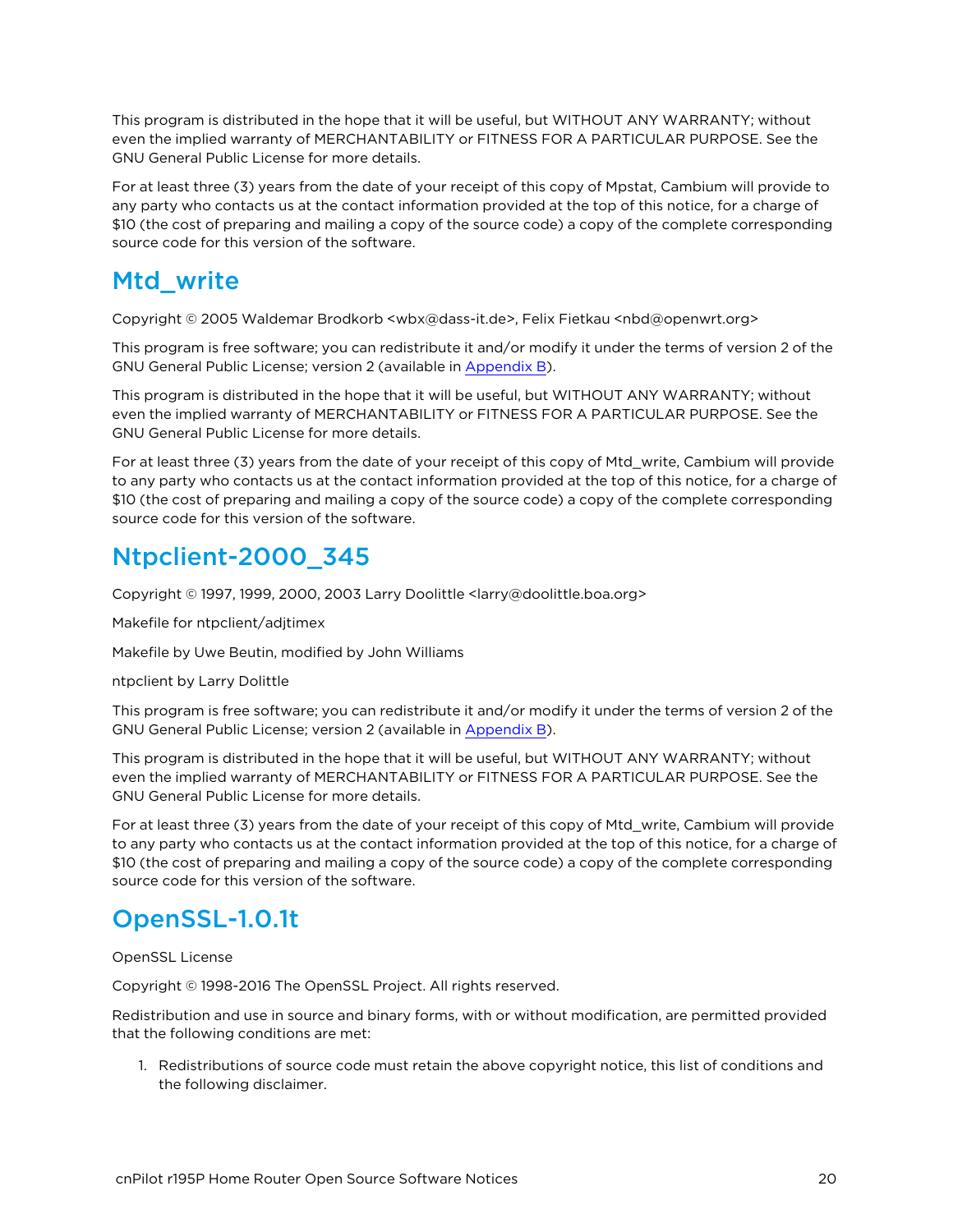- 2. Redistributions in binary form must reproduce the above copyright notice, this list of conditions and the following disclaimer in the documentation and/or other materials provided with the distribution.
- 3. All advertising materials mentioning features or use of this software must display the following acknowledgment: "This product includes software developed by the OpenSSL Project for use in the OpenSSL Toolkit. [\(http://www.openssl.org/](http://www.openssl.org/))".
- 4. The names "OpenSSL Toolkit" and "OpenSSL Project" must not be used to endorse or promote products derived from this software without prior written permission. For written permission, please contact [openssl-core@openssl.org.](mailto:openssl-core@openssl.org)
- 5. Products derived from this software may not be called "OpenSSL" nor may "OpenSSL" appear in their names without prior written permission of the OpenSSL Project.
- 6. Redistributions of any form whatsoever must retain the following acknowledgment: "This product includes software developed by the OpenSSL Project for use in the OpenSSL Toolkit (http://www.openssl.org/)"

THIS SOFTWARE IS PROVIDED BY THE OpenSSL PROJECT ``AS IS'' AND ANY EXPRESSED OR IMPLIED WARRANTIES, INCLUDING, BUT NOT LIMITED TO, THE IMPLIED WARRANTIES OF MERCHANTABILITY AND FITNESS FOR A PARTICULAR PURPOSE ARE DISCLAIMED. IN NO EVENT SHALL THE OpenSSL PROJECT OR ITS CONTRIBUTORS BE LIABLE FOR ANY DIRECT, INDIRECT, INCIDENTAL, SPECIAL, EXEMPLARY, OR CONSEQUENTIAL DAMAGES (INCLUDING, BUT NOT LIMITED TO, PROCUREMENT OF SUBSTITUTE GOODS OR SERVICES; LOSS OF USE, DATA, OR PROFITS; OR BUSINESS INTERRUPTION) HOWEVER CAUSED AND ON ANY THEORY OF LIABILITY, WHETHER IN CONTRACT, STRICT LIABILITY, OR TORT (INCLUDING NEGLIGENCE OR OTHERWISE) ARISING IN ANY WAY OUT OF THE USE OF THIS SOFTWARE, EVEN IF ADVISED OF THE POSSIBILITY OF SUCH DAMAGE.

#### Original SSLeay License

This product includes cryptographic software written by Eric Young (eay@cryptsoft.com). This product includes software written by Tim Hudson (tjh@cryptsoft.com).

Copyright (C) 1995-1998 Eric Young (eay@cryptsoft.com)

#### All rights reserved.

This package is an SSL implementation written by Eric Young (eay@cryptsoft.com). The implementation was written so as to conform with Netscapes SSL.

This library is free for commercial and non-commercial use as long as the following conditions are aheared to. The following conditions apply to all code found in this distribution, be it the RC4, RSA, lhash, DES, etc., code; not just the SSL code. The SSL documentation included with this distribution is covered by the same copyright terms except that the holder is Tim Hudson (tjh@cryptsoft.com).

Copyright remains Eric Young's, and as such any Copyright notices in the code are not to be removed. If this package is used in a product, Eric Young should be given attribution as the author of the parts of the library used. This can be in the form of a textual message at program startup or in documentation (online or textual) provided with the package.

Redistribution and use in source and binary forms, with or without modification, are permitted provided that the following conditions are met:

1. Redistributions of source code must retain the copyright notice, this list of conditions and the following disclaimer.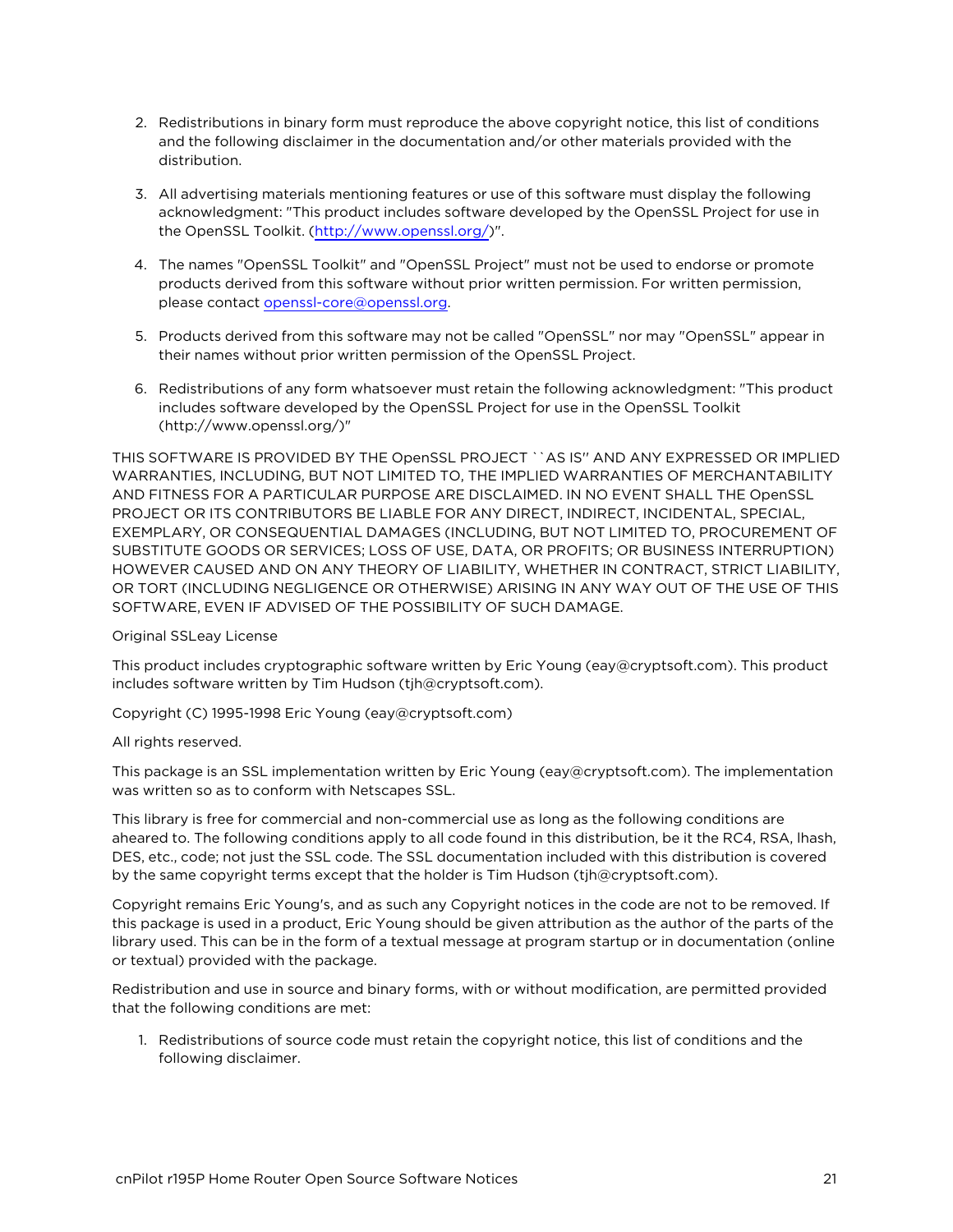- 2. Redistributions in binary form must reproduce the above copyright notice, this list of conditions and the following disclaimer in the documentation and/or other materials provided with the distribution.
- 3. All advertising materials mentioning features or use of this software must display the following acknowledgement:

"This product includes cryptographic software written by Eric Young (eay@cryptsoft.com)"

The word 'cryptographic' can be left out if the rouines from the library being used are not cryptographic related :-).

4. If you include any Windows specific code (or a derivative thereof) from the apps directory (application code) you must include an acknowledgement: "This product includes software written by Tim Hudson (tjh@cryptsoft.com)"

THIS SOFTWARE IS PROVIDED BY ERIC YOUNG "AS IS'' AND ANY EXPRESS OR IMPLIED WARRANTIES, INCLUDING, BUT NOT LIMITED TO, THE IMPLIED WARRANTIES OF MERCHANTABILITY AND FITNESS FOR A PARTICULAR PURPOSE ARE DISCLAIMED. IN NO EVENT SHALL THE AUTHOR OR CONTRIBUTORS BE LIABLE FOR ANY DIRECT, INDIRECT, INCIDENTAL, SPECIAL, EXEMPLARY, OR CONSEQUENTIAL DAMAGES (INCLUDING, BUT NOT LIMITED TO, PROCUREMENT OF SUBSTITUTE GOODS OR SERVICES; LOSS OF USE, DATA, OR PROFITS; OR BUSINESS INTERRUPTION) HOWEVER CAUSED AND ON ANY THEORY OF LIABILITY, WHETHER IN CONTRACT, STRICT LIABILITY, OR TORT (INCLUDING NEGLIGENCE OR OTHERWISE) ARISING IN ANY WAY OUT OF THE USE OF THIS SOFTWARE, EVEN IF ADVISED OF THE POSSIBILITY OF SUCH DAMAGE.

The licence and distribution terms for any publically available version or derivative of this code cannot be changed. i.e. this code cannot simply be copied and put under another distribution licence [including the GNU Public Licence.]

## <span id="page-21-0"></span>Openswan-2.6.38

The following people have contributed major resources and/or significant patches to Openswan 2.x. There are many more unlisted contributors.

- Michael Richardson <mcr@xelerance.com> KLIPS, OCF, IKEv2, testing
- Paul Wouters <paul@nohats.ca> IKEv2, packaging, porting, support
- Antony Antony <antony@xelerance.com> IKEv2, testing
- Ken Bantoft <ken@xelerance.com> DPD, cross compiling, integration
- Bart Trojanowski <br/>bart@xelerance.com> OCF, KLIPS
- Herbert Xu <herbert@gondor.apana.org.au> NETKEY / XFRM, IKEv2, NAT-T
- <sup>l</sup> David McCullough <David\_Mccullough@securecomputing.com> KLIPS, OCF
- D. Hugh Redelmeier <hugh@mimosa.com> Bug fixer extraordinaire
- Andreas Steffen <andreas.steffen@strongsec.com> X.509 Certificates
- Dr{Who} on Freenode Porting NAT-T + XAUTH to Openswan 2.x
- Jacco de Leeuw <jacco2@dds.nl> Fixes for MS Interop
- Mathieu Lafon <mlafon@arkoon.net> NAT-T Support
- Nate Carlson Force NAT-T framework, KLIPS for 2.6, etc...
- Stephen Bevan <stephen@dino.dnsalias.com> RFC2409 port selectors
- Tuomo Soini <tis@foobar.fi> NETKEY, KLIPS, \_updown scripts and more
- Matthew Galgoci <mgalgoci@redhat.com>
- Miloslav Trmac <mitr@redhat.com>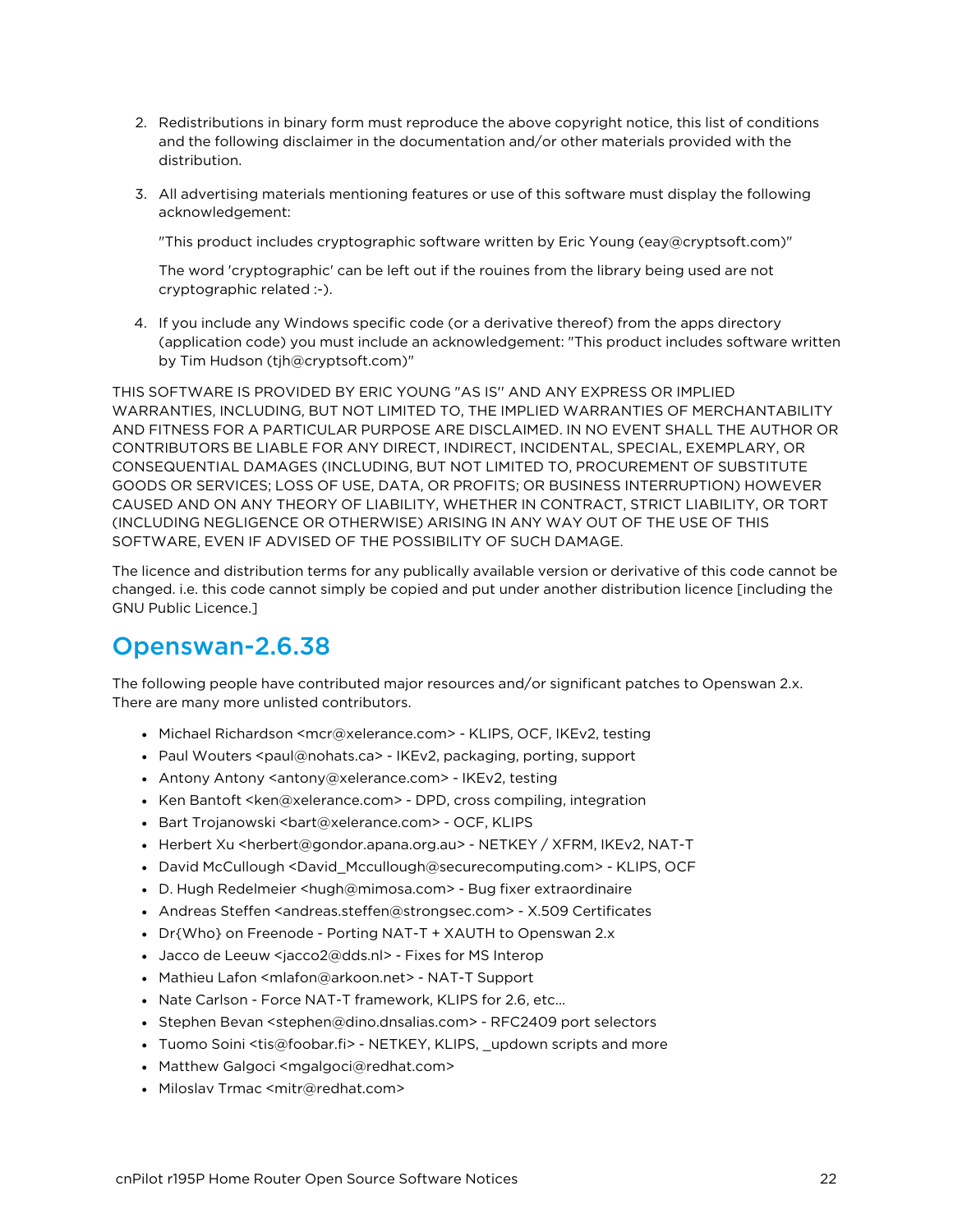- Avesh Agarwal <avagarwa@redhat.com>, USE\_LIBNSS, SElinux
- Hiren Joshi Cyberoam [www.cyberoam.com] Various fixes
- <sup>l</sup> Shingo Yamawaki <Shingo.Yamawaki@jp.sony.com> Various KLIPS patches
- willy@w.ods.org
- Openswan is a fork of the FreeS/WAN 2.04 codebase. Please see the doc/CREDITS.freeswan file from FreeS/WAN for details on original work.
- Xelerance (http://www.xelerance.com) has sponsored the continued development of Openswan since version 1.0
- RedHat (http://www.redhat.com/) sponsored the development of IKEv2, USE\_LIBNSS and various fixes related to NETKEY.
- Secure Computing / Snapgear contributed OCF integration, DYNDNS support and many other KLIPS and userland related fixes.
- <sup>l</sup> IXIA Communications (http://www.ixiacom.com/) sponsored the cryptographic refit in pluto, which permitted Aggressive mode to be incorporated safely.
- Sony Japan contributed many fixes to KLIPS, and sponsored IPsec/L2TP development
- Siemens Germany sponsored IPsec/L2TP development
- Emagister sponsored IPsec/L2TP development
- Astaro (http://www.astaro.de/) contributed patches and hardware
- HP (http://www.hp.com/) donated hardware
- Cyberoam (http://www.cyberoam.com/) contributed various patches

This program is free software; you can redistribute it and/or modify it under the terms of version 2 of the GNU General Public License as published by the Free Software Foundation; version 2 (available in [Appendix](#page-38-0) B).

This program is distributed in the hope that it will be useful, but WITHOUT ANY WARRANTY; without even the implied warranty of MERCHANTABILITY or FITNESS FOR A PARTICULAR PURPOSE. See the GNU General Public License for more details.

For at least three (3) years from the date of your receipt of this copy of Openswan, Cambium will provide to any party who contacts us at the contact information provided at the top of this notice, for a charge of \$10 (the cost of preparing and mailing a copy of the source code) a copy of the complete corresponding source code for this version of the software.

### <span id="page-22-0"></span>OpenVPN-2.3.6

Copyright © 2002-2010 OpenVPN Technologies, Inc. <sales@openvpn.net>

This distribution contains multiple components, some of which fall under different licenses. By using OpenVPN or any of the bundled components enumerated below, you agree to be bound by the conditions of the license for each respective component.

OpenVPN trademark

"OpenVPN" is a trademark of OpenVPN Technologies, Inc.

#### OpenVPNlicense:

OpenVPN is distributed under the GPL license version 2 (see Below).

Special exception for linking OpenVPN with OpenSSL:

In addition, as a special exception, OpenVPN Technologies, Inc. gives permission to link the code of this program with the OpenSSL library (or with modified versions of OpenSSL that use the same license as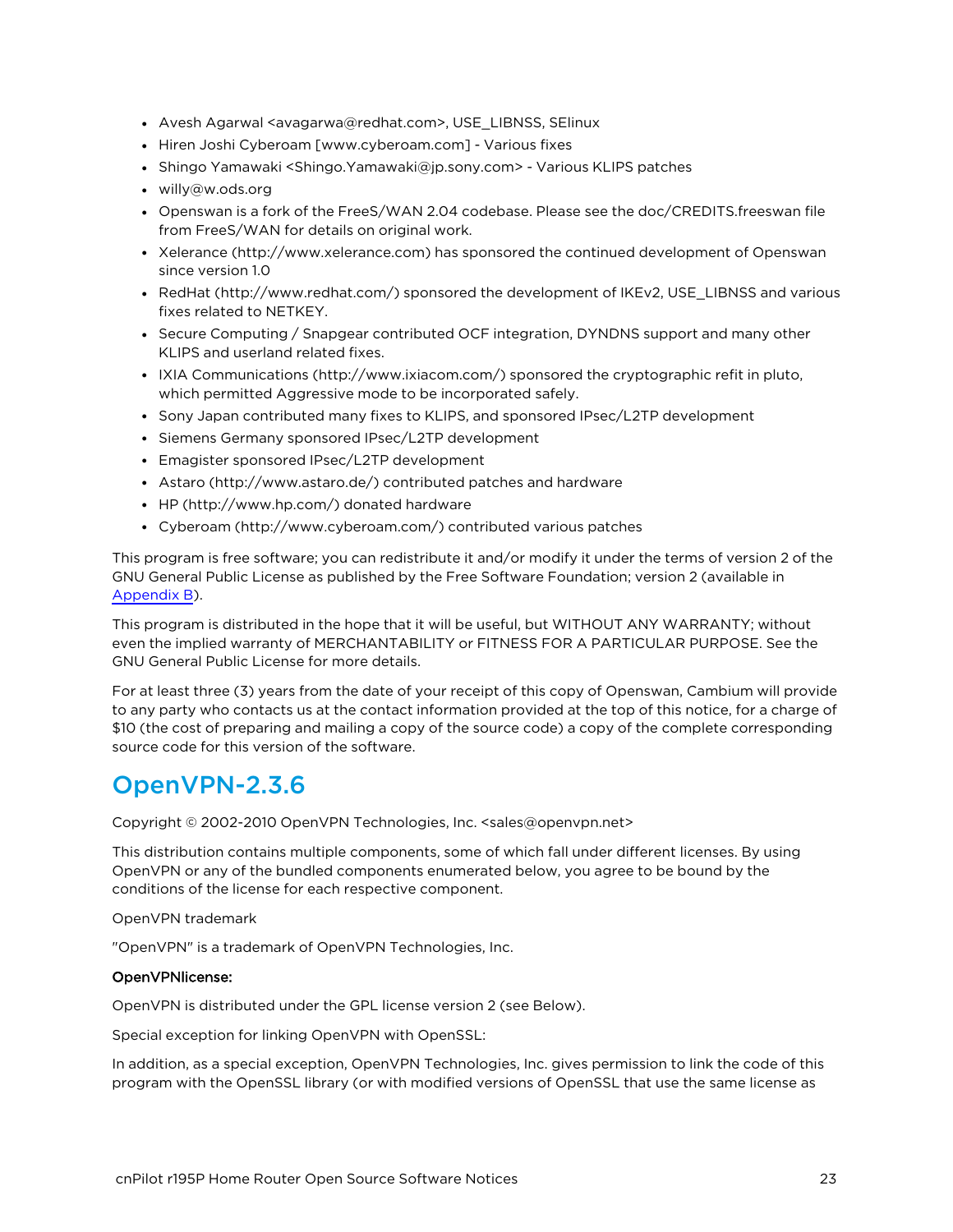OpenSSL), and distribute linked combinations including the two. You must obey the GNU General Public License in all respects for all of the code used other than OpenSSL. If you modify this file, you may extend this exception to your version of the file, but you are not obligated to do so. If you do not wish to do so, delete this exception statement from your version.

#### LZO license:

LZO is Copyright © Markus F.X.J. Oberhumer, and is licensed under the GPL.

Special exception for linking OpenVPN with both OpenSSL and LZO:

Hereby I grant a special exception to the OpenVPN project (http://openvpn.net/) to link the LZO library with

the OpenSSL library (http://www.openssl.org).

Markus F.X.J. Oberhumer

TAP-Win32/TAP-Win64 Driver license:

This device driver was inspired by the CIPE-Win32 driver by Damion K. Wilson.

The source and object code of the TAP-Win32/TAP-Win64 driver is Copyright © 2002-2010 OpenVPN Technologies, Inc., and is released under the GPL version 2.

#### Windows DDK Samples:

The Windows binary distribution includes devcon.exe, a Microsoft DDK sample which is redistributed under the terms of the DDK EULA.

#### NSIS License:

Copyright © 2002-2003 Joost Verburg

This software is provided 'as-is', without any express or implied warranty. In no event will the authors be held liable for any damages arising from the use of this software.

Permission is granted to anyone to use this software for any purpose, including commercial applications, and to alter it and redistribute it freely, subject to the following restrictions:

The origin of this software must not be misrepresented; you must not claim that you wrote the original software. If you use this software in a product, an acknowledgment in the product documentation would be appreciated but is not required.

 Altered versions must be plainly marked as such, and must not be misrepresented as being the original software.

This notice may not be removed or altered from any distribution.

#### OpenSSLLicense:

The OpenSSL toolkit stays under a dual license, i.e. both the conditions of the OpenSSL License and the original SSLeay license apply to the toolkit. See below for the actual license texts. Actually both licenses are BSD-style. Open Source licenses. In case of any license issues related to OpenSSL please contact openssl-core@openssl.org.

Copyright © 1998-2003 The OpenSSL Project. All rights reserved.

Redistribution and use in source and binary forms, with or without modification, are permitted provided that the following conditions are met:

Redistributions of source code must retain the above copyright notice, this list of conditions and the following disclaimer.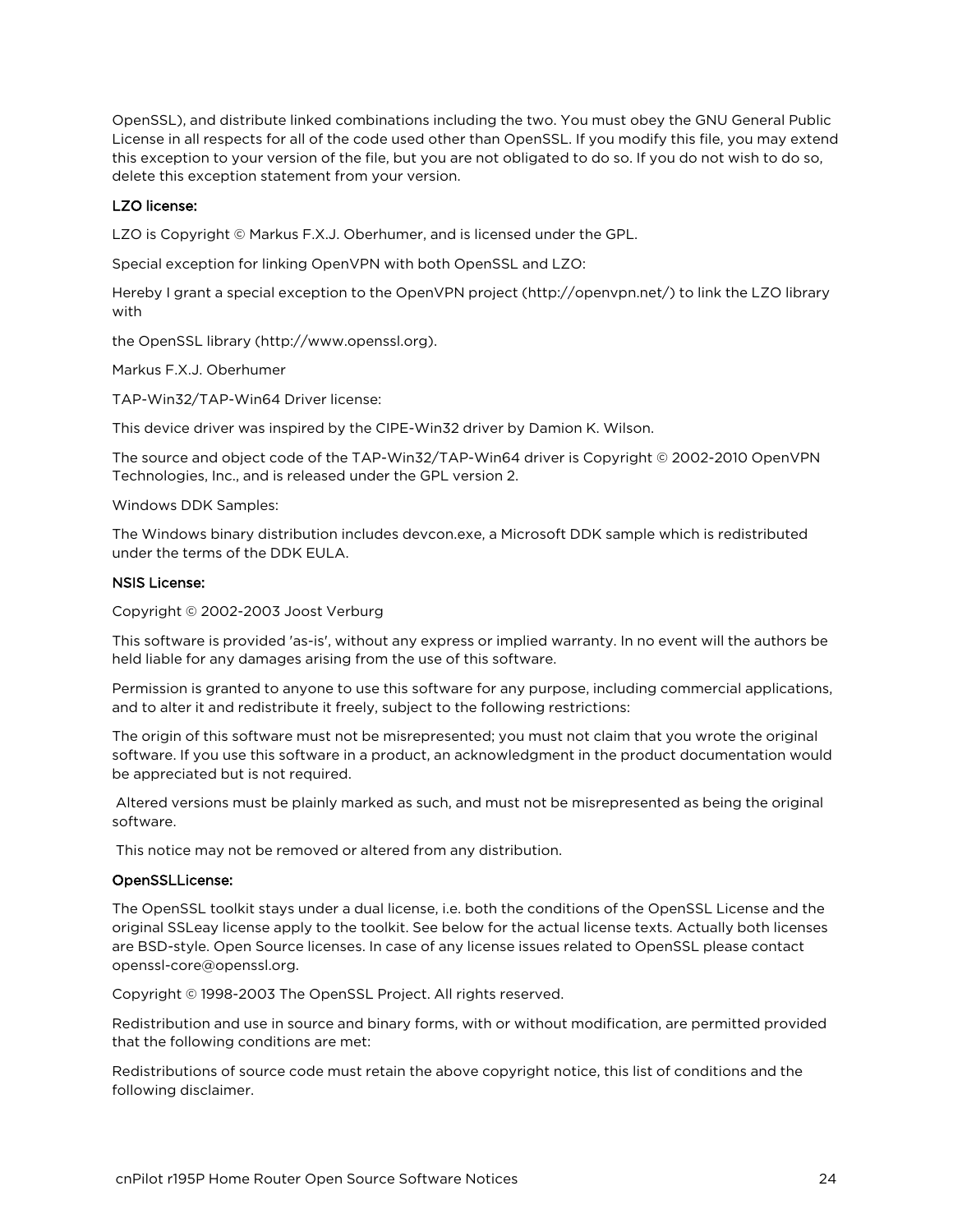Redistributions in binary form must reproduce the above copyright notice, this list of conditions and the following disclaimer in the documentation and/or other materials provided with the distribution.

All advertising materials mentioning features or use of this software must display the following acknowledgment:

"This product includes software developed by the OpenSSL Project for use in the OpenSSL Toolkit. (http://www.openssl.org/)"

The names "OpenSSL Toolkit" and "OpenSSL Project" must not be used to endorse or promote products derived from this software without prior written permission. For written permission, please contact openssl-core@openssl.org.

Products derived from this software may not be called "OpenSSL" nor may "OpenSSL" appear in their names without prior written permission of the OpenSSL Project.

Redistributions of any form whatsoever must retain the following acknowledgment:

 "This product includes software developed by the OpenSSL Project for use in the OpenSSL Toolkit (http://www.openssl.org/)"

THIS SOFTWARE IS PROVIDED BY THE OpenSSL PROJECT "AS IS" AND ANY EXPRESSED OR IMPLIED WARRANTIES, INCLUDING, BUT NOT LIMITED TO, THE IMPLIED WARRANTIES OF MERCHANTABILITY AND FITNESS FOR A PARTICULAR PURPOSE ARE DISCLAIMED. IN NO EVENT SHALL THE OpenSSL PROJECT OR ITS CONTRIBUTORS BE LIABLE FOR ANY DIRECT, INDIRECT, INCIDENTAL, SPECIAL, EXEMPLARY, OR CONSEQUENTIAL DAMAGES (INCLUDING, BUT NOT LIMITED TO, PROCUREMENT OF SUBSTITUTE GOODS OR SERVICES; LOSS OF USE, DATA, OR PROFITS; OR BUSINESS INTERRUPTION) HOWEVER CAUSED AND ON ANY THEORY OF LIABILITY, WHETHER IN CONTRACT, STRICT LIABILITY, OR TORT (INCLUDING NEGLIGENCE OR OTHERWISE) ARISING IN ANY WAY OUT OF THE USE OF THIS SOFTWARE, EVEN IF ADVISED OF THE POSSIBILITY OF SUCH DAMAGE.

This product includes cryptographic software written by Eric Young (eay@cryptsoft.com). This product includes software written by Tim Hudson (tjh@cryptsoft.com).

#### Original SSLeay License:

Copyright © 1995-1998 Eric Young (eay@cryptsoft.com)

All rights reserved.

This package is an SSL implementation written by Eric Young (eay@cryptsoft.com).

The implementation was written so as to conform with Netscapes SSL.

This library is free for commercial and non-commercial use as long as the following conditions are aheared to. The following conditions apply to all code found in this distribution, be it the RC4, RSA, lhash, DES, etc., code; not just the SSL code. The SSL documentation included with this distribution is covered by the same copyright terms except that the holder is Tim Hudson (tjh@cryptsoft.com).

Copyright remains Eric Young's, and as such any Copyright notices in the code are not to be removed.

If this package is used in a product, Eric Young should be given attribution as the author of the parts of the library used.

This can be in the form of a textual message at program startup or in documentation (online or textual) provided with the package.

Redistribution and use in source and binary forms, with or without modification, are permitted provided that the following conditions are met: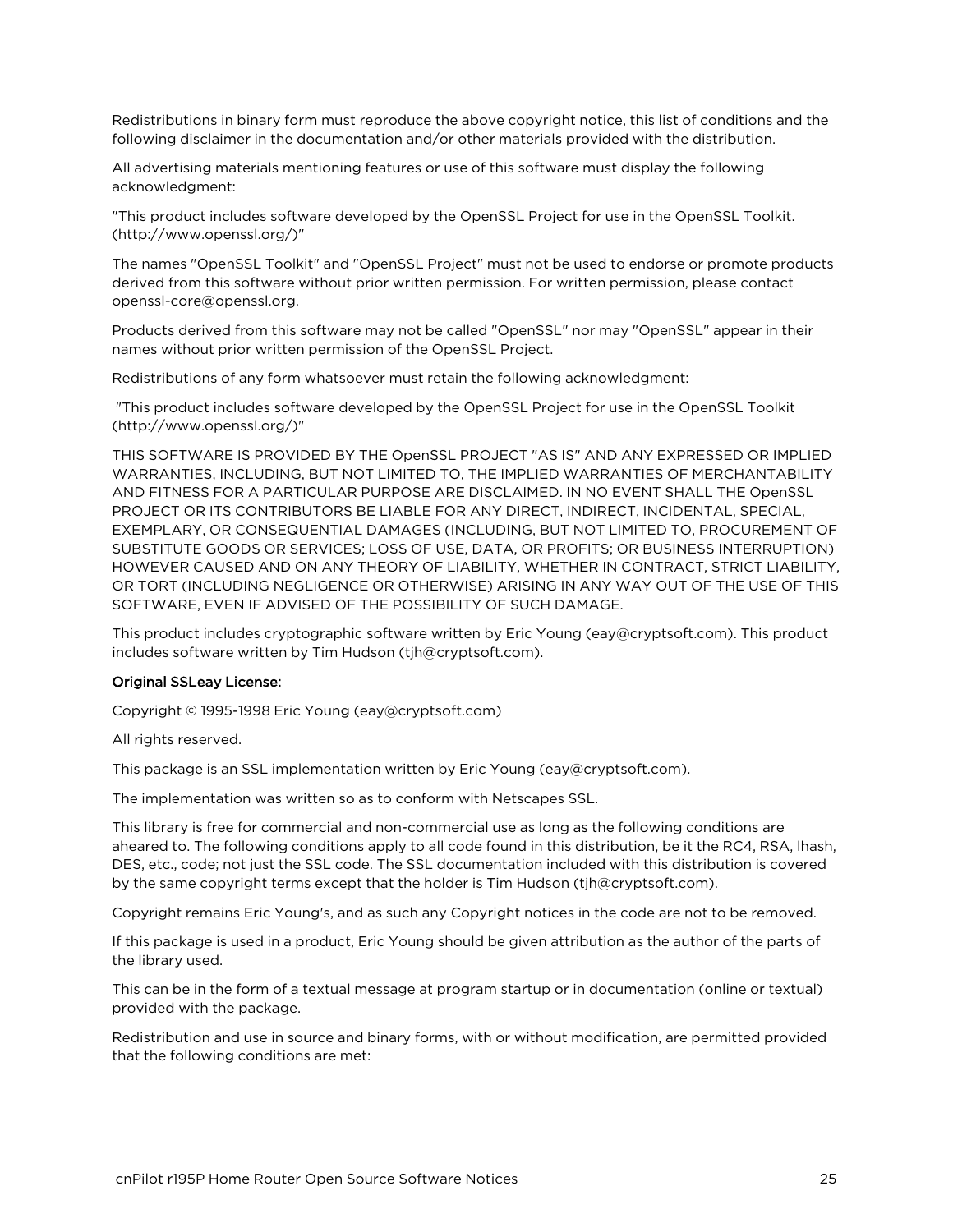Redistributions of source code must retain the copyright notice, this list of conditions and the following disclaimer.

Redistributions in binary form must reproduce the above copyright notice, this list of conditions and the following disclaimer in the documentation and/or other materials provided with the distribution.

All advertising materials mentioning features or use of this software must display the following acknowledgment:

"This product includes cryptographic software written by Eric Young (eay@cryptsoft.com)"

The word 'cryptographic' can be left out if the rouines from the library being used are not cryptographic related :-).

If you include any Windows specific code (or a derivative thereof) from the apps directory (application code) you must include an acknowledgment:

"This product includes software written by Tim Hudson (tjh@cryptsoft.com)"

THIS SOFTWARE IS PROVIDED BY ERIC YOUNG "AS IS" AND ANY EXPRESS OR IMPLIED WARRANTIES, INCLUDING, BUT NOT LIMITED TO, THE IMPLIED WARRANTIES OF MERCHANTABILITY AND FITNESS FOR A PARTICULAR PURPOSE ARE DISCLAIMED. IN NO EVENT SHALL THE AUTHOR OR CONTRIBUTORS BE LIABLE FOR ANY DIRECT, INDIRECT, INCIDENTAL, SPECIAL, EXEMPLARY, OR CONSEQUENTIAL DAMAGES (INCLUDING, BUT NOT LIMITED TO, PROCUREMENT OF SUBSTITUTE GOODS OR SERVICES; LOSS OF USE, DATA, OR PROFITS; OR BUSINESS INTERRUPTION) HOWEVER CAUSED AND ON ANY THEORY OF LIABILITY, WHETHER IN CONTRACT, STRICT LIABILITY, OR TORT (INCLUDING NEGLIGENCE OR OTHERWISE) ARISING IN ANY WAY OUT OF THE USE OF THIS SOFTWARE, EVEN IF ADVISED OF THE POSSIBILITY OF SUCH DAMAGE.

The license and distribution terms for any publically available version or derivative of this code cannot be changed. i.e. this code cannot simply be copied and put under another distribution license [including the GNU Public License.]

GNU Public License (GPL)

OpenVPN, LZO, and the TAP-Win32 distributions are

<span id="page-25-0"></span>licensed under the GPL version 2 (see COPYRIGHT.GPL).

### Pppd-2.4.5

Rp-pppoe

Copyright (C) 2000-2001 by Roaring Penguin Software Inc.

Copyright (C) 2004 Marco d'Itri <md@linux.it>

This program is free software; you can redistribute it and/or modify it under the terms of the GNU General Public License as published by the Free Software Foundation; either version 2 of the License (available in [Appendix](#page-38-0) B), or (at your option) any later version.

This program is distributed in the hope that it will be useful, but WITHOUT ANY WARRANTY; without even the implied warranty of MERCHANTABILITY or FITNESS FOR A PARTICULAR PURPOSE. See the GNU General Public License for more details.

For at least three (3) years from the date of your receipt of this copy of Rp-pppoe, Cambium will provide to any party who contacts us at the contact information provided at the top of this notice, for a charge of \$10 (the cost of preparing and mailing a copy of the source code) a copy of the complete corresponding source code for this version of the software.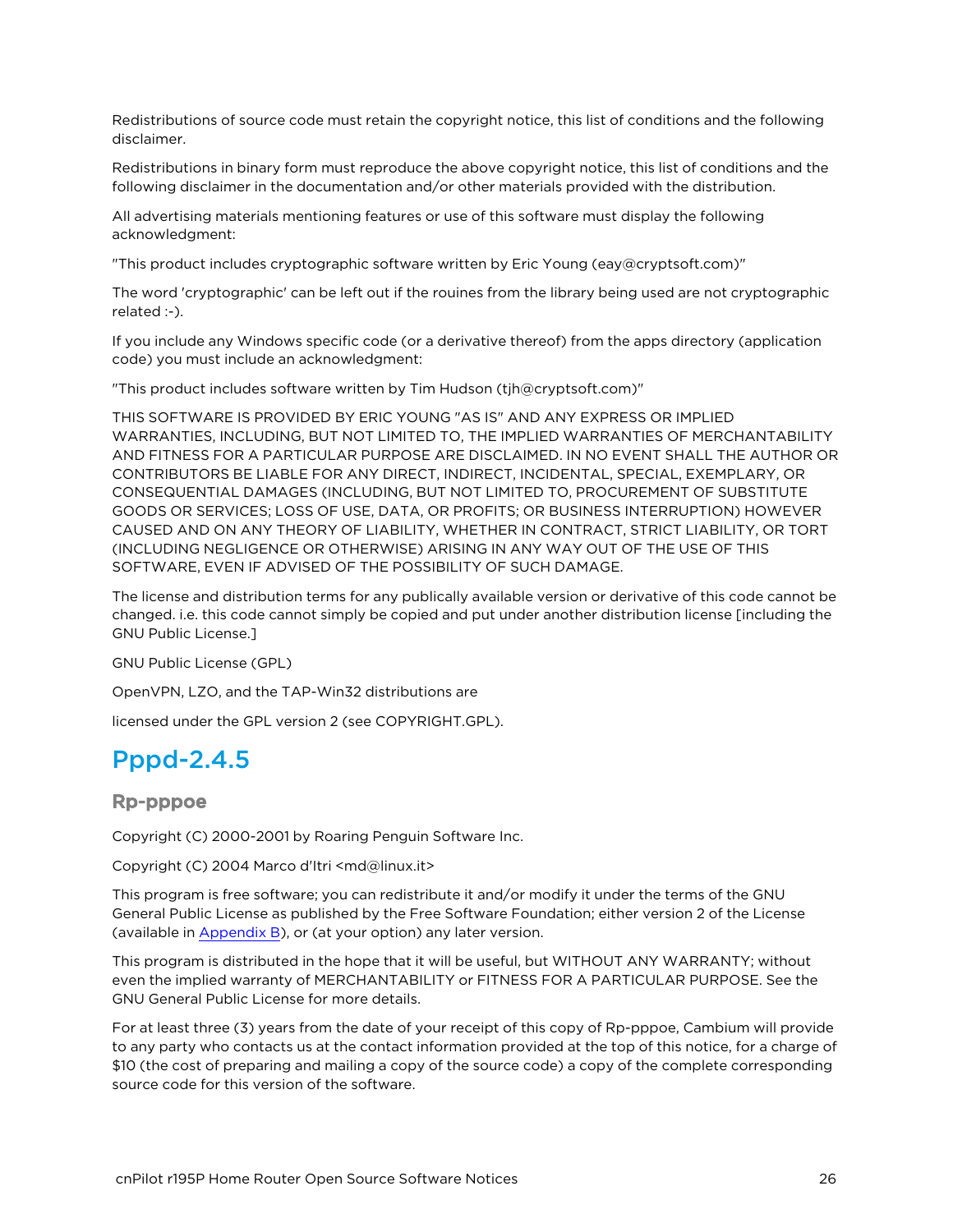#### Pppol2tp

Original by Martijn van Oosterhout <kleptog@svana.org>

Modified by jchapman@katalix.com

Heavily based upon pppoatm.c: original notice follows

Copyright 2000 Mitchell Blank Jr.

Based in part on work from Jens Axboe and Paul Mackerras.

Updated to ppp-2.4.1 by Bernhard Kaindl

This program is free software; you can redistribute it and/or modify it under the terms of the GNU General Public License as published by the Free Software Foundation; either version 2 of the License (available in [Appendix](#page-38-0) B), or (at your option) any later version.

This program is distributed in the hope that it will be useful, but WITHOUT ANY WARRANTY; without even the implied warranty of MERCHANTABILITY or FITNESS FOR A PARTICULAR PURPOSE. See the GNU General Public License for more details.

For at least three (3) years from the date of your receipt of this copy of Pppol2tp, Cambium will provide to any party who contacts us at the contact information provided at the top of this notice, for a charge of \$10 (the cost of preparing and mailing a copy of the source code) a copy of the complete corresponding source code for this version of the software.

#### Pppoppptp

Copyright (C) 2006 by Kozlov D. xeb@mail.ru

This program is free software; you can redistribute it and/or modify it under the terms of the GNU General Public License as published by the Free Software Foundation; either version 2 of the License (available in [Appendix](#page-38-0) B), or (at your option) any later version.

This program is distributed in the hope that it will be useful, but WITHOUT ANY WARRANTY; without even the implied warranty of MERCHANTABILITY or FITNESS FOR A PARTICULAR PURPOSE. See the GNU General Public License for more details.

For at least three (3) years from the date of your receipt of this copy of Pppoppptp, Cambium will provide to any party who contacts us at the contact information provided at the top of this notice, for a charge of \$10 (the cost of preparing and mailing a copy of the source code) a copy of the complete corresponding source code for this version of the software.

## <span id="page-26-0"></span>Radvd-1.0

Authors:

Lars Fenneberg <lf@elemental.net>

This software is Copyright 1996,1997 by the above-mentioned author(s), All Rights Reserved.

The author(s) grant permission for redistribution and use in source and binary forms, with or without modification, of the software and documentation provided that the following conditions are met:

0. If you receive a version of the software that is specifically labelled as not being for redistribution (check the version message and/or README), you are not permitted to redistribute that version of the software in any way or form.

1. All terms of all other applicable copyrights and licenses must be followed.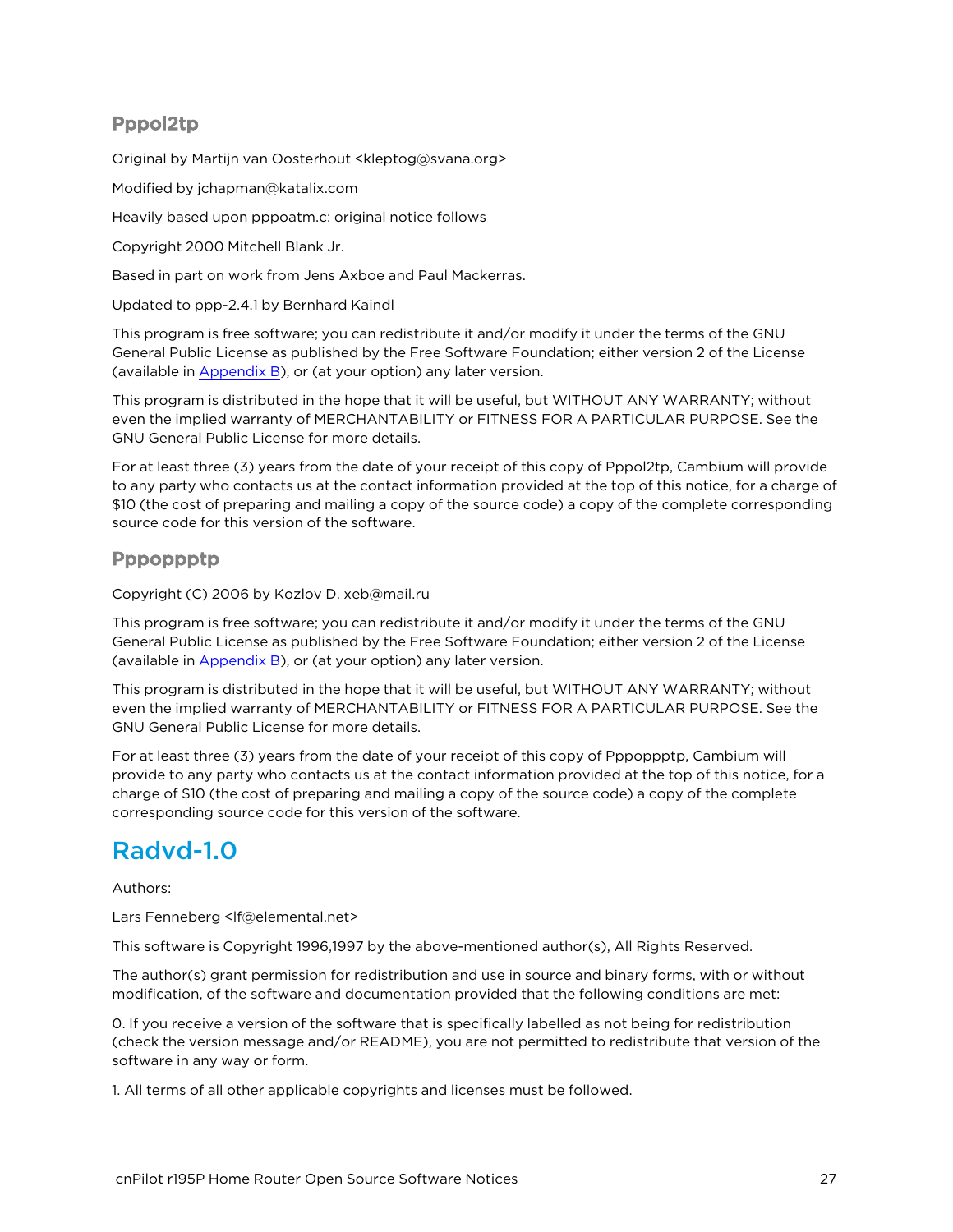2. Redistributions of source code must retain the authors' copyright notice(s), this list of conditions, and the following disclaimer.

3. Redistributions in binary form must reproduce the authors' copyright notice(s), this list of conditions, and the following disclaimer in the documentation and/or other materials provided with the distribution.

4. All advertising materials mentioning features or use of this software must display the following acknowledgement with the name(s) of the authors as specified in the copyright notice(s) substituted where indicated:

This product includes software developed by the authors which are mentioned at the start of the source files and other contributors.

5. Neither the name(s) of the author(s) nor the names of its contributors may be used to endorse or promote products derived from this software without specific prior written permission.

THIS SOFTWARE IS PROVIDED BY ITS AUTHORS AND CONTRIBUTORS ``AS IS'' AND ANY EXPRESS OR IMPLIED WARRANTIES, INCLUDING, BUT NOT LIMITED TO, THE IMPLIED WARRANTIES OF MERCHANTABILITY AND FITNESS FOR A PARTICULAR PURPOSE ARE DISCLAIMED. IN NO EVENT SHALL THE AUTHORS OR CONTRIBUTORS BE LIABLE FOR ANY DIRECT, INDIRECT, INCIDENTAL, SPECIAL, EXEMPLARY, OR CONSEQUENTIAL DAMAGES (INCLUDING, BUT NOT LIMITED TO, PROCUREMENT OF SUBSTITUTE GOODS OR SERVICES; LOSS OF USE, DATA, OR PROFITS; OR BUSINESS INTERRUPTION) HOWEVER CAUSED AND ON ANY THEORY OF LIABILITY, WHETHER IN CONTRACT, STRICT LIABILITY, OR TORT (INCLUDING NEGLIGENCE OR OTHERWISE) ARISING IN ANY WAY OUT OF THE USE OF THIS SOFTWARE, EVEN IF ADVISED OF THE POSSIBILITY OF SUCH DAMAGE.

## <span id="page-27-0"></span>Samba-3.0.2

Copyright © Samba Team

This program is free software; you can redistribute it and/or modify it under the terms of version 2 of the GNU General Public License as published by the Free Software Foundation; version 2 (available in [Appendix](#page-38-0) B).

This program is distributed in the hope that it will be useful, but WITHOUT ANY WARRANTY; without even the implied warranty of MERCHANTABILITY or FITNESS FOR A PARTICULAR PURPOSE. See the GNU General Public License for more details.

For at least three (3) years from the date of your receipt of this copy of Samba, Cambium will provide to any party who contacts us at the contact information provided at the top of this notice, for a charge of \$10 (the cost of preparing and mailing a copy of the source code) a copy of the complete corresponding source code for this version of the software.

## <span id="page-27-1"></span>Uboot-1.1.3

Copyright © 2000 - 2012 Wolfgang Denk, DENX Software Engineering, wd@denx.de and contributors

This program is free software; you can redistribute it and/or modify it under the terms of the GNU General Public License as published by the Free Software Foundation; either version 2 of the License (available in [Appendix](#page-38-0) B), or (at your option) any later version.

This program is distributed in the hope that it will be useful, but WITHOUT ANY WARRANTY; without even the implied warranty of MERCHANTABILITY or FITNESS FOR A PARTICULAR PURPOSE. See the GNU General Public License for more details.

For at least three (3) years from the date of your receipt of this copy of Uboot, Cambium will provide to any party who contacts us at the contact information provided at the top of this notice, for a charge of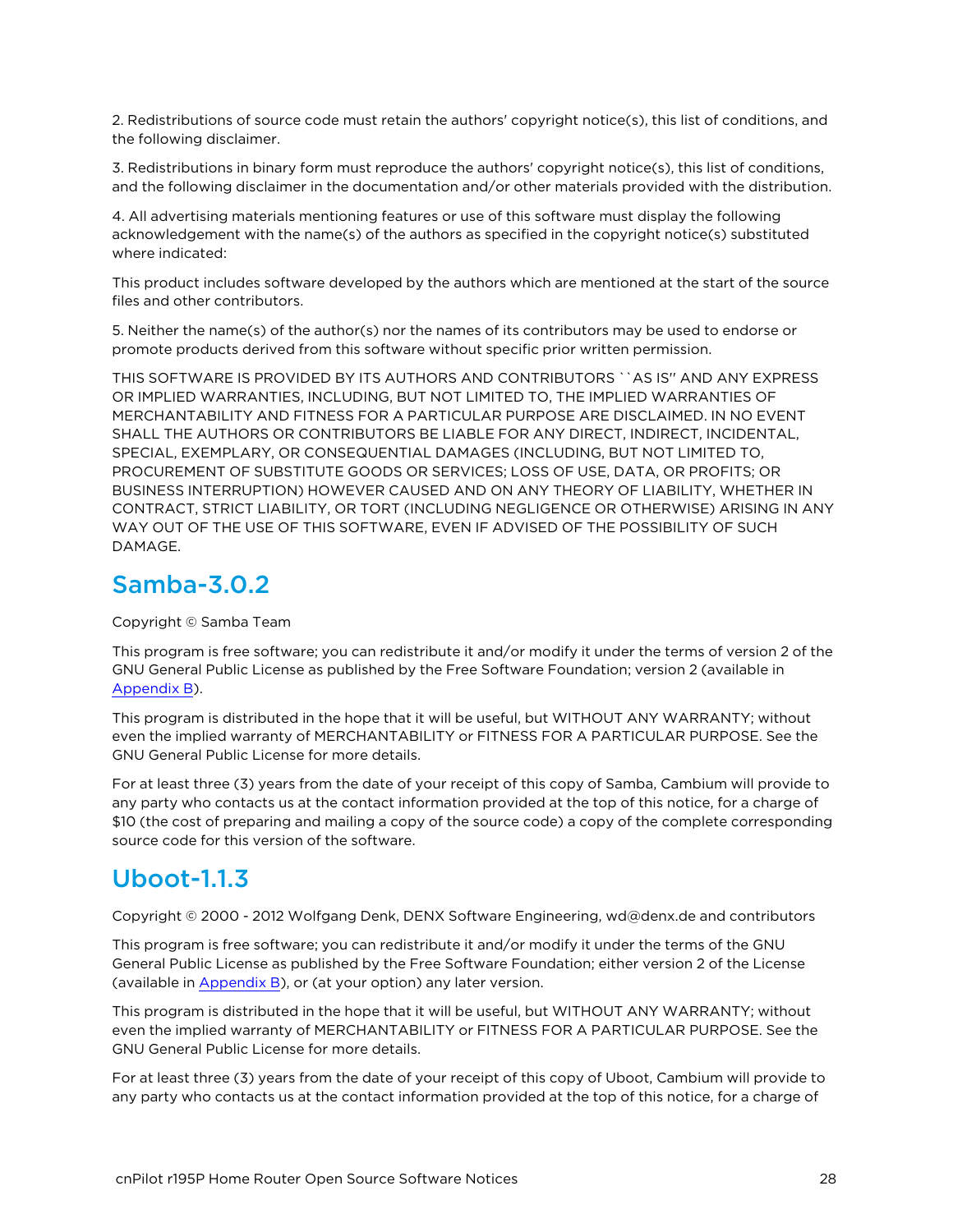<span id="page-28-0"></span>\$10 (the cost of preparing and mailing a copy of the source code) a copy of the complete corresponding source code for this version of the software.

### uClibc-0.9.33.2

Copyright © 2000-2005 Erik Andersen <andersen@uclibc.org>

uClibC is free software; you can redistribute it and/or modify it under the terms of the GNU Lesser General Public License as published by the Free Software Foundation; either version 2.1 of the License (available in [Appendix](#page-31-0) A), or (at your option) any later version.

uClibC is distributed in the hope that it will be useful, but WITHOUT ANY WARRANTY; without even the implied warranty of MERCHANTABILITY or FITNESS FOR A PARTICULAR PURPOSE.

For at least three (3) years from the date of your receipt of this copy of uClibc, Cambium will provide to any party who contacts us at the contact information provided at the top of this notice, for a charge of \$10 (the cost of preparing and mailing a copy of the source code) a copy of the complete corresponding source code for this version of the software.

### <span id="page-28-1"></span>Unsquashfs-4.2

Copyright (C) 2002, 2003, 2004, 2005, 2006, 2007, 2008, 2009, 2010

Phillip Lougher <phillip@lougher.demon.co.uk>

This program is free software; you can redistribute it and/or modify it under the terms of the GNU General Public License as published by the Free Software Foundation; either version 2 of the License (available in [Appendix](#page-38-0) B), or (at your option) any later version.

This program is distributed in the hope that it will be useful, but WITHOUT ANY WARRANTY; without even the implied warranty of MERCHANTABILITY or FITNESS FOR A PARTICULAR PURPOSE. See the GNU General Public License for more details.

For at least three (3) years from the date of your receipt of this copy of Unsquashfs, Cambium will provide to any party who contacts us at the contact information provided at the top of this notice, for a charge of \$10 (the cost of preparing and mailing a copy of the source code) a copy of the complete corresponding source code for this version of the software.

## <span id="page-28-2"></span>Updatedd-2.6

Copyright (C) 2002, 2003, 2004, 2005 Philipp Benner

This program is free software; you can redistribute it and/or modify it under the terms of the GNU General Public License as published by the Free Software Foundation; either version 2 of the License (available in [Appendix](#page-38-0) B), or (at your option) any later version.

This program is distributed in the hope that it will be useful, but WITHOUT ANY WARRANTY; without even the implied warranty of MERCHANTABILITY or FITNESS FOR A PARTICULAR PURPOSE. See the GNU General Public License for more details.

For at least three (3) years from the date of your receipt of this copy of Updatedd, Cambium will provide to any party who contacts us at the contact information provided at the top of this notice, for a charge of \$10 (the cost of preparing and mailing a copy of the source code) a copy of the complete corresponding source code for this version of the software.

## <span id="page-28-3"></span>Xl2tpd-0.69

Copyright © 1998 Adtran, Inc.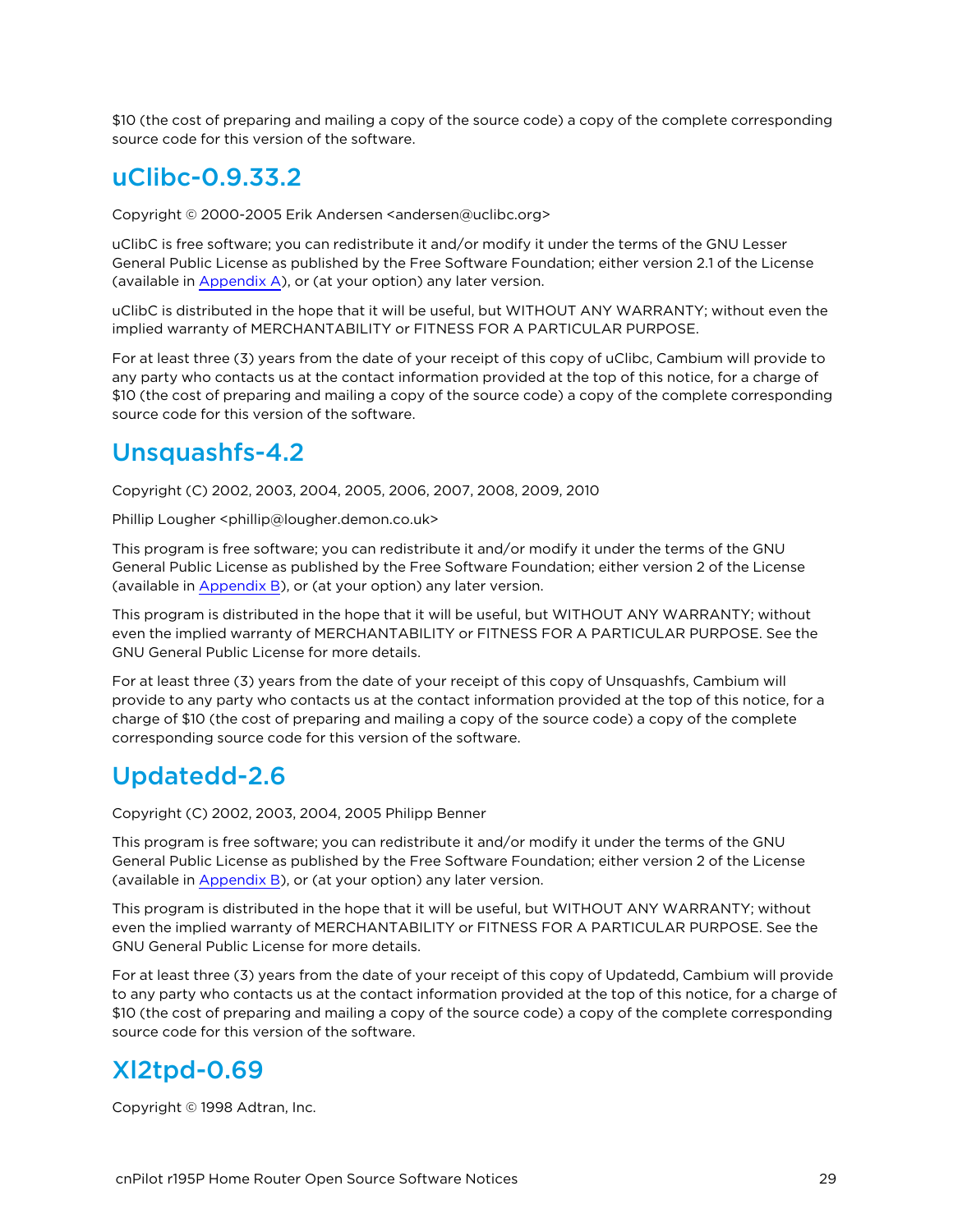Copyright © 2002 Jeff McAdams

This program is free software; you can redistribute it and/or modify it under the terms of the GNU General Public License as published by the Free Software Foundation; either version 2 of the License (available in [Appendix](#page-38-0) B), or (at your option) any later version.

This program is distributed in the hope that it will be useful, but WITHOUT ANY WARRANTY; without even the implied warranty of MERCHANTABILITY or FITNESS FOR A PARTICULAR PURPOSE. See the GNU General Public License for more details.

For at least three (3) years from the date of your receipt of this copy of Xl2tpd, Cambium will provide to any party who contacts us at the contact information provided at the top of this notice, for a charge of \$10 (the cost of preparing and mailing a copy of the source code) a copy of the complete corresponding source code for this version of the software.

### <span id="page-29-0"></span>Watchdog-5.6

Copyright © 1996-1999 Michael Meskes

WATCHDOG is free software; you can redistribute it and/or modify it under the terms of the GNU General Public License as published by the Free Software Foundation; either version 1, or (at your option) any laterversion.; version 1 (available in [Appendix](#page-43-0) C)

WATCHDOG is distributed in the hope that it will be useful, but WITHOUT ANY WARRANTY; without even the implied warranty of MERCHANTABILITY or FITNESS FOR A PARTICULAR PURPOSE. See the GNU General Public License for more details.

For at least three (3) years from the date of your receipt of this copy of WATCHDOG, Cambium will provide to any party who contacts us at the contact information provided at the top of this notice, for a charge of \$10 (the cost of preparing and mailing a copy of the source code) a copy of the complete corresponding source code for this version of the software.

### <span id="page-29-1"></span>Wireless-Tools version 29

Copyright © 1997-2009 Jean Tourrihes

This program is free software; you can redistribute it and/or modify it under the terms of version 2 of the GNU General Public License as published by the Free Software Foundation; version 2 (available in [Appendix](#page-38-0) B).

This program is distributed in the hope that it will be useful, but WITHOUT ANY WARRANTY; without even the implied warranty of MERCHANTABILITY or FITNESS FOR A PARTICULAR PURPOSE. See the GNU General Public License for more details.

For at least three (3) years from the date of your receipt of this copy of Wireless-Tools version 29, Cambium will provide to any party who contacts us at the contact information provided at the top of this notice, for a charge of \$10 (the cost of preparing and mailing a copy of the source code) a copy of the complete corresponding source code for this version of the software.

### <span id="page-29-2"></span>Wsc\_upnp-1.3.1

Copyright © 2000-2003 Intel Corporation

All rights reserved.

Redistribution and use in source and binary forms, with or without modification, are permitted provided that the following conditions are met: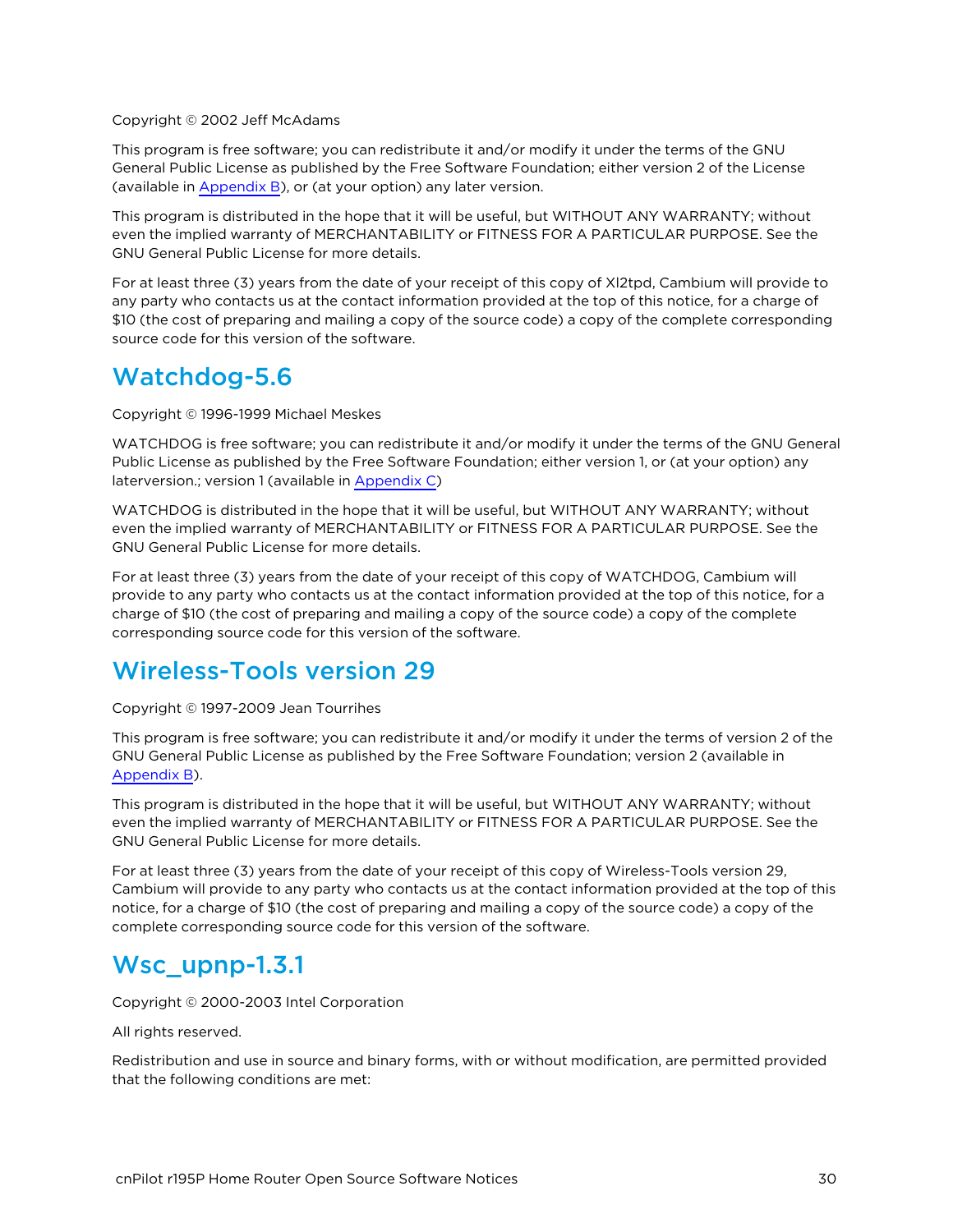- 1. Redistributions of source code must retain the above copyright notice, this list of conditions and the following disclaimer.
- 2. Redistributions in binary form must reproduce the above copyright notice, this list of conditions and the following disclaimer in the documentation and/or other materials provided with the distribution.
- 3. Neither name of Intel Corporation nor the names of its contributors may be used to endorse or promote products derived from this software without specific prior written permission.

THIS SOFTWARE IS PROVIDED BY THE COPYRIGHT HOLDERS AND CONTRIBUTORS "AS IS" AND ANY EXPRESS OR IMPLIED WARRANTIES, INCLUDING, BUT NOT LIMITED TO, THE IMPLIED WARRANTIES OF MERCHANTABILITY AND FITNESS FOR A PARTICULAR PURPOSE ARE DISCLAIMED. IN NO EVENT SHALL INTEL OR CONTRIBUTORS BE LIABLE FOR ANY DIRECT, INDIRECT, INCIDENTAL, SPECIAL, EXEMPLARY, OR CONSEQUENTIAL DAMAGES (INCLUDING, BUT NOT LIMITED TO, PROCUREMENT OF SUBSTITUTE GOODS OR SERVICES; LOSS OF USE, DATA, OR PROFITS; OR BUSINESS INTERRUPTION) HOWEVER CAUSED AND ON ANY THEORY OF LIABILITY, WHETHER IN CONTRACT, STRICT LIABILITY, OR TORT (INCLUDING NEGLIGENCE OR OTHERWISE) ARISING IN ANY WAY OUT OF THE USE OF THIS SOFTWARE, EVEN IF ADVISED OF THE POSSIBILITY OF SUCH DAMAGE.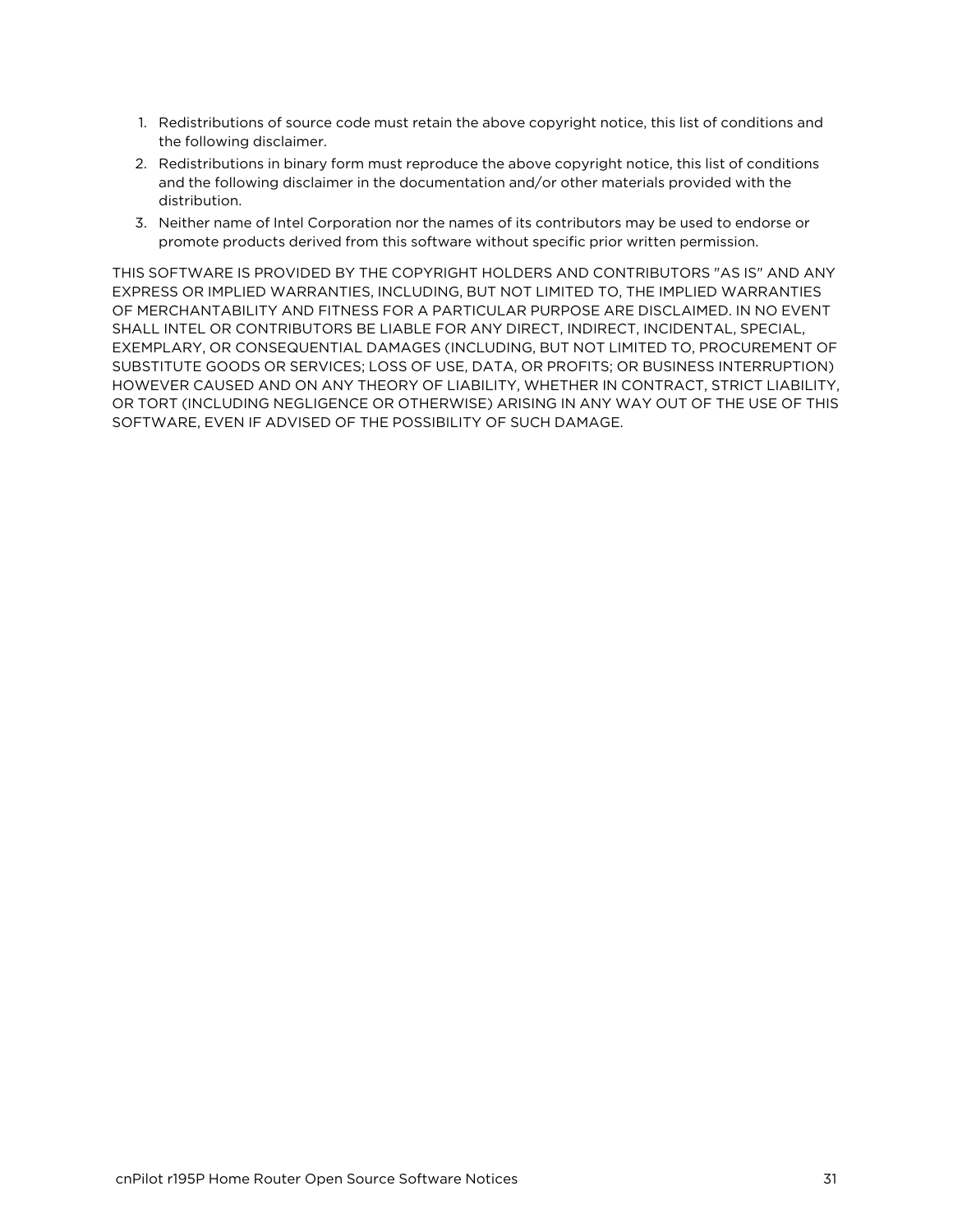# <span id="page-31-0"></span>Appendix A: GNU Lesser General Public Library version 2.1

#### GNU LESSER GENERAL PUBLIC LICENSE

Version 2.1, February 1999 Copyright (C) 1991, 1999 Free Software Foundation, Inc.

51 Franklin Street, Fifth Floor, Boston, MA 02110 1301 USA.

Everyone is permitted to copy and distribute verbatim copies of this license document, but changing it is not allowed.

<span id="page-31-1"></span>[This is the first released version of the Lesser GPL. It also counts as the successor of the GNU Library Public License, version 2, hence the version number 2.1.]

## Preamble

The licenses for most software are designed to take away your freedom to share and change it. By contrast, the GNU General Public Licenses are intended to guarantee your freedom to share and change free software-to make sure the software is free for all its users.

This license, the Lesser General Public License, applies to some specially designated software packages- typically libraries--of the Free Software Foundation and other authors who decide to use it. You can use it too, but we suggest you first think carefully about whether this license or the ordinary General Public License is the better strategy to use in any particular case, based on the explanations below.

When we speak of free software, we are referring to freedom of use, not price. Our General Public Licenses are designed to make sure that you have the freedom to distribute copies of free software (and charge for this service if you wish); that you receive source code or can get it if you want it; that you can change the software and use pieces of it in new free programs; and that you are informed that you can do these things.

To protect your rights, we need to make restrictions that forbid distributors to deny you these rights or to ask you to surrender these rights. These restrictions translate to certain responsibilities for you if you distribute copies of the library or if you modify it.

For example, if you distribute copies of the library, whether gratis or for a fee, you must give the recipients all the rights that we gave you. You must make sure that they, too, receive or can get the source code. If you link other code with the library, you must provide complete object files to the recipients, so that they can relink them with the library after making changes to the library and recompiling it. And you must show them these terms so they know their rights.

We protect your rights with a two-step method: (1) we copyright the library, and (2) we offer you this license, which gives you legal permission to copy, distribute and/or modify the library.

To protect each distributor, we want to make it very clear that there is no warranty for the free library. Also, if the library is modified by someone else and passed on, the recipients should know that what they have is not the original version, so that the original author's reputation will not be affected by problems that might be introduced by others.

Finally, software patents pose a constant threat to the existence of any free program. We wish to make sure that a company cannot effectively restrict the users of a free program by obtaining a restrictive license from a patent holder. Therefore, we insist that any patent license obtained for a version of the library must be consistent with the full freedom of use specified in this license.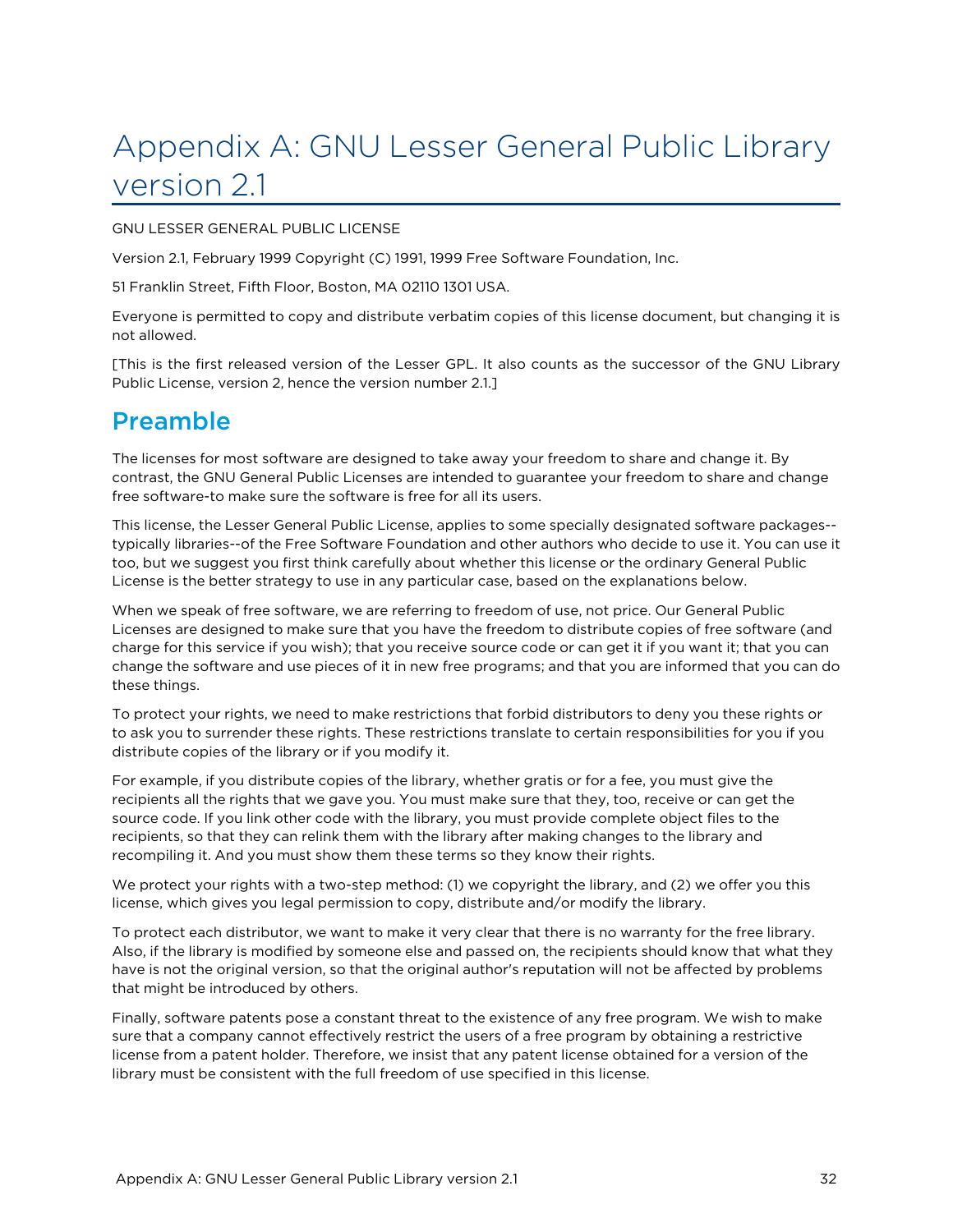Most GNU software, including some libraries, is covered by the ordinary GNU General Public License. This license, the GNU Lesser General Public License, applies to certain designated libraries, and is quite different from the ordinary General Public License. We use this license for certain libraries in order to permit linking those libraries into non-free programs.

When a program is linked with a library, whether statically or using a shared library, the combination of the two is legally speaking a combined work, a derivative of the original library. The ordinary General Public License therefore permits such linking only if the entire combination fits its criteria of freedom. The Lesser General Public License permits more lax criteria for linking other code with the library.

We call this license the "Lesser" General Public License because it does Less to protect the user's freedom than the ordinary General Public License. It also provides other free software developers Less of an advantage over competing non-free programs. These disadvantages are the reason we use the ordinary General Public License for many libraries. However, the Lesser license provides advantages in certain special circumstances.

For example, on rare occasions, there may be a special need to encourage the widest possible use of a certain library, so that it becomes a de-facto standard. To achieve this, non-free programs must be allowed to use the library. A more frequent case is that a free library does the same job as widely used non-free libraries. In this case, there is little to gain by limiting the free library to free software only, so we use the Lesser General Public License.

In other cases, permission to use a particular library in non-free programs enables a greater number of people to use a large body of free software. For example, permission to use the GNU C Library in non-free programs enables many more people to use the whole GNU operating system, as well as its variant, the GNU/Linux operating system.

Although the Lesser General Public License is Less protective of the users' freedom, it does ensure that the user of a program that is linked with the Library has the freedom and the wherewithal to run that program using a modified version of the Library.

The precise terms and conditions for copying, distribution and modification follow. Pay close attention to the difference between a "work based on the library" and a "work that uses the library". The former contains code derived from the library, whereas the latter must be combined with the library in order to run.

#### TERMS AND CONDITIONS FOR COPYING, DISTRIBUTION AND MODIFICATION as follows:

1. This License Agreement applies to any software library or other program which contains a notice placed by the copyright holder or other authorized party saying it may be distributed under the terms of this Lesser General Public License (also called "this License"). Each licensee is addressed as "you".

A "library" means a collection of software functions and/or data prepared so as to be conveniently linked with application programs (which use some of those functions and data) to form executables.

The "Library", below, refers to any such software library or work which has been distributed under these terms. A "work based on the Library" means either the Library or any derivative work under copyright law: that is to say, a work containing the Library or a portion of it, either verbatim or with modifications and/or translated straightforwardly into another language. (Hereinafter, translation is included without limitation in the term "modification".)

"Source code" for a work means the preferred form of the work for making modifications to it. For a library, complete source code means all the source code for all modules it contains, plus any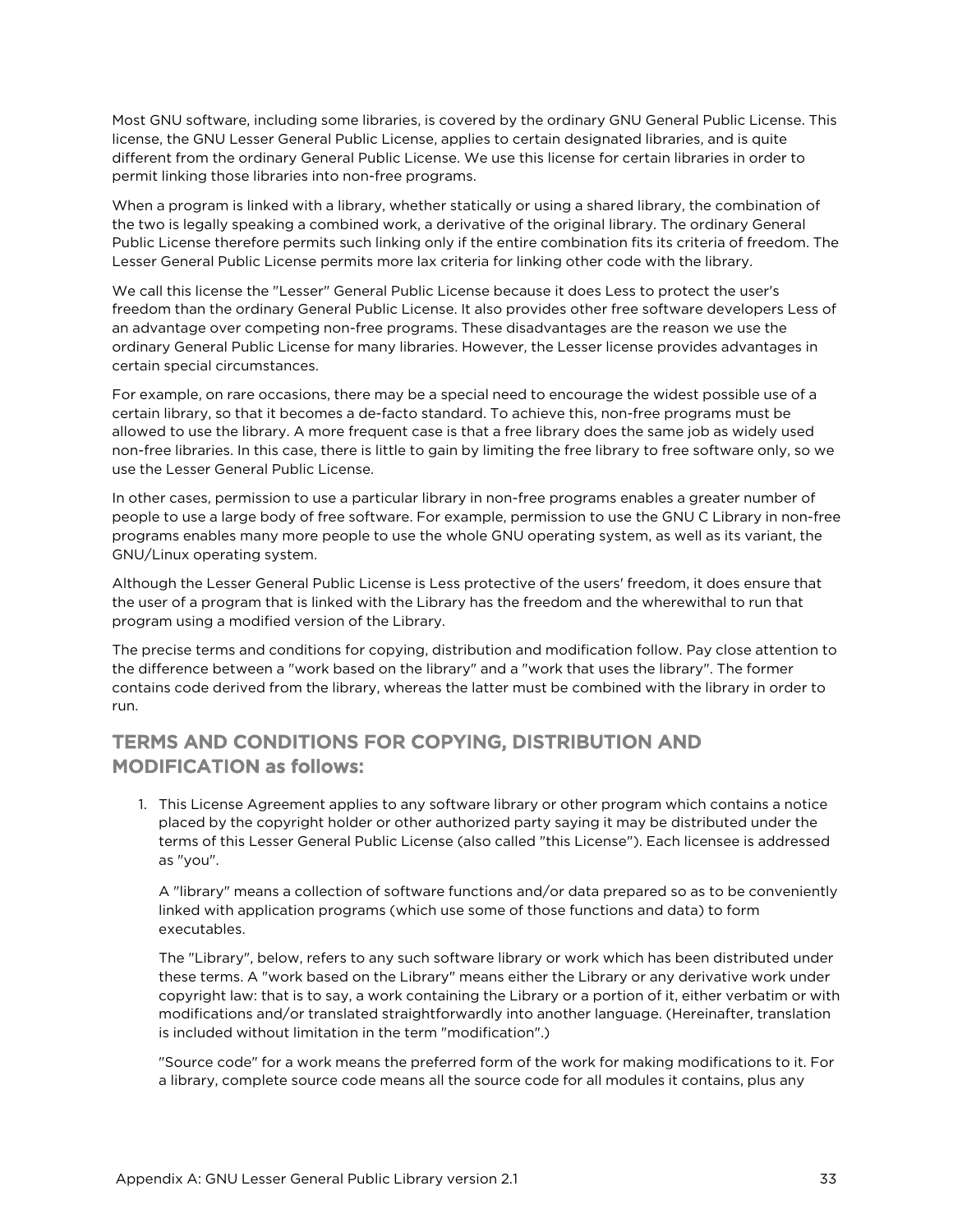associated interface definition files, plus the scripts used to control compilation and installation of the library.

Activities other than copying, distribution and modification are not covered by this License; they are outside its scope. The act of running a program using the Library is not restricted, and output from such a program is covered only if its contents constitute a work based on the Library (independent of the use of the Library in a tool for writing it). Whether that is true depends on what the Library does and what the program that uses the Library does.

- 2. You may copy and distribute verbatim copies of the Library's complete source code as you receive it, in any medium, provided that you conspicuously and appropriately publish on each copy an appropriate copyright notice and disclaimer of warranty; keep intact all the notices that refer to this License and to the absence of any warranty; and distribute a copy of this License along with the Library. You may charge a fee for the physical act of transferring a copy, and you may at your option offer warranty protection in exchange for a fee.
- 3. You may modify your copy or copies of the Library or any portion of it, thus forming a work based on the Library, and copy and distribute such modifications or work under the terms of Section 1 above, provided that you also meet all of these conditions:
	- a. The modified work must itself be a software library.
	- b. You must cause the files modified to carry prominent notices stating that you changed the files and the date of any change.
	- c. You must cause the whole of the work to be licensed at no charge to all third parties under the terms of this License.
	- d. If a facility in the modified Library refers to a function or a table of data to be supplied by an application program that uses the facility, other than as an argument passed when the facility is invoked, then you must make a good faith effort to ensure that, in the event an application does not supply such function or table, the facility still operates, and performs whatever part of its purpose remains meaningful.

(For example, a function in a library to compute square roots has a purpose that is entirely welldefined independent of the application. Therefore, Subsection 2d requires that any applicationsupplied function or table used by this function must be optional: if the application does not supply it, the square root function must still compute square roots.). These requirements apply to the modified work as a whole. If identifiable sections of that work are not derived from the Library, and can be reasonably considered independent and separate works in themselves, then this License, and its terms, do not apply to those sections when you distribute them as separate works. But when you distribute the same sections as part of a whole which is a work based on the Library, the distribution of the whole must be on the terms of this License, whose permissions for other licensees extend to the entire whole, and thus to each and every part regardless of who wrote it. Thus, it is not the intent of this section to claim rights or contest your rights to work written entirely by you; rather, the intent is to exercise the right to control the distribution of derivative or collective works based on the Library.

In addition, mere aggregation of another work not based on the Library with the Library (or with a work based on the Library) on a volume of a storage or distribution medium does not bring the other work under the scope of this License.

4. You may opt to apply the terms of the ordinary GNU General Public License instead of this License to a given copy of the Library. To do this, you must alter all the notices that refer to this License, so that they refer to the ordinary GNU General Public License, version 2, instead of to this License. (If a newer version than version 2 of the ordinary GNU General Public License has appeared, then you can specify that version instead if you wish.) Do not make any other change in these notices.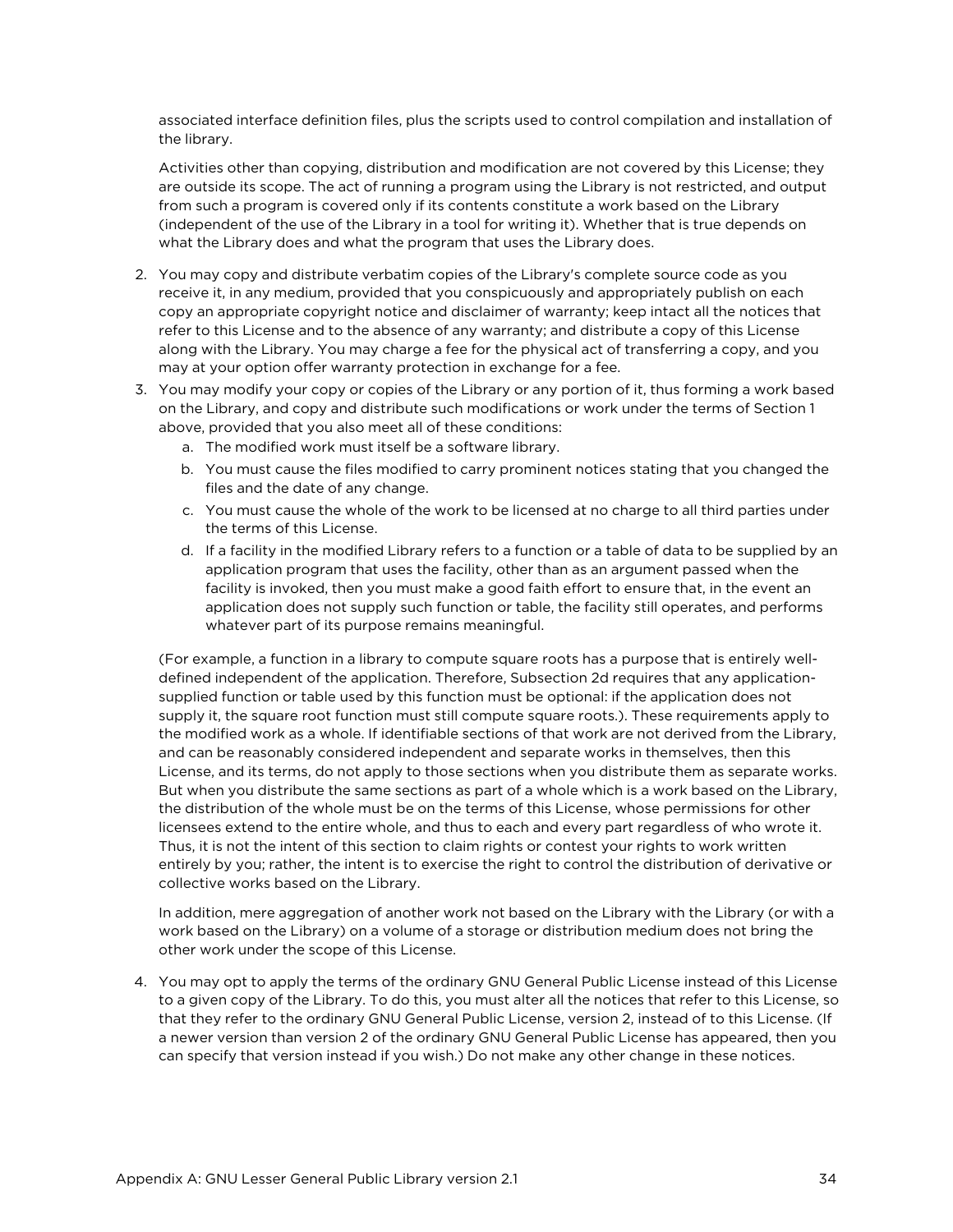Once this change is made in a given copy, it is irreversible for that copy, so the ordinary GNU General Public License applies to all subsequent copies and derivative works made from that copy. This option is useful when you wish to copy part of the code of the Library into a program that is not a library.

5. You may copy and distribute the Library (or a portion or derivative of it, under Section 2) in object code or executable form under the terms of Sections 1 and 2 above provided that you accompany it with the complete corresponding machine-readable source code, which must be distributed under the terms of Sections 1 and 2 above on a medium customarily used for software interchange.

If distribution of object code is made by offering access to copy from a designated place, then offering equivalent access to copy the source code from the same place satisfies the requirement to distribute the source code, even though third parties are not compelled to copy the source along with the object code.

6. A program that contains no derivative of any portion of the Library, but is designed to work with the Library by being compiled or linked with it, is called a "work that uses the Library". Such a work, in isolation, is not a derivative work of the Library, and therefore falls outside the scope of this License.

However, linking a "work that uses the Library" with the Library creates an executable that is a derivative of the Library (because it contains portions of the Library), rather than a "work that uses the library". The executable is therefore covered by this License. Section 6 states terms for distribution of such executables.

When a "work that uses the Library" uses material from a header file that is part of the Library, the object code for the work may be a derivative work of the Library even though the source code is not. Whether this is true is especially significant if the work can be linked without the Library, or if the work is itself a library. The threshold for this to be true is not precisely defined by law.

If such an object file uses only numerical parameters, data structure layouts and accessors, and small macros and small inline functions (ten lines or less in length), then the use of the object file is unrestricted, regardless of whether it is legally a derivative work. (Executables containing this object code plus portions of the Library will still fall under Section 6.)

Otherwise, if the work is a derivative of the Library, you may distribute the object code for the work under the terms of Section 6. Any executables containing that work also fall under Section 6, whether or not they are linked directly with the Library itself.

7. As an exception to the Sections above, you may also combine or link a "work that uses the Library" with the Library to produce a work containing portions of the Library, and distribute that work under terms of your choice, provided that the terms permit modification of the work for the customer's own use and reverse engineering for debugging such modifications.

You must give prominent notice with each copy of the work that the Library is used in it and that the Library and its use are covered by this License. You must supply a copy of this License. If the work during execution displays copyright notices, you must include the copyright notice for the Library among them, as well as a reference directing the user to the copy of this License. Also, you must do one of these things:

a. Accompany the work with the complete corresponding machine-readable source code for the Library including whatever changes were used in the work (which must be distributed under Sections 1 and 2 above); and, if the work is an executable linked with the Library, with the complete machine-readable "work that uses the Library", as object code and/or source code, so that the user can modify the Library and then relink to produce a modified executable containing the modified Library. (It is understood that the user who changes the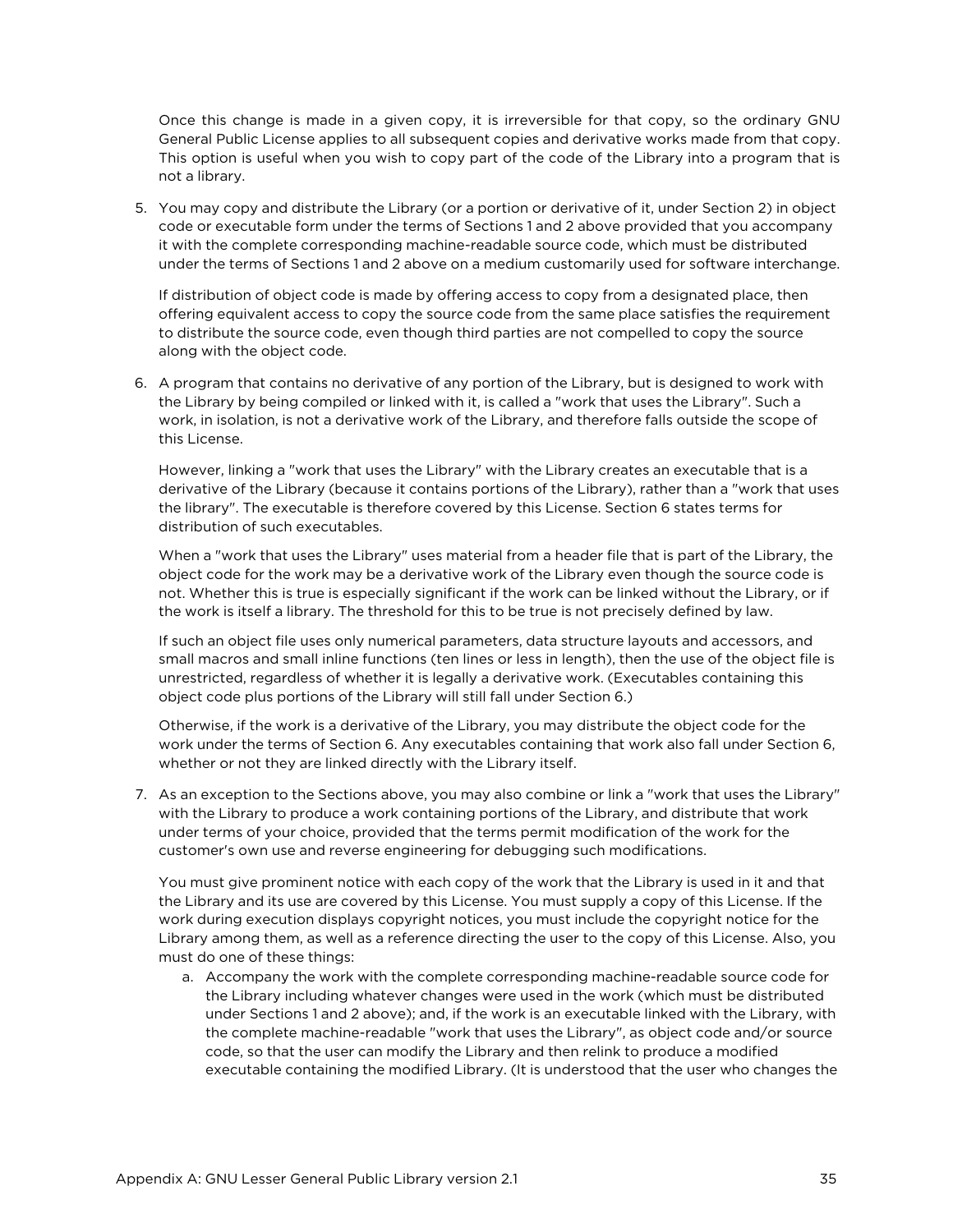contents of definitions files in the Library will not necessarily be able to recompile the application to use the modified definitions.)

- b. Use a suitable shared library mechanism for linking with the Library. A suitable mechanism is one that (1) uses at run time a copy of the library already present on the user's computer system, rather than copying library functions into the executable, and (2) will operate properly with a modified version of the library, if the user installs one, as long as the modified version is interface-compatible with the version that the work was made with.
- c. Accompany the work with a written offer, valid for at least three years, to give the same user the materials specified in Subsection 6a, above, for a charge no more than the cost of performing this distribution.
- d. If distribution of the work is made by offering access to copy from a designated place, offer equivalent access to copy the above specified materials from the same place.
- e. Verify that the user has already received a copy of these materials or that you have already sent this user a copy.

For an executable, the required form of the "work that uses the Library" must include any data and utility programs needed for reproducing the executable from it. However, as a special exception, the materials to be distributed need not include anything that is normally distributed (in either source or binary form) with the major components (compiler, kernel, and so on) of the operating system on which the executable runs, unless that component itself accompanies the executable.

It may happen that this requirement contradicts the license restrictions of other proprietary libraries that do not normally accompany the operating system. Such a contradiction means you cannot use both them and the Library together in an executable that you distribute.

- 8. You may place library facilities that are a work based on the Library side-by-side in a single library together with other library facilities not covered by this License, and distribute such a combined library, provided that the separate distribution of the work based on the Library and of the other library facilities is otherwise permitted, and provided that you do these two things:
	- a. Accompany the combined library with a copy of the same work based on the Library, uncombined with any other library facilities. This must be distributed under the terms of the Sections above.
	- b. Give prominent notice with the combined library of the fact that part of it is a work based on the Library, and explaining where to find the accompanying uncombined form of the same work.
- 9. You may not copy, modify, sublicense, link with, or distribute the Library except as expressly provided under this License. Any attempt otherwise to copy, modify, sublicense, link with, or distribute the Library is void, and will automatically terminate your rights under this License. However, parties who have received copies, or rights, from you under this License will not have their licenses terminated so long as such parties remain in full compliance.
- 10. You are not required to accept this License, since you have not signed it. However, nothing else grants you permission to modify or distribute the Library or its derivative works. These actions are prohibited by law if you do not accept this License. Therefore, by modifying or distributing the Library (or any work based on the Library), you indicate your acceptance of this License to do so, and all its terms and conditions for copying, distributing or modifying the Library or works based on it.
- 11. Each time you redistribute the Library (or any work based on the Library), the recipient automatically receives a license from the original licensor to copy, distribute, link with or modify the Library subject to these terms and conditions. You may not impose any further restrictions on the recipients' exercise of the rights granted herein. You are not responsible for enforcing compliance by third parties with this License.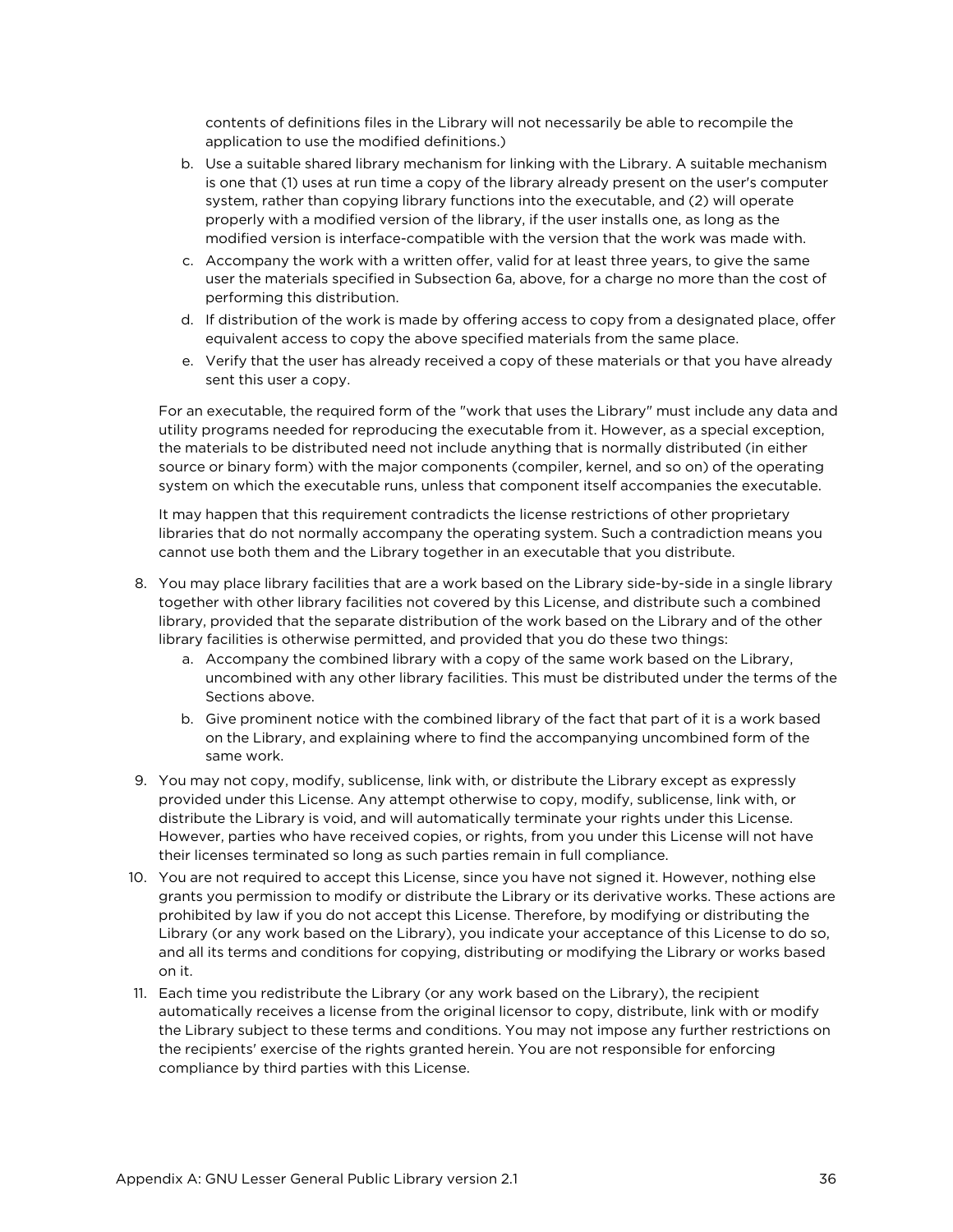12. If, as a consequence of a court judgment or allegation of patent infringement or for any other reason (not limited to patent issues), conditions are imposed on you (whether by court order, agreement or otherwise) that contradict the conditions of this License, they do not excuse you from the conditions of this License. If you cannot distribute so as to satisfy simultaneously your obligations under this License and any other pertinent obligations, then as a consequence you may not distribute the Library at all. For example, if a patent license would not permit royalty-free redistribution of the Library by all those who receive copies directly or indirectly through you, then the only way you could satisfy both it and this License would be to refrain entirely from distribution of the Library. If any portion of this section is held invalid or unenforceable under any particular circumstance, the balance of the section is intended to apply, and the section as a whole is intended to apply in other circumstances.

It is not the purpose of this section to induce you to infringe any patents or other property right claims or to contest validity of any such claims; this section has the sole purpose of protecting the integrity of the free software distribution system which is implemented by public license practices. Many people have made generous contributions to the wide range of software distributed through that system in reliance on consistent application of that system; it is up to the author/donor to decide if he or she is willing to distribute software through any other system and a licensee cannot impose that choice.

This section is intended to make thoroughly clear what is believed to be a consequence of the rest of this License.

- 13. If the distribution and/or use of the Library is restricted in certain countries either by patents or by copyrighted interfaces, the original copyright holder who places the Library under this License may add an explicit geographical distribution limitation excluding those countries, so that distribution is permitted only in or among countries not thus excluded. In such case, this License incorporates the limitation as if written in the body of this License.
- 14. The Free Software Foundation may publish revised and/or new versions of the Lesser General Public License from time to time. Such new versions will be similar in spirit to the present version, but may differ in detail to address new problems or concerns.

Each version is given a distinguishing version number. If the Library specifies a version number of this License which applies to it and "any later version", you have the option of following the terms and conditions either of that version or of any later version published by the Free Software Foundation. If the Library does not specify a license version number, you may choose any version ever published by the Free Software Foundation.

15. If you wish to incorporate parts of the Library into other free programs whose distribution conditions are incompatible with these, write to the author to ask for permission. For software which is copyrighted by the Free Software Foundation, write to the Free Software Foundation; we sometimes make exceptions for this. Our decision will be guided by the two goals of preserving the free status of all derivatives of our free software and of promoting the sharing and reuse of software generally.

#### NO WARRANTY

16. BECAUSE THE LIBRARY IS LICENSED FREE OF CHARGE, THERE IS NO WARRANTY FOR THE LIBRARY, TO THE EXTENT PERMITTED BY APPLICABLE LAW. EXCEPT WHEN OTHERWISE STATED IN WRITING THE COPYRIGHT HOLDERS AND/OR OTHER PARTIES PROVIDE THE LIBRARY "AS IS" WITHOUT WARRANTY OF ANY KIND, EITHER EXPRESSED OR IMPLIED, INCLUDING, BUT NOT LIMITED TO, THE IMPLIED WARRANTIES OF MERCHANTABILITY AND FITNESS FOR A PARTICULAR PURPOSE. THE ENTIRE RISK AS TO THE QUALITY AND PERFORMANCE OF THE LIBRARY IS WITH YOU. SHOULD THE LIBRARY PROVE DEFECTIVE, YOU ASSUME THE COST OF ALL NECESSARY SERVICING, REPAIR OR CORRECTION.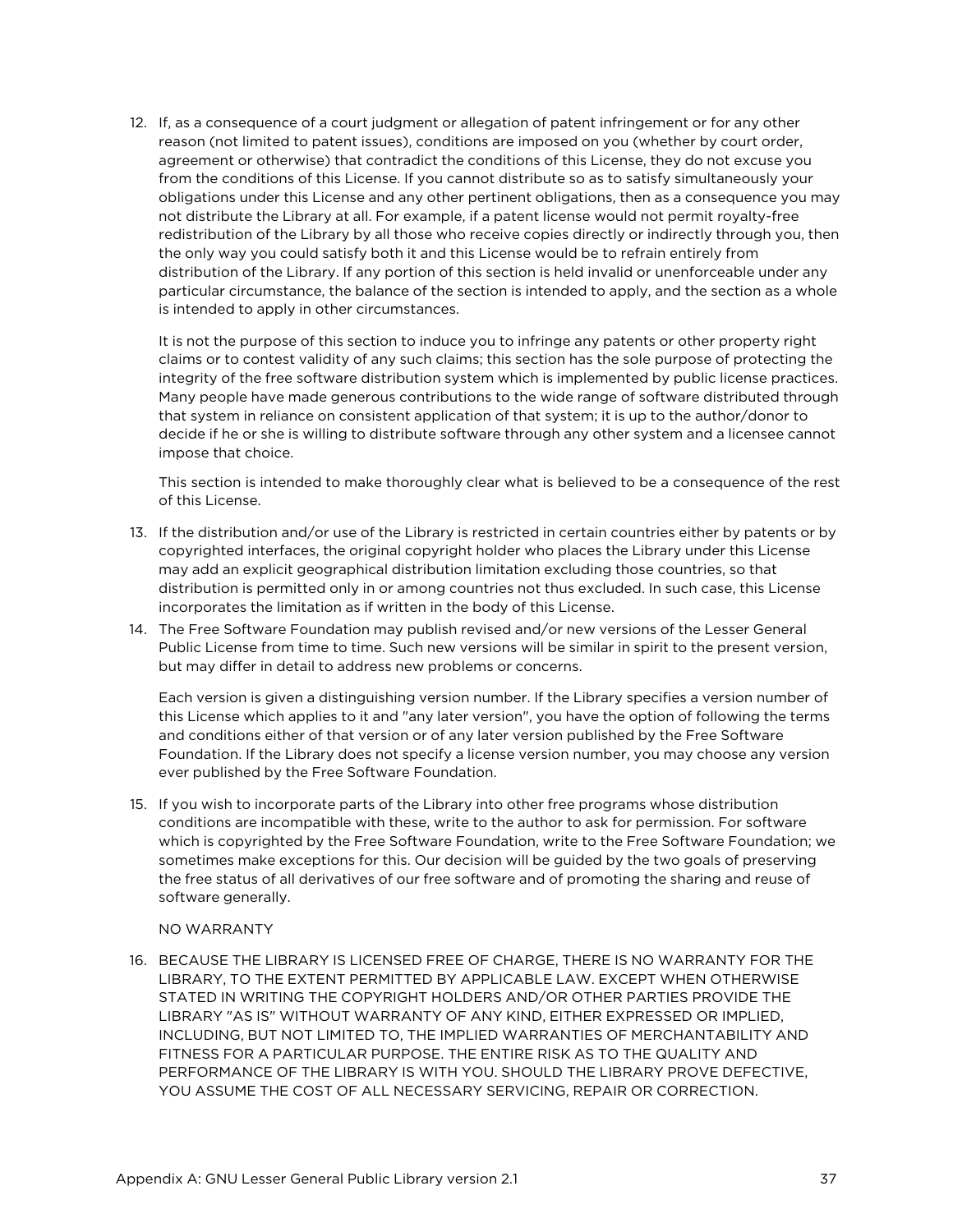17. IN NO EVENT UNLESS REQUIRED BY APPLICABLE LAW OR AGREED TO IN WRITING WILL ANY COPYRIGHT HOLDER, OR ANY OTHER PARTY WHO MAY MODIFY AND/OR REDISTRIBUTE THE LIBRARY AS PERMITTED ABOVE, BE LIABLE TO YOU FOR DAMAGES, INCLUDING ANY GENERAL, SPECIAL, INCIDENTAL OR CONSEQUENTIAL DAMAGES ARISING OUT OF THE USE OR INABILITY TO USE THE LIBRARY (INCLUDING BUT NOT LIMITED TO LOSS OF DATA OR DATA BEING RENDERED INACCURATE OR LOSSES SUSTAINED BY YOU OR THIRD PARTIES OR A FAILURE OF THE LIBRARY TO OPERATE WITH ANY OTHER SOFTWARE), EVEN IF SUCH HOLDER OR OTHER PARTY HAS BEEN ADVISED OF THE POSSIBILITY OF SUCH DAMAGES.

#### END OF TERMS AND CONDITIONS

How to Apply These Terms to Your New Libraries:

If you develop a new library, and you want it to be of the greatest possible use to the public, we recommend making it free software that everyone can redistribute and change. You can do so by permitting redistribution under these terms (or, alternatively, under the terms of the ordinary General Public License).

To apply these terms, attach the following notices to the library. It is safest to attach them to the start of each source file to most effectively convey the exclusion of warranty; and each file should have at least the "copyright" line and a pointer to where the full notice is found. one line to give the library's name and an idea of what it does.

#### Copyright (C) year name of author

This library is free software; you can redistribute it and/or modify it under the terms of the GNU Lesser General Public License as published by the Free Software Foundation; either version 2.1 of the License, or (at your option) any later version.

This library is distributed in the hope that it will be useful, but WITHOUT ANY WARRANTY; without even the implied warranty of MERCHANTABILITY or FITNESS FOR A PARTICULAR PURPOSE. See the GNU Lesser General Public License for more details.

You should have received a copy of the GNU Lesser General Public License along with this library; if not, write to the Free Software Foundation, Inc., 51 Franklin Street, Fifth Floor, Boston, MA 02110-1301 USA

Also add information on how to contact you by electronic and paper mail. You should also get your employer (if you work as a programmer) or your school, if any, to sign a "copyright disclaimer" for the library, if necessary. Here is a sample; alter the names:

Yoyodyne, Inc., hereby disclaims all copyright interest in the library `Frob' (a library for tweaking knobs) written by James Random Hacker.

signature of Ty Coon, 1 April 1990

Ty Coon, President of Vice. That's all there is to it!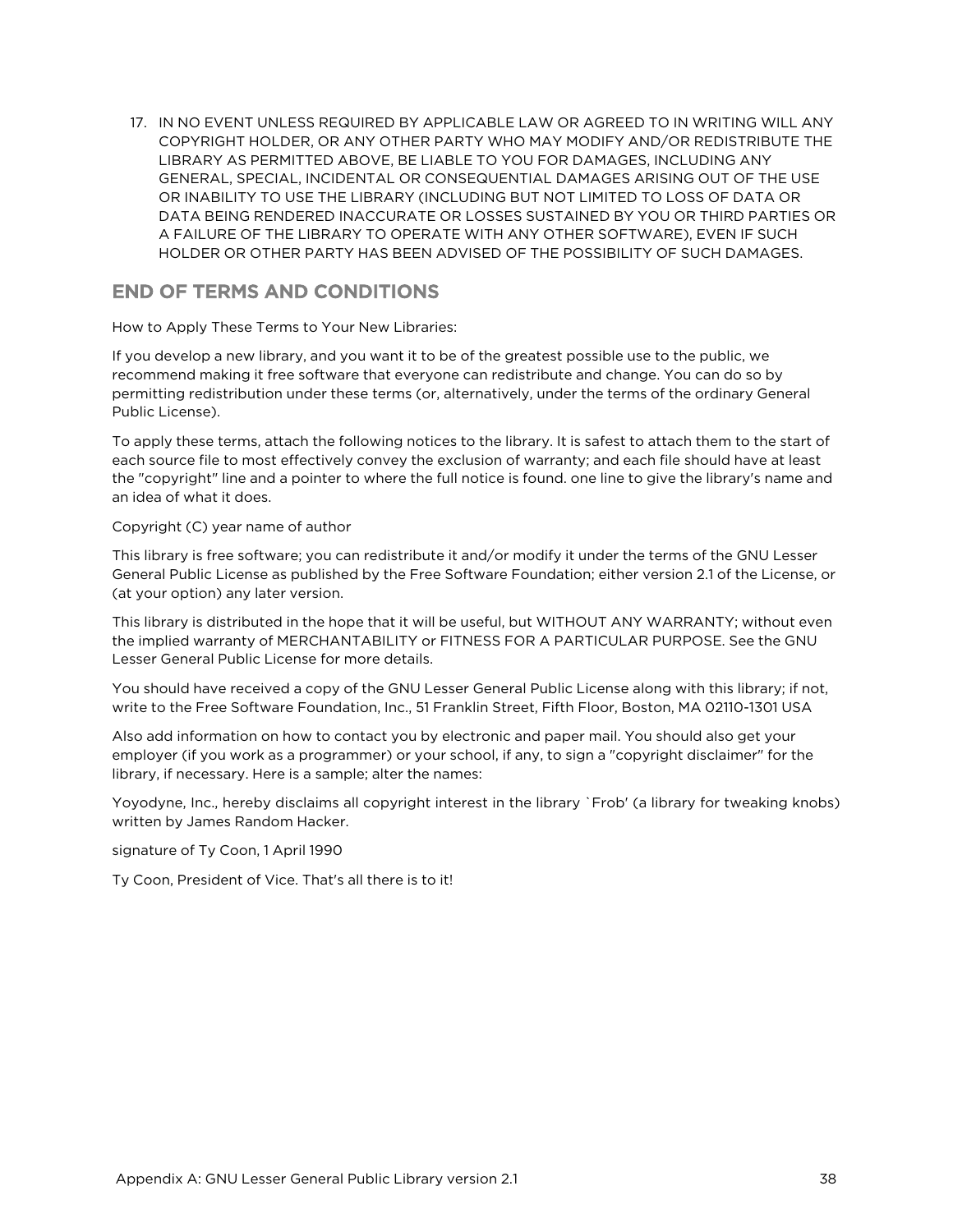# <span id="page-38-0"></span>Appendix B: GNU General Public License (GPL) Version 2.0

## <span id="page-38-1"></span>GNU general public license

Version 2, June 1991

Copyright (C) 1989, 1991 Free Software Foundation, Inc.

59 Temple Place, Suite 330, Boston, MA 02111-1307 USA

Everyone is permitted to copy and distribute verbatim copies of this license document, but changing it is not allowed.

Version 2, June 1991 Copyright (C) 1989, 1991 Free Software Foundation, Inc. 59 Temple Place, Suite 330, Boston, MA 02111-1307 USA

<span id="page-38-2"></span>Everyone is permitted to copy and distribute verbatim copies of this license document, but changing it is not allowed.

## Preamble

The licenses for most software are designed to take away your freedom to share and change it. By contrast, the GNU General Public License is intended to guarantee your freedom to share and change free software-to make sure the software is free for all its users. This General Public License applies to most of the Free Software Foundation's software and to any other program whose authors commit to using it. (Some other Free Software Foundation software is covered by the GNU Library General Public License instead.) You can apply it to your programs, too.

When we speak of free software, we are referring to freedom, not price. Our General Public Licenses are designed to make sure that you have the freedom to distribute copies of free software (and charge for this service if you wish), that you receive source code or can get it if you want it, that you can change the software or use pieces of it in new free programs; and that you know you can do these things.

To protect your rights, we need to make restrictions that forbid anyone to deny you these rights or to ask you to surrender the rights. These restrictions translate to certain responsibilities for you if you distribute copies of the software, or if you modify it.

For example, if you distribute copies of such a program, whether gratis or for a fee, you must give the recipients all the rights that you have. You must make sure that they, too, receive or can get the source code. And you must show them these terms so they know their rights.

We protect your rights with two steps: (1) copyright the software, and (2) offer you this license which gives you legal permission to copy, distribute and/or modify the software.

Also, for each author's protection and ours, we want to make certain that everyone understands that there is no warranty for this free software. If the software is modified by someone else and passed on, we want its recipients to know that what they have is not the original, so that any problems introduced by others will not reflect on the original authors' reputations.

Finally, any free program is threatened constantly by software patents. We wish to avoid the danger that redistributors of a free program will individually obtain patent licenses, in effect making the program proprietary. To prevent this, we have made it clear that any patent must be licensed for everyone's free use or not licensed at all.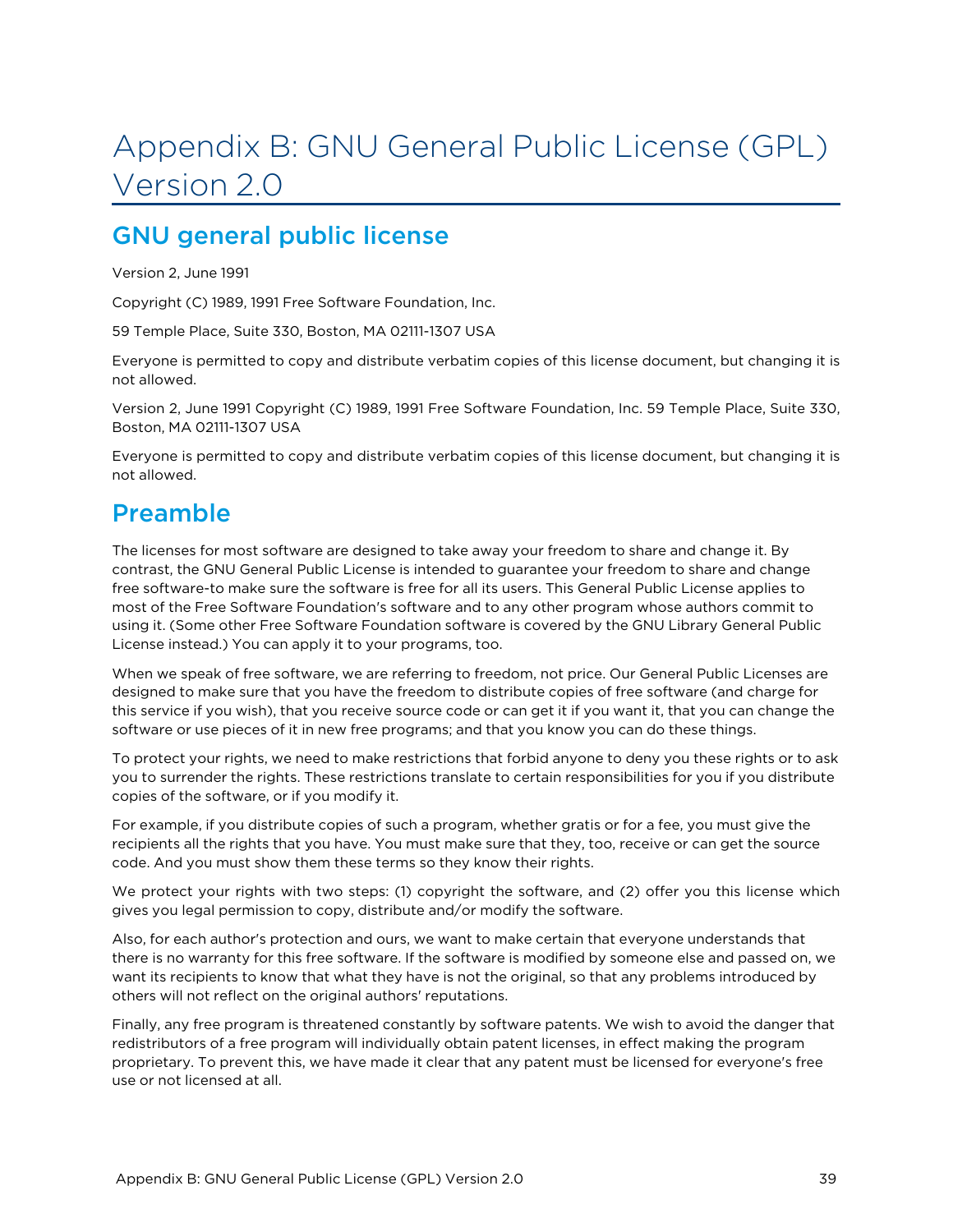## <span id="page-39-0"></span>Terms and conditions for copying, distribution and modification as follow:

1. This License applies to any program or other work which contains a notice placed by the copyright holder saying it may be distributed under the terms of this General Public License. The "Program", below, refers to any such program or work, and a "work based on the Program" means either the Program or anyderivative work under copyright law: that is to say, a work containing the Program or a portion of it, either verbatim or with modifications and/or translated into another language. (Hereinafter, translation is included without limitation in the term "modification".) Each licensee is addressed as "you".

Activities other than copying, distribution and modification are not covered by this License; they are outside its scope. The act of running the Program is not restricted, and the output from the Program is covered only if its contents constitute a work based on the Program (independent of having been made by running the Program). Whether that is true depends on what the Program does.

- 2. You may copy and distribute verbatim copies of the Program's source code as you receive it, in any medium, provided that you conspicuously and appropriately publish on each copy an appropriate copyright notice and disclaimer of warranty; keep intact all the notices that refer to this License and to the absence of any warranty; and give any other recipients of the Program a copy of this License along with the Program. You may charge a fee for the physical act of transferring a copy, and you may at your option offer warranty protection in exchange for a fee.
- 3. You may modify your copy or copies of the Program or any portion of it, thus forming a work based on the Program, and copy and distribute such modifications or work under the terms of Section 1 above, provided that you also meet all of these conditions:
	- a. You must cause the modified files to carry prominent notices stating that you changed the files and the date of any change.
	- b. You must cause any work that you distribute or publish, that in whole or in part contains or is derived from the Program or any part thereof, to be licensed as a whole at no charge to all third parties under the terms of this License.
	- c. If the modified program normally reads commands interactively when run, you must cause it, when started running for such interactive use in the most ordinary way, to print or display an announcement including an appropriate copyright notice and a notice that there is no warranty (or else, saying that you provide a warranty) and that users may redistribute the program under these conditions, and telling the user how to view a copy of this License. (Exception: if the Program itself is interactive but does not normally print such an announcement, your work based on the Program is not required to print an announcement.)

These requirements apply to the modified work as a whole. If identifiable sections of that work are not derived from the Program, and can be reasonably considered independent and separate works in themselves, then this License, and its terms, do not apply to those sections when you distribute them as separate works. But when you distribute the same sections as part of a whole which is a work based on the Program, the distribution of the whole must be on the terms of this License, whose permissions for other licensees extend to the entire whole, and thus to each and every part regardless of who wrote it.

Thus, it is not the intent of this section to claim rights or contest your rights to work written entirely by you; rather, the intent is to exercise the right to control the distribution of derivative or collective works based on the Program.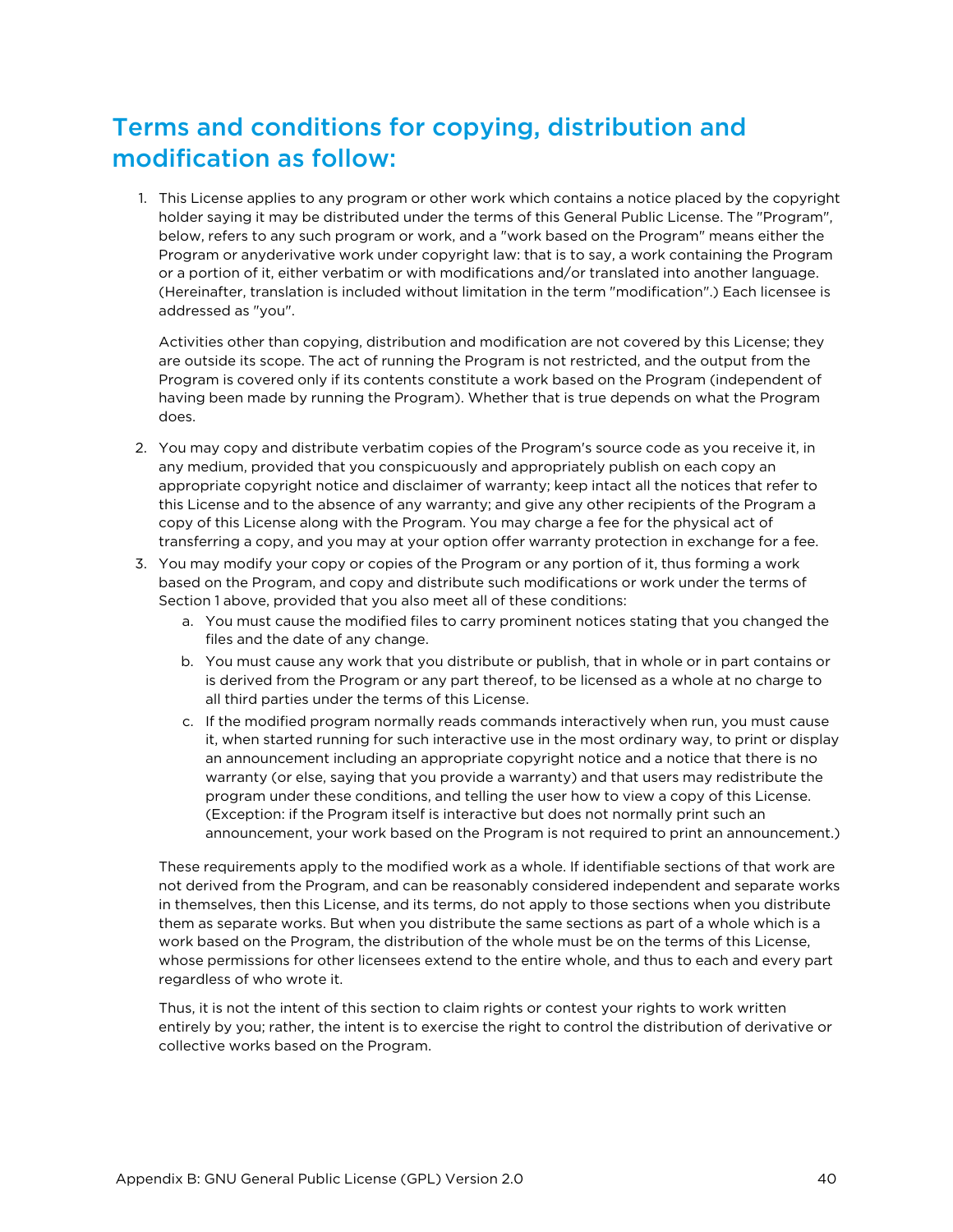In addition, mere aggregation of another work not based on the Program with the Program (or with a work based on the Program) on a volume of a storage or distribution medium does not bring the other work under the scope of this License.

- 4. You may copy and distribute the Program (or a work based on it, under Section 2) in object code or executable form under the terms of Sections 1 and 2 above provided that you also do one of the following:
	- a. Accompany it with the complete corresponding machine-readable source code, which must be distributed under the terms of Sections 1 and 2 above on a medium customarily used for software interchange; or,
	- b. Accompany it with a written offer, valid for at least three years, to give any third party, for a charge no more than your cost of physically performing source distribution, a complete machine-readable copy of the corresponding source code, to be distributed under the terms of Sections 1 and 2 above on a medium customarily used for software interchange; or,
	- c. Accompany it with the information you received as to the offer to distribute corresponding source code. (This alternative is allowed only for noncommercial distribution and only if you received the program in object code or executable form with such an offer, in accord with Subsection b above.)

The source code for a work means the preferred form of the work for making modifications to it. For an executable work, complete source code means all the source code for all modules it contains, plus any associated interface definition files, plus the scripts used to control compilation and installation of the executable. However, as a special exception, the source code distributed need not include anything that is normally distributed (in either source or binary form) with the major components (compiler, kernel, and so on) of the operating system on which the executable runs, unless that component itself accompanies the executable.

If distribution of executable or object code is made by offering access to copy from a designated place, then offering equivalent access to copy the source code from the same place counts as distribution of the source code, even though third parties are not compelled to copy the source along with the object code.

- 5. You may not copy, modify, sublicense, or distribute the Program except as expressly provided under this License. Any attempt otherwise to copy, modify, sublicense or distribute the Program is void, and will automatically terminate your rights under this License. However, parties who have received copies, or rights, from you under this License will not have their licenses terminated so long as such parties remain in full compliance.
- 6. You are not required to accept this License, since you have not signed it. However, nothing else grants you permission to modify or distribute the Program or its derivative works. These actions are prohibited by law if you do not accept this License. Therefore, by modifying or distributing the Program (or any work based on the Program), you indicate your acceptance of this License to do so, and all its terms and conditions for copying, distributing or modifying the Program or works based on it.
- 7. Each time you redistribute the Program (or any work based on the Program), the recipient automatically receives a license from the original licensor to copy, distribute or modify the Program subject to these terms and conditions. You may not impose any further restrictions on the recipients' exercise of the rights granted herein. You are not responsible for enforcing compliance by third parties to this License.
- 8. If, as a consequence of a court judgment or allegation of patent infringement or for any other reason (not limited to patent issues), conditions are imposed on you (whether by court order, agreement or otherwise) that contradict the conditions of this License, they do not excuse you from the conditions of this License. If you cannot distribute so as to satisfy simultaneously your obligations under this License and any other pertinent obligations, then as a consequence you may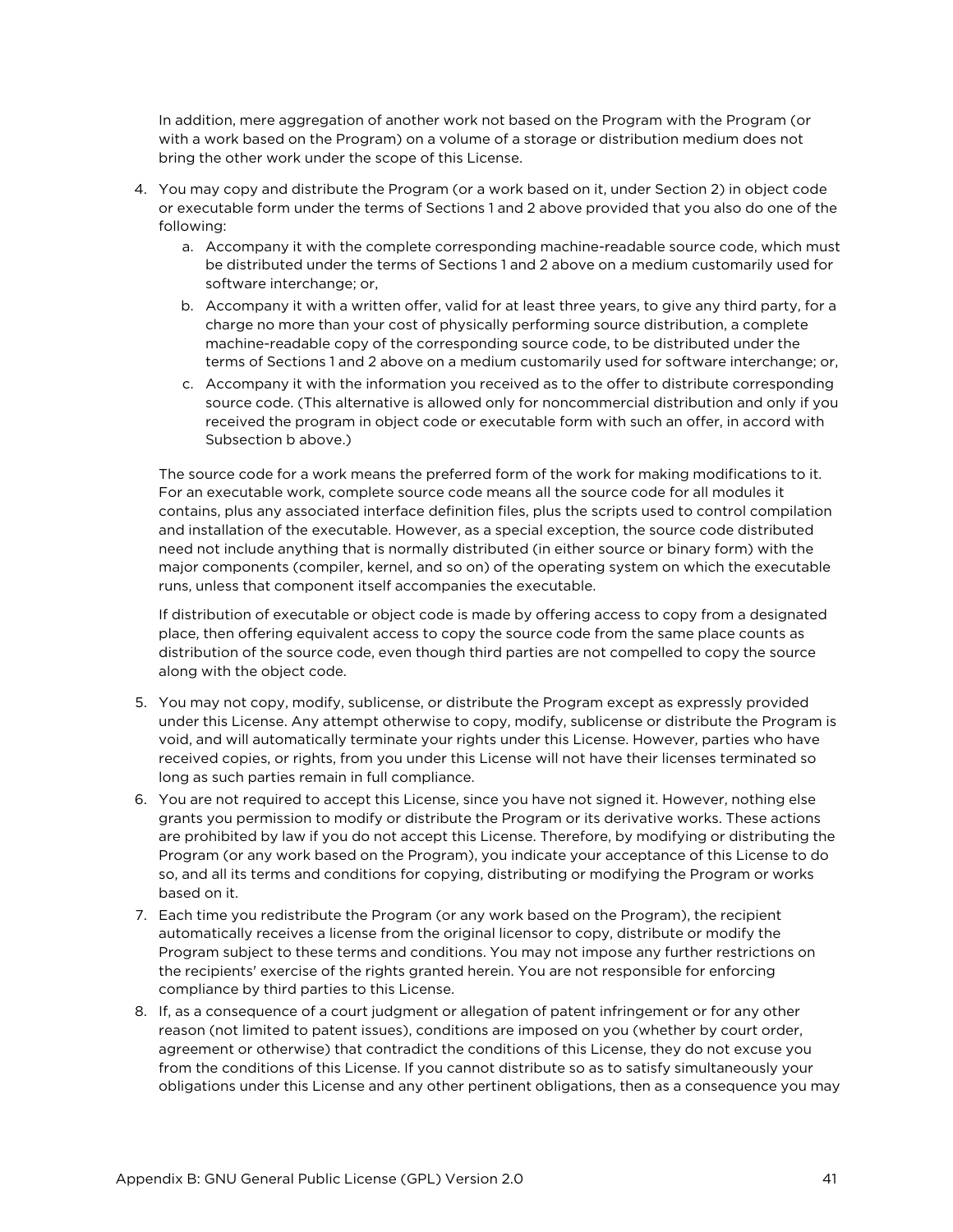not distribute the Program at all. For example, if a patent license would not permit royalty-free redistribution of the Program by all those who receive copies directly or indirectly through you, then the only way you could satisfy both it and this License would be to refrain entirely from distribution of the Program.

If any portion of this section is held invalid or unenforceable under any particular circumstance, the balance of the section is intended to apply and the section as a whole is intended to apply in other circumstances.

It is not the purpose of this section to induce you to infringe any patents or other property right claims or to contest validity of any such claims; this section has the sole purpose of protecting the integrity of the free software distribution system, which is implemented by public license practices. Many people have made generous contributions to the wide range of software distributed through that system in reliance on consistent application of that system; it is up to the author/donor to decide if he or she is willing to distribute software through any other system and a licensee cannot impose that choice.

This section is intended to make thoroughly clear what is believed to be a consequence of the rest of this License.

- 9. If the distribution and/or use of the Program is restricted in certain countries either by patents or by copyrighted interfaces, the original copyright holder who places the Program under this License may add an explicit geographical distribution limitation excluding those countries, so that distribution is permitted only in or among countries not thus excluded. In such case, this License incorporates the limitation as if written in the body of this License.
- 10. The Free Software Foundation may publish revised and/or new versions of the General Public License from time to time. Such new versions will be similar in spirit to the present version, but may differ in detail to address new problems or concerns.

Each version is given a distinguishing version number. If the Program specifies a version number of this License which applies to it and "any later version", you have the option of following the terms and conditions either of that version or of any later version published by the Free Software Foundation. If the Program does not specify a version number of this License, you may choose any version ever published by the Free Software Foundation.

11. If you wish to incorporate parts of the Program into other free programs whose distribution conditions are different, write to the author to ask for permission. For software which is copyrighted by the Free Software Foundation, write to the Free Software Foundation; we sometimes make exceptions for this. Our decision will be guided by the two goals of preserving the free status of all derivatives of our free software and of promoting the sharing and reuse of software generally.

#### NO WARRANTY

- 12. BECAUSE THE PROGRAM IS LICENSED FREE OF CHARGE, THERE IS NO WARRANTY FOR THE PROGRAM, TO THE EXTENT PERMITTED BY APPLICABLE LAW. EXCEPT WHEN OTHERWISE STATED IN WRITING THE COPYRIGHT HOLDERS AND/OR OTHER PARTIES PROVIDE THE PROGRAM "AS IS" WITHOUT WARRANTY OF ANY KIND, EITHER EXPRESSED OR IMPLIED, INCLUDING, BUT NOT LIMITED TO, THE IMPLIED WARRANTIES OF MERCHANTABILITY AND FITNESS FOR A PARTICULAR PURPOSE. THE ENTIRE RISK AS TO THE QUALITY AND PERFORMANCE OF THE PROGRAM IS WITH YOU. SHOULD THE PROGRAM PROVE DEFECTIVE, YOU ASSUME THE COST OF ALL NECESSARY SERVICING, REPAIR OR CORRECTION.
- 13. IN NO EVENT UNLESS REQUIRED BY APPLICABLE LAW OR AGREED TO IN WRITING WILL ANY COPYRIGHT HOLDER, OR ANY OTHER PARTY WHO MAY MODIFY AND/OR REDISTRIBUTE THE PROGRAM AS PERMITTED ABOVE, BE LIABLE TO YOU FOR DAMAGES, INCLUDING ANY GENERAL, SPECIAL, INCIDENTAL OR CONSEQUENTIAL DAMAGES ARISING OUT OF THE USE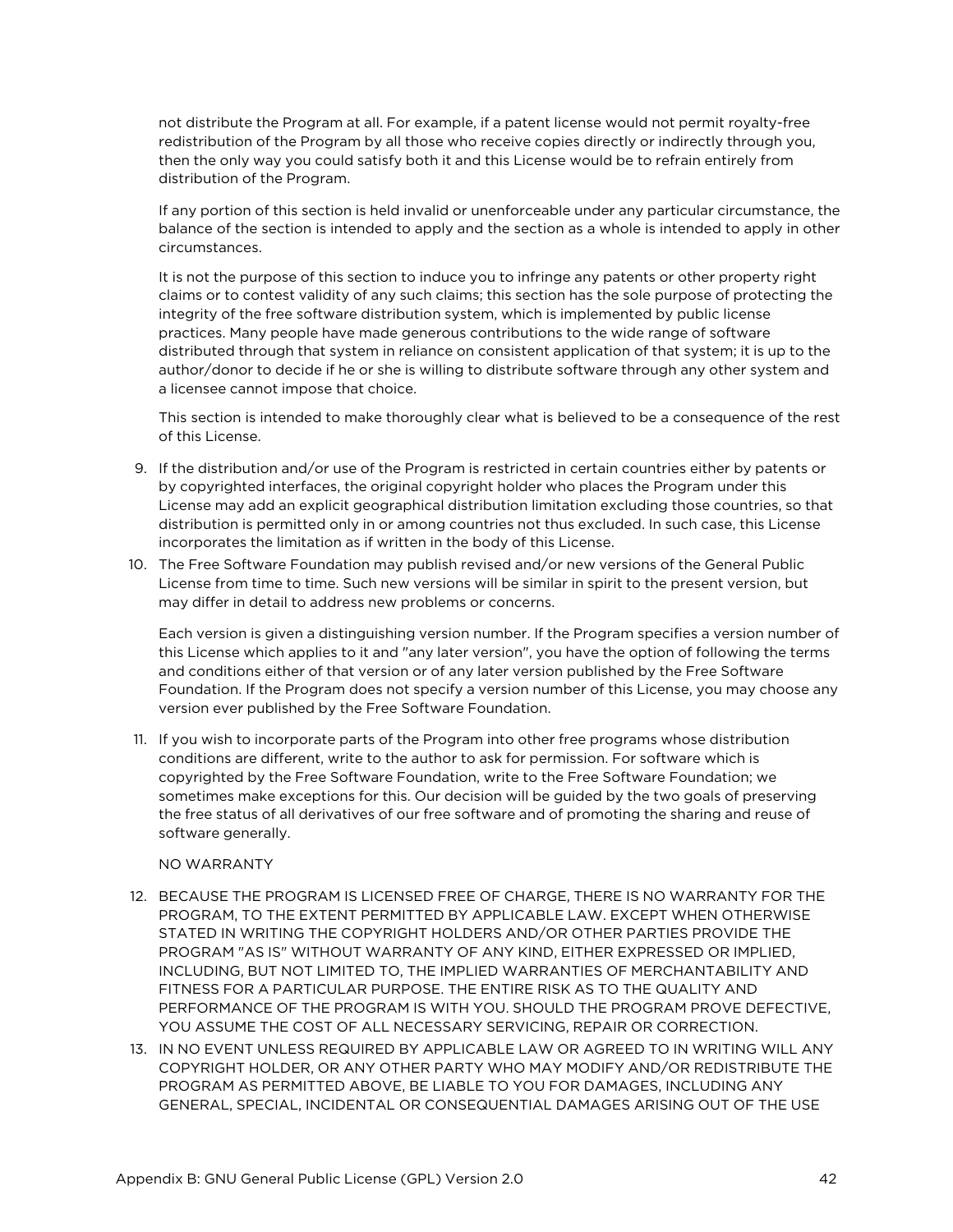OR INABILITY TO USE THE PROGRAM (INCLUDING BUT NOT LIMITED TO LOSS OF DATA OR DATA BEING RENDERED INACCURATE OR LOSSES SUSTAINED BY YOU OR THIRD PARTIES OR A FAILURE OF THE PROGRAM TO OPERATE WITH ANY OTHER PROGRAMS), EVEN IF SUCH HOLDER OR OTHER PARTY HAS BEEN ADVISED OF THE POSSIBILITY OF SUCH DAMAGES.

#### END OF TERMS AND CONDITIONS

How to Apply These Terms to Your New Programs, If you develop a new program, and you want it to be of the greatest possible use to the public, the best way to achieve this is to make it free software which everyone can redistribute and change under these terms.

To do so, attach the following notices to the program. It is safest to attach them to the start of each source file to most effectively convey the exclusion of warranty; and each file should have at least the "copyright" line and a pointer to where the full notice is found.

One line to give the program's name and a brief idea of what it does.

Copyright (C) <year> <name of author>

This program is free software; you can redistribute it and/or modify it under the terms of the GNU General Public License as published by the Free Software Foundation; either version 2 of the License, or (at your option) any later version.

This program is distributed in the hope that it will be useful, but WITHOUT ANY WARRANTY; without even the implied warranty of MERCHANTABILITY or FITNESS FOR A PARTICULAR PURPOSE. See the GNU General Public License for more details. You should have received a copy of the GNU General Public License along with this program; if not, write to the Free Software Foundation, Inc., 59 Temple Place, Suite 330, Boston, MA 02111-1307 USA. Also add information on how to contact you by electronic and paper mail.

If the program is interactive, make it output a short notice like this when it starts in an interactive mode:

Gnomovision version 69, Copyright (C) year name of author Gnomovision comes with ABSOLUTELY NO WARRANTY; for details type 'show w'. This is free software, and you are welcome to redistribute it under certain conditions; type 'show c' for details.

The hypothetical commands 'show w' and 'show c' should show the appropriate parts of the General Public License. Of course, the commands you use may be called something other than 'show w' and 'show c'; they could even be mouse-clicks or menu items--whatever suits your program.

You should also get your employer (if you work as a programmer) or your school, if any, to sign a "copyright disclaimer" for the program, if necessary. Here is a sample; alter the names:

Yoyodyne, Inc., hereby disclaims all copyright interest in the program 'Gnomovision' (which makes passes at compilers) written by James Hacker. signature of Ty Coon, 1 April 1989 Ty Coon, President of Vice.

This General Public License does not permit incorporating your program into proprietary programs. If your program is a subroutine library, you may consider it more useful to permit linking proprietary applications with the library. If this is what you want to do, use the GNU Library General Public License instead of this License.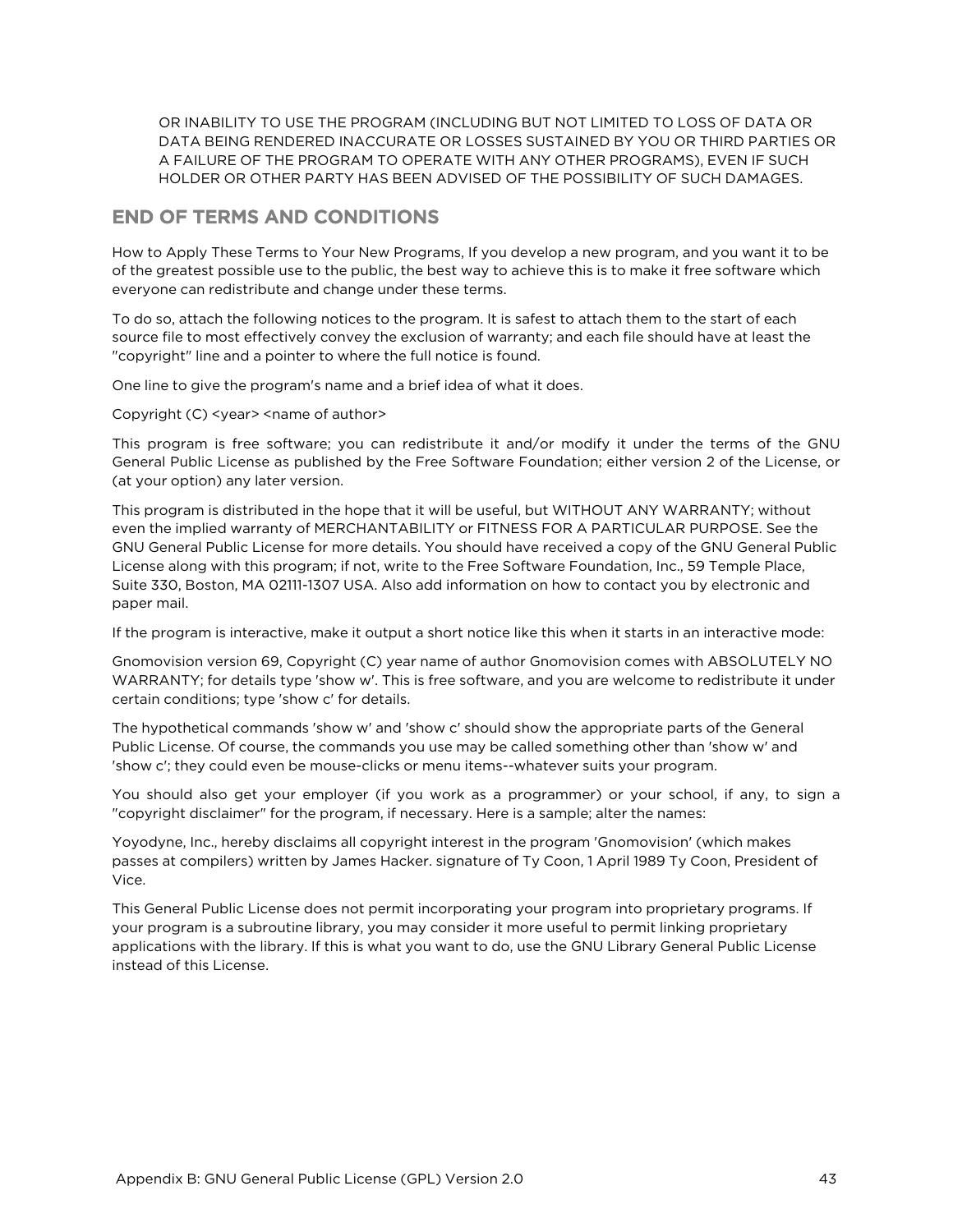# <span id="page-43-0"></span>Appendix C: GNU General Public License (GPL) Version 1.0

GNU GENERAL PUBLIC LICENSE Version 1, February 1989

Copyright (C) 1989 Free Software Foundation, Inc. 51 Franklin St, Fifth Floor, Boston, MA 02110-1301 USA

<span id="page-43-1"></span>Everyone is permitted to copy and distribute verbatim copies of this license document, but changing it is not allowed.

## Preamble

The license agreements of most software companies try to keep users at the mercy of those companies. By contrast, our General Public License is intended to guarantee your freedom to share and change free software-to make sure the software is free for all its users. The General Public License applies to the Free Software Foundation's software and to any other program whose authors commit to using it. You can use it for your programs, too.

When we speak of free software, we are referring to freedom, not price. Specifically, the General Public License is designed to make sure that you have the freedom to give away or sell copies of free software, that you receive source code or can get it if you want it, that you can change the software or use pieces of it in new free programs; and that you know you can do these things.

To protect your rights, we need to make restrictions that forbid anyone to deny you these rights or to ask you to surrender the rights. These restrictions translate to certain responsibilities for you if you distribute copies of the software, or if you modify it.

For example, if you distribute copies of a such a program, whether gratis or for a fee, you must give the recipients all the rights that you have. You must make sure that they, too, receive or can get the source code. And you must tell them their rights.

We protect your rights with two steps: (1) copyright the software, and (2) offer you this license which gives you legal permission to copy, distribute and/or modify the software.

Also, for each author's protection and ours, we want to make certain that everyone understands that there is no warranty for this free software. If the software is modified by someone else and passed on, we want its recipients to know that what they have is not the original, so that any problems introduced by others will not reflect on the original authors' reputations.

<span id="page-43-2"></span>The precise terms and conditions for copying, distribution and modification follow.

## GNU GENERAL PUBLIC LICENSE - TERMS AND CONDITIONS FOR COPYING, DISTRIBUTION AND MODIFICATION

1. This License Agreement applies to any program or other work which contains a notice placed by the copyright holder saying it may be distributed under the terms of this General Public License. The "Program", below, refers to any such program or work, and a "work based on the Program" means either the Program or any work containing the Program or a portion of it, either verbatim or with modifications. Each licensee is addressed as "you".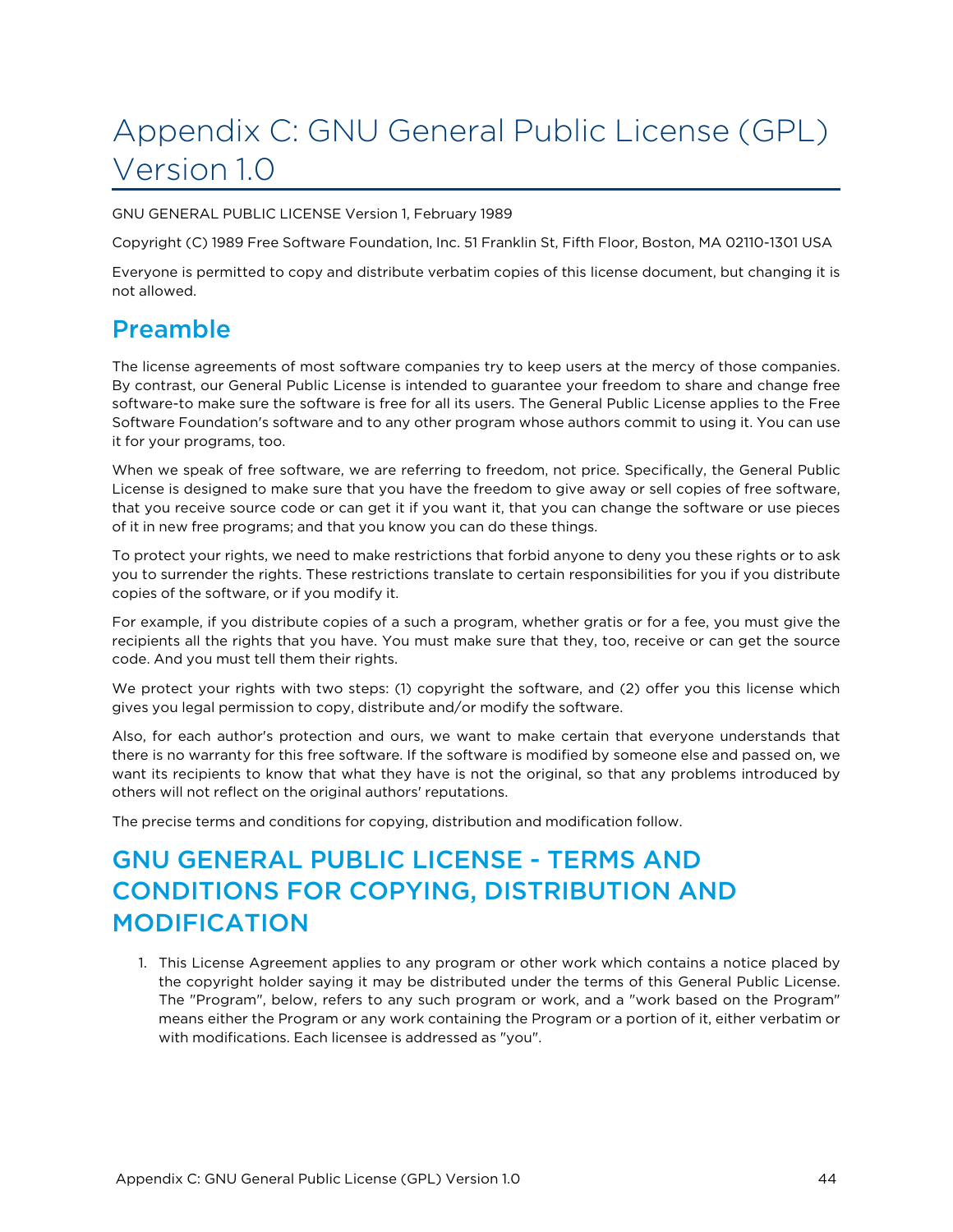- 2. You may copy and distribute verbatim copies of the Program's source code as you receive it, in any medium, provided that you conspicuously and appropriately publish on each copy an appropriate copyright notice and disclaimer of warranty; keep intact all the notices that refer to this General Public License and to the absence of any warranty; and give any other recipients of the Program a copy of this General Public License along with the Program. You may charge a fee for the physical act of transferring a copy.
- 3. You may modify your copy or copies of the Program or any portion of it, and copy and distribute such modifications under the terms of Paragraph 1 above, provided that you also do the following:
	- a. cause the modified files to carry prominent notices stating that you changed the files and the date of any change; and
	- b. cause the whole of any work that you distribute or publish, that in whole or in part contains the Program or any part thereof, either with or without modifications, to be licensed at no charge to all third parties under the terms of this General Public License (except that you may choose to grant warranty protection to some or all third parties, at your option).
	- c. If the modified program normally reads commands interactively when run, you must cause it, when started running for such interactive use in the simplest and most usual way, to print or display an announcement including an appropriate copyright notice and a notice that there is no warranty (or else, saying that you provide a warranty) and that users may redistribute the program under these conditions, and telling the user how to view a copy of this General Public License.
	- d. You may charge a fee for the physical act of transferring a copy, and you may at your option offer warranty protection in exchange for a fee.

Mere aggregation of another independent work with the Program (or its derivative) on a volume of a storage or distribution medium does not bring the other work under the scope of these terms.

- 4. You may copy and distribute the Program (or a portion or derivative of it, under Paragraph 2) in object code or executable form under the terms of Paragraphs 1 and 2 above provided that you also do one of the following:
	- a. accompany it with the complete corresponding machine-readable source code, which must be distributed under the terms of Paragraphs 1 and 2 above; or,
	- b. accompany it with a written offer, valid for at least three years, to give any third party free (except for a nominal charge for the cost of distribution) a complete machine-readable copy of the corresponding source code, to be distributed under the terms of Paragraphs 1 and 2 above; or,
	- c. accompany it with the information you received as to where the corresponding source code may be obtained. (This alternative is allowed only for noncommercial distribution and only if you received the program in object code or executable form alone.)

Source code for a work means the preferred form of the work for making modifications to it. For an executable file, complete source code means all the source code for all modules it contains; but, as a special exception, it need not include source code for modules which are standard libraries that accompany the operating system on which the executable file runs, or for standard header files or definitions files that accompany that operating system.

5. You may not copy, modify, sublicense, distribute or transfer the Program except as expressly provided under this General Public License. Any attempt otherwise to copy, modify, sublicense, distribute or transfer the Program is void, and will automatically terminate your rights to use the Program under this License. However, parties who have received copies, or rights to use copies, from you under this General Public License will not have their licenses terminated so long as such parties remain in full compliance.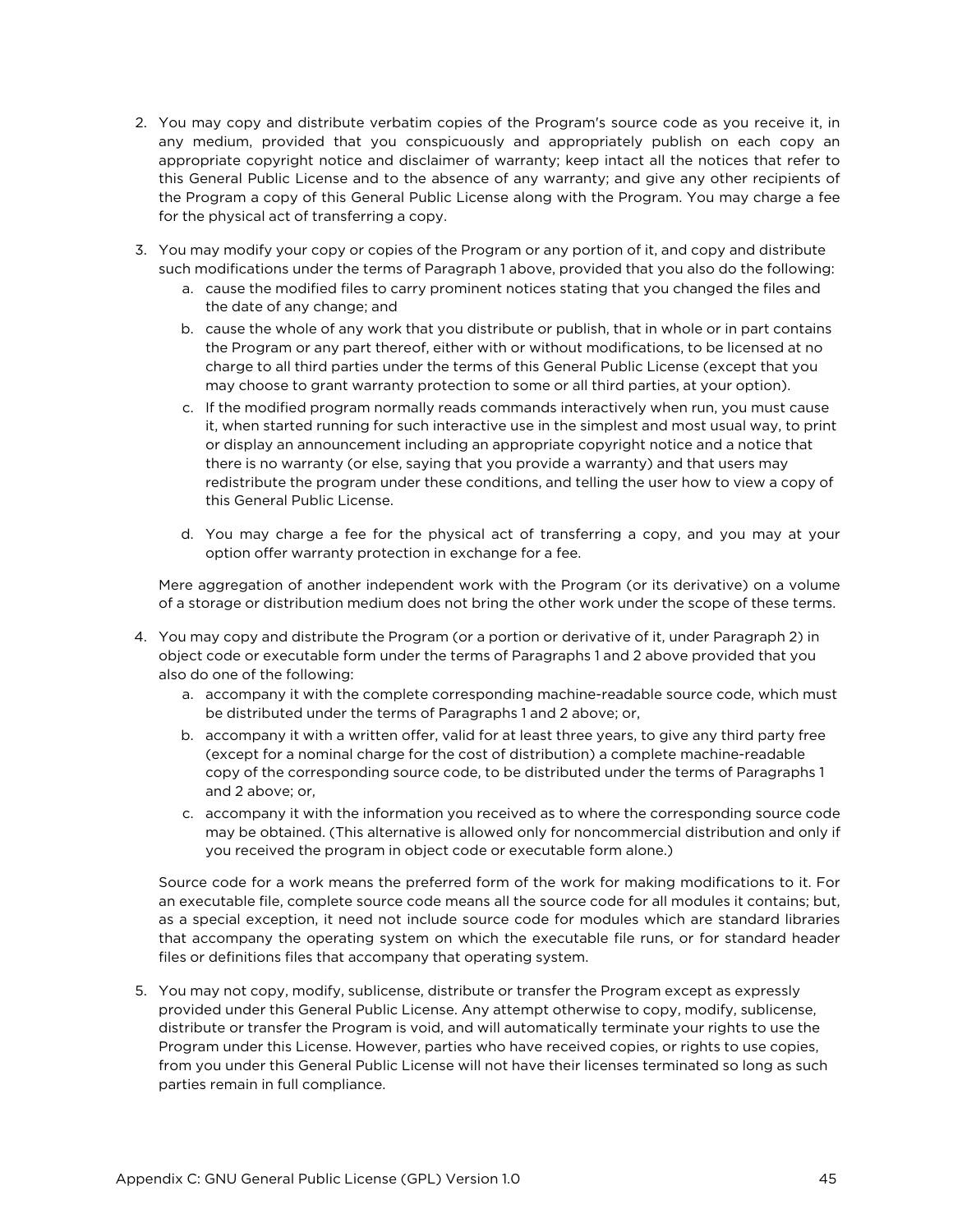- 6. By copying, distributing or modifying the Program (or any work based on the Program) you indicate your acceptance of this license to do so, and all its terms and conditions.
- 7. Each time you redistribute the Program (or any work based on the Program), the recipient automatically receives a license from the original licensor to copy, distribute or modify the Program subject to these terms and conditions. You may not impose any further restrictions on the recipients' exercise of the rights granted herein.
- 8. The Free Software Foundation may publish revised and/or new versions of the General Public License from time to time. Such new versions will be similar in spirit to the present version, but may differ in detail to address new problems or concerns.

Each version is given a distinguishing version number. If the Program specifies a version number of the license which applies to it and "any later version", you have the option of following the terms and conditions either of that version or of any later version published by the Free Software Foundation. If the Program does not specify a version number of the license, you may choose any version ever published by the Free Software Foundation.

9. If you wish to incorporate parts of the Program into other free programs whose distribution conditions are different, write to the author to ask for permission. For software which is copyrighted by the Free Software Foundation, write to the Free Software Foundation; we sometimes make exceptions for this. Our decision will be guided by the two goals of preserving the free status of all derivatives of our free software and of promoting the sharing and reuse of software generally.

#### NO WARRANTY

- 10. BECAUSE THE PROGRAM IS LICENSED FREE OF CHARGE, THERE IS NO WARRANTY FOR THE PROGRAM, TO THE EXTENT PERMITTED BY APPLICABLE LAW. EXCEPT WHEN OTHERWISE STATED IN WRITING THE COPYRIGHT HOLDERS AND/OR OTHER PARTIES PROVIDE THE PROGRAM "AS IS" WITHOUT WARRANTY OF ANY KIND, EITHER EXPRESSED OR IMPLIED, INCLUDING, BUT NOT LIMITED TO, THE IMPLIED WARRANTIES OF MERCHANTABILITY AND FITNESS FOR A PARTICULAR PURPOSE. THE ENTIRE RISK AS TO THE QUALITY AND PERFORMANCE OF THE PROGRAM IS WITH YOU. SHOULD THE PROGRAM PROVE DEFECTIVE, YOU ASSUME THE COST OF ALL NECESSARY SERVICING, REPAIR OR CORRECTION.
- 11. IN NO EVENT UNLESS REQUIRED BY APPLICABLE LAW OR AGREED TO IN WRITING WILL ANY COPYRIGHT HOLDER, OR ANY OTHER PARTY WHO MAY MODIFY AND/OR REDISTRIBUTE THE PROGRAM AS PERMITTED ABOVE, BE LIABLE TO YOU FOR DAMAGES, INCLUDING ANY GENERAL, SPECIAL, INCIDENTAL OR CONSEQUENTIAL DAMAGES ARISING OUT OF THE USE OR INABILITY TO USE THE PROGRAM (INCLUDING BUT NOT LIMITED TO LOSS OF DATA OR DATA BEING RENDERED INACCURATE OR LOSSES SUSTAINED BY YOU OR THIRD PARTIES OR A FAILURE OF THE PROGRAM TO OPERATE WITH ANY OTHER PROGRAMS), EVEN IF SUCH HOLDER OR OTHER PARTY HAS BEEN ADVISED OF THE POSSIBILITY OF SUCH DAMAGES.

#### END OF TERMS AND CONDITIONS

Appendix: How to Apply These Terms to Your New Programs

If you develop a new program, and you want it to be of the greatest possible use to humanity, the best way to achieve this is to make it free software which everyone can redistribute and change under these terms.

To do so, attach the following notices to the program. It is safest to attach them to the start of each source file to most effectively convey the exclusion of warranty; and each file should have at least the "copyright" line and a pointer to where the full notice is found.

<one line to give the program's name and a brief idea of what it does.>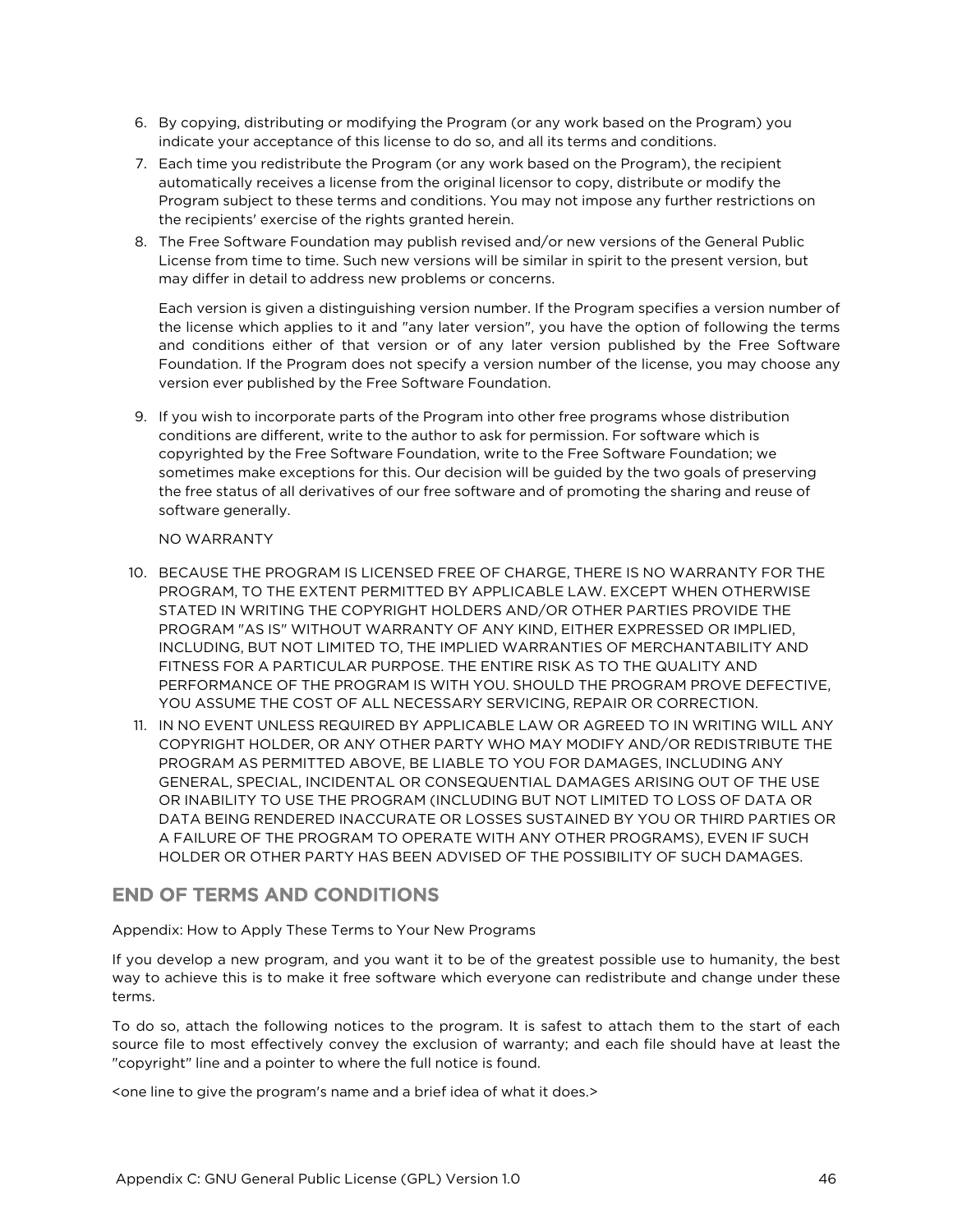Copyright (C) 19yy <name of author>

This program is free software; you can redistribute it and/or modify it under the terms of the GNU General Public License as published by the Free Software Foundation; either version 1, or (at your option) any later version.

This program is distributed in the hope that it will be useful, but WITHOUT ANY WARRANTY; without even the implied warranty of MERCHANTABILITY or FITNESS FOR A PARTICULAR PURPOSE. See the GNU General Public License for more details.

You should have received a copy of the GNU General Public License along with this program; if not, write to the Free Software Foundation, Inc., 51 Franklin Street, Fifth Floor, Boston MA 02110-1301 USA.

Also add information on how to contact you by electronic and paper mail.

If the program is interactive, make it output a short notice like this when it starts in an interactive mode:

Gnomovision version 69, Copyright (C) 19xx name of author

Gnomovision comes with ABSOLUTELY NO WARRANTY; for details type `show w'.

This is free software, and you are welcome to redistribute it under certain conditions; type `show c' for details.

The hypothetical commands `show w' and `show c' should show the appropriate parts of the General Public License. Of course, the commands you use may be called something other than `show w' and `show c'; they could even be mouse-clicks or menu items--whatever suits your program.

You should also get your employer (if you work as a programmer) or your school, if any, to sign a "copyright disclaimer" for the program, if necessary. Here a sample; alter the names:

Yoyodyne, Inc., hereby disclaims all copyright interest in the program `Gnomovision' (a program to direct compilers to make passes at assemblers) written by James Hacker.

<signature of Ty Coon>, 1 April 1989

Ty Coon, President of Vice